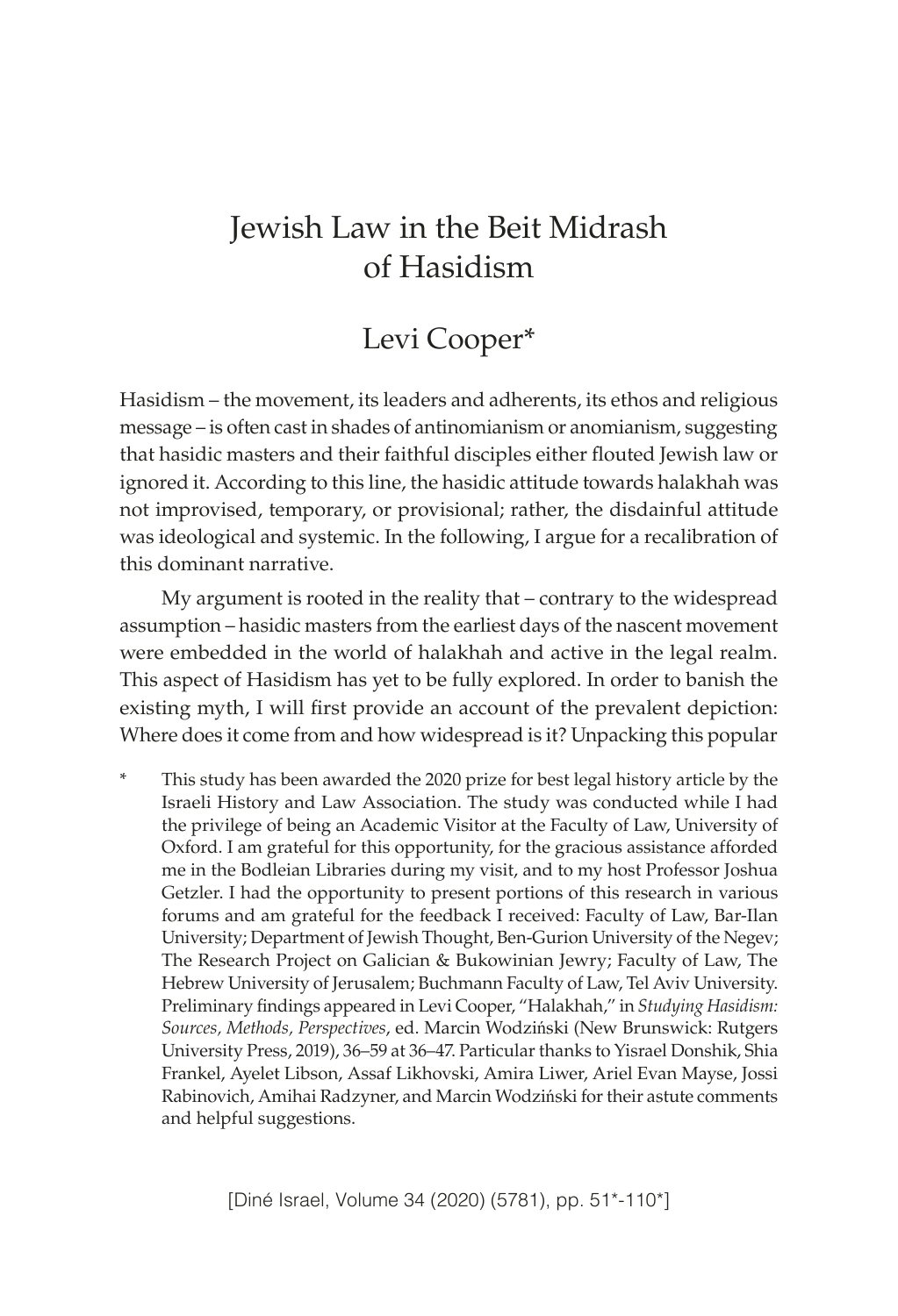perception will then allow me to sketch an alternative image. Furthermore, the narrative I advocate suggests that the study of legal writings from the hasidic movement is a scholarly desideratum.

Part One of this study argues for a *longue durée* approach for considering legal works from the hasidic milieu. This methodological frame is linked to the notion of a *beit midrash* or multi-generational school of thought. Part Two tackles the question of why scholars of Hasidism and of Jewish Law have all but ignored this *beit midrash*, highlighting and assessing the forays into the field. Part Three offers a collage of life ensconced in law, demonstrating the involvement and interest of hasidic masters in the world of Jewish law. Part Four turns to the intersection of Hasidism and legal theory – a juncture that has benefited from scholarly attention. Part Five maps the terrain by detailing genres of Jewish legal writings and highlighting contributions to each genre from the *beit midrash* of Hasidism. Part Six concludes with remarks about the possibility that legal writings of the hasidic *beit midrash* are a vista worth exploring.

## 1. The Beit Midrash of Hasidism

The present study takes a *longue durée* perspective; a temporal frame that has re-ignited scholarly interest of late.<sup>1</sup> This methodological approach was at the root of the study of Jewish law in Israel orchestrated by Menachem Elon (1923–2013), who built on the foundation of previous scholars, in particular Chaim Tchernowitz ("Rav Tzair," 1870–1949) and Asher Gulak (1881–1940).<sup>2</sup> The ideological impetus that drove this scholarly endeavour has faded: recent scholarship in Jewish law has largely skirted the dream of Jewish legal revival as part of Israeli law, and has seldom adopted a *longue* 

- 1 Jo Guldi and David Armitage, *The History Manifesto* (Cambridge: Cambridge University Press, 2014), http://[historymanifesto.cambridge.org](http://historymanifesto.cambridge.org), esp. ch. 1–3; David Armitage and Jo Guldi, "Le retour de la longue durée: une perspective anglo-américaine," *Annales: Histoire, Sciences Sociales* 70 (2015): 289–318; Markus D. Dubber, "New Historical Jurisprudence: Legal History as Critical Analysis of Law," *Critical Analysis of Law* 2 (2015): 1–18. For a critique and a response, see "AHR Exchange: On *The History Manifesto*," *American Historical Review* 120 (2015): 527–54.
- 2 On the roots of Elon's dogmatic-historical methodology, see Assaf Likhovski, *Law and Identity in Mandate Palestine* (Chapel Hill: University of North Carolina Press, 2006), 128–53, 161–66.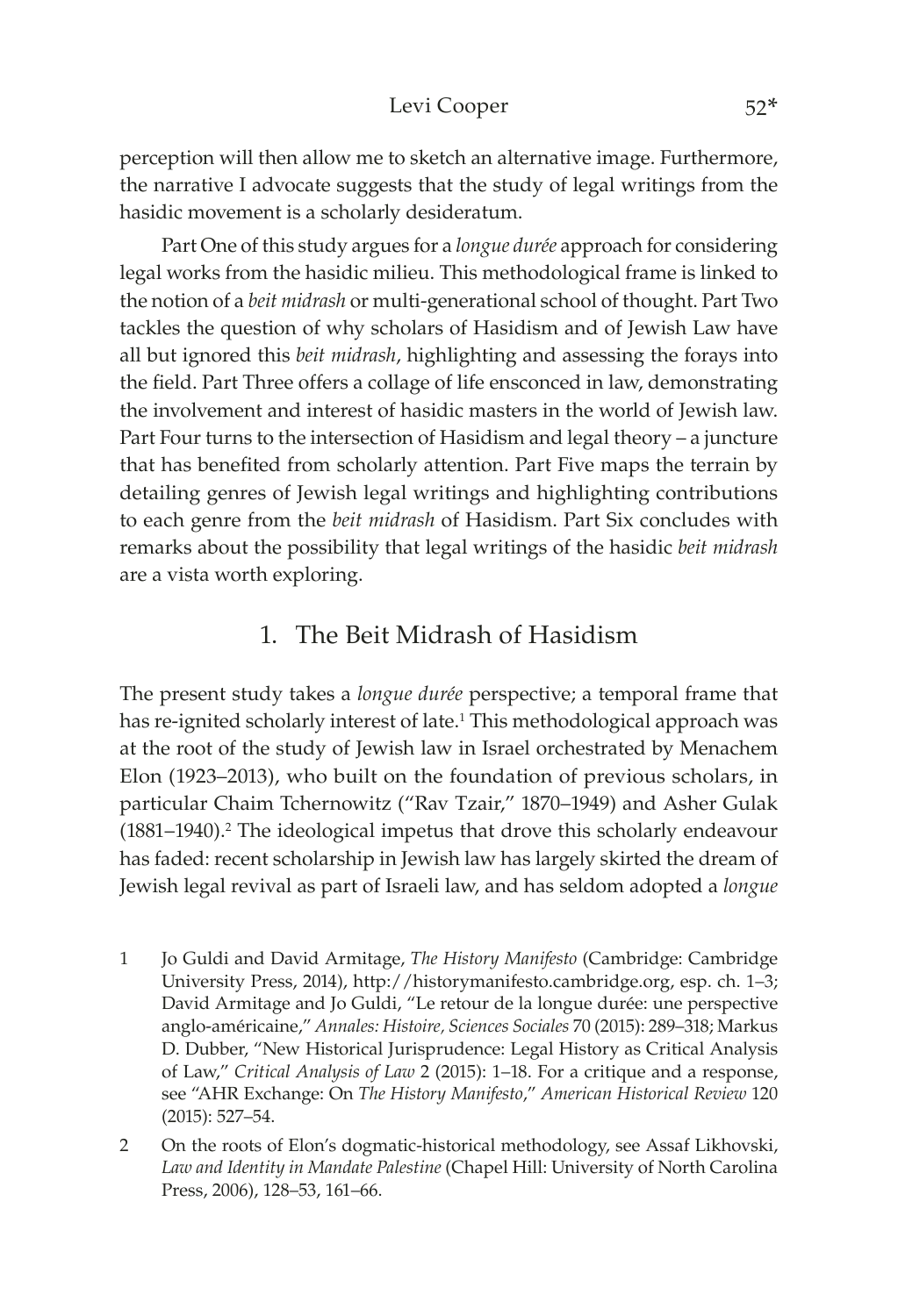durée approach.<sup>3</sup> Notwithstanding, this methodological approach is most appropriate for the macro-perspective at the heart of this study because it allows us to trace historical trends over time.

The motivation of this study does not derive from a desire to transform traditional Jewish law into modern State law. Rather, the aspiration of this enterprise is to recalibrate the narrative of the relationship between Hasidism and Jewish law thereby expanding the corpus of the two disciplines. Probing this horizon will add colour to the picture of Jewish legal history, and it is also an important quest for a greater understanding of Hasidism. Legal writing from this community contains historical, social, and cultural pearls that may be unknown from other sources. Moreover, the prospective value of deconstructing any law/spirit binary is the possibility of richer, multi-faceted engagement with both realms.

Let me be clear at the outset: I am not arguing that every hasidic master was a jurist of note. Nor am I suggesting that every hasidic jurist was on par with his non-hasidic counterparts. My claims are more modest: I strive to whet the scholarly appetite, by aggregating evidence that suggests that we should re-evaluate entrenched assumptions about Jewish law and Hasidism. Furthermore, I offer an initial topography of the territory. This will then open the door for more detailed studies and subtle descriptions that will provide a more accurate picture of the complex and multifarious relationship between the two disciplines.

Thus, this study examines what we might consider a virtual *beit midrash* of Hasidism – an imaginary convocation spanning some two hundred and fifty years of learned legal scholarship from hasidic masters and from people who identified as hasidim. The notion of a *beit midrash* in the sense of an intellectual school is a concept familiar to scholars of Jewish law. Focusing on the image of a virtual assemblage allows us to consider the sweep of hasidic legal history. This prosopographic approach demonstrates a pattern of deep investment in Jewish law.

The *longue durée* perspective, perforce, erases gradations, shades, and tones associated with period, locale, family tradition, and personal predilection. While this is a regrettable cost of the *longue durée* outlook, the method allows us to map the field and present a counter-narrative. In turn,

<sup>3</sup> Assaf Likhovski, "Recent Trends in the Study of the Intellectual History of Law and Jewish Law Scholarship," *Diné Israel* 32 (2018): 240\*–42\*.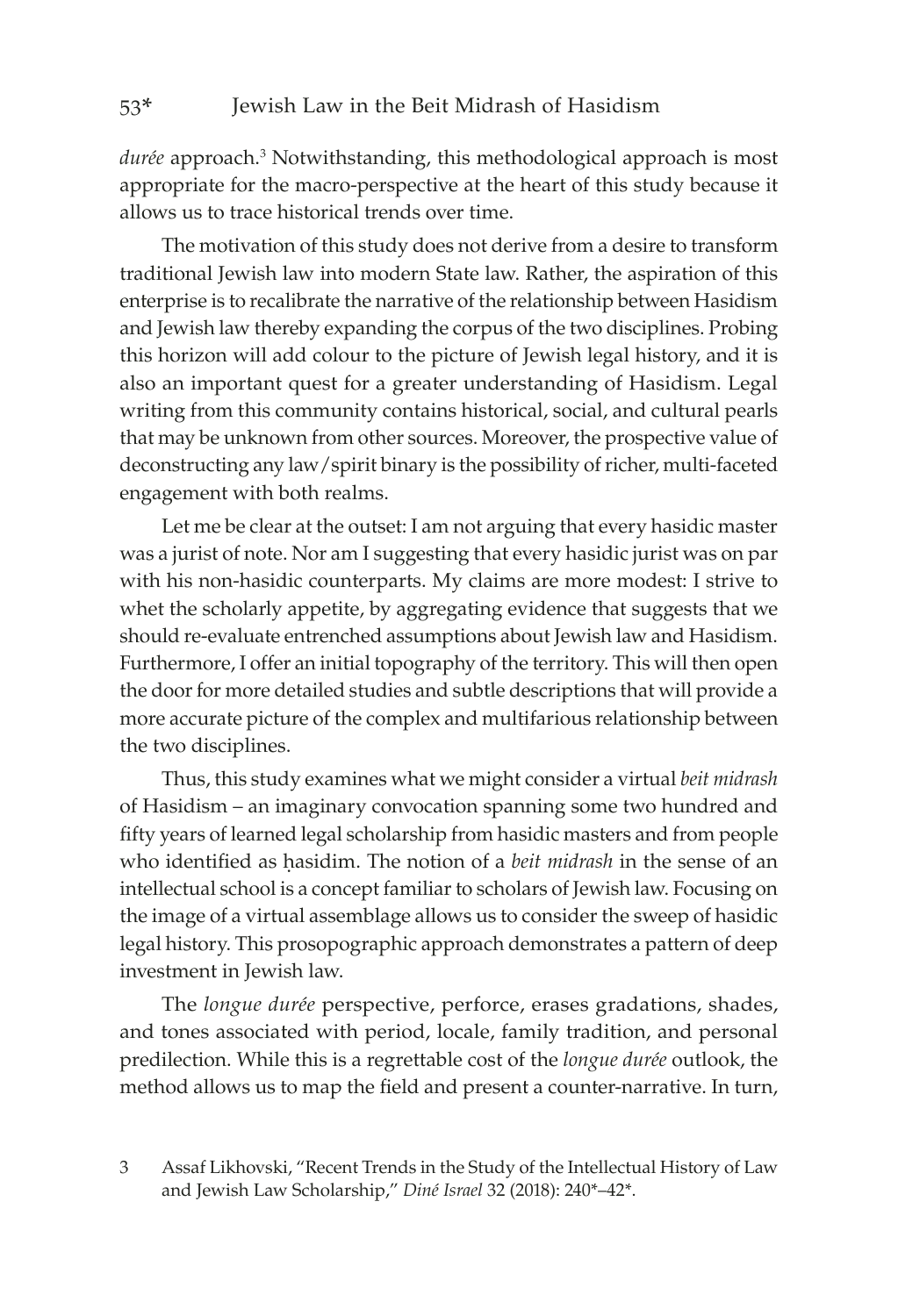#### Levi Cooper 54\*

this account encourages focused research into specific phenomena such as shared assumptions of hasidic jurists, as well as microhistories that can test the boundaries of the portrait I paint. These broad strokes are, therefore, necessary prerequisites for a subsequent nuanced portrayal of Hasidism as a legally heterogeneous, permeable, and processual community.<sup>4</sup>

To what extent have the legal writings from the hasidic *beit midrash* been explored by scholars? The answer to this question is painfully simple: very little. Before approaching these works, it is worth understanding the state of the field: To what extent have legal texts been sidelined by scholars of Hasidism and by scholars of Jewish law, and how should this trend be understood?

## 2. Benching the *Beit Midrash*

#### The Paradox

Before the academic study of Hasidism had launched in earnest, Gershom Scholem (1887–1982) noted what he termed a "paradox" and a "miraculous thing": a spiritualist revival that somehow retained fidelity to Jewish law. For Scholem, Hasidism was "a curious mix of conservatism and innovation," that occupied an oxymoronic space as it preached a "tradition of breaking away from tradition."<sup>5</sup> Hasidism's orthodoxy puzzled Scholem. Scholem was not the first scholar to identify this puzzle, though he was the most influential.

Erich Fromm (1900–80), in his 1922 doctoral dissertation, discussed the role of Jewish law in the cohesion of three communities: Reform Judaism, Karaism, and Hasidism. Fromm singled out **Rabbi Shneur Zalman of Liady** (ca.1745–1812) as "Der Versuch einer Synthese von Chassidismus und Rabbinismus" (the attempt at a synthesis of Hasidism and Rabbinism).<sup>6</sup> In the very

- 4 William W. Fisher III, "Texts and Contexts: The Application to American Legal History of the Methodologies of Intellectual History," *Stanford Law Review* 49 (1997): 1065–1110 at 1070–72, 1084–86.
- 5 Gershom G. Scholem, *Major Trends in Jewish Mysticism* (Jerusalem: Schocken Books, 1941), 345–48.
- 6 Erich Fromm, "Das jüdische Gesetz: Zur Soziologie des Diaspora-Judentums" (Ph.D. diss., Universität Heidelberg, 1922). The dissertation was posthumously edited and published by Rainer Funk and Bernd Sahler under the original title (Weinheim: Beltz Verlag, 1989) and in the collected works of Erich Fromm, *Gesamtausgabe* (Stuttgart: Deutsche Verlags-Anstalt, 1980–1999), 11:19–126.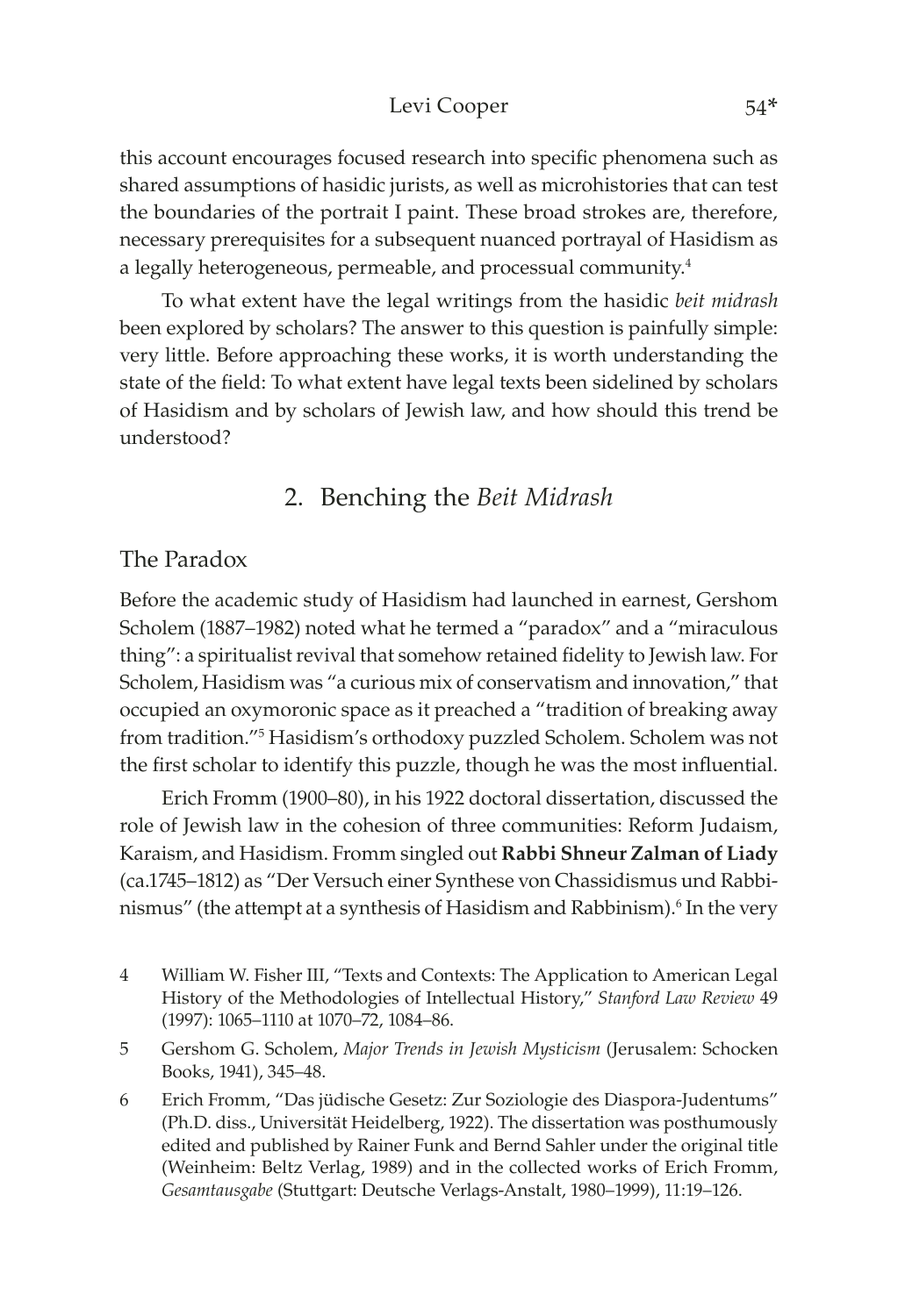same year, Martin Buber (1878–1965) offered the same characterization of Shneur Zalman and his school.<sup>7</sup> Also in 1922, Samuel Aba Horodezky (1871–1957) expressed similar sentiments.<sup>8</sup> Indeed, Shneur Zalman's uniqueness in the annals of nascent Hasidism became a common theme amongst scholars.

As will become clear from the ensuing discussion, this representation of Shneur Zalman as a lone exception is inaccurate. No doubt, Shneur Zalman did make a contribution that in retrospect was inimitable.<sup>9</sup> Yet Shneur Zalman was not alone in synthesising between allegiance to Jewish law and the innovative spirit of Hasidism. Indeed, such fusions were standard fare for many leaders in the nascent movement, for hasidic masters throughout the nineteenth and twentieth centuries, and for the contemporary hasidic community.10

- 7 Martin Buber, *Der grosse Maggid und seine Nachfolge* (Frankfurt am Main: Rütten & Loening, 1922), lxxv: "Die Chabadschule stellt den Versuch einer Synthese von Chassidismus und Rabbinismus dar." This characterization also appears in idem, *Die Chassidischen Bücher* (Hellerau: J. Hegner, 1928), 387–89; idem, *Tales of the Hasidim: The Early Masters*, trans. Olga Marx (New York: Schocken Books, 1947), 28–29.
- 8 Samuel Aba Horodezky, *Ha-hasidut ve-ha-hasidim* (Jerusalem: Dvir, 1922), 4:37–53, 97–102; idem, *Hasidizm*, trans. Y. Zeligman (Berlin: Klal Verlag, 1924), 104–6; idem, *Leaders of Hassidism*, trans. Maria Horodezky-Magasanik (London: Hasefer Agency for Literature, 1928), 61; idem, *Der Chasidizm un zajne firer* (Wilno: Tomor, 1937), 155–75; idem, *Yahadut ha-seikhel ve-yahadut ha-regesh* (Tel Aviv: N. Twersky, 1947), 1:181–83.
- 9 On Shneur Zalman's contribution, see Levi Cooper, "On Etkes' *Ba'al Ha-Tanya*," *Diné Israel* 29 (2013): 177\*–89\*; idem, "Towards a Judicial Biography of Rabbi Shneur Zalman of Liady," *Journal of Law and Religion* 30 (2015): 107–35.
- 10 Regarding contemporary times, see, for example, Levi Cooper, "Bitter Herbs in Hasidic Galicia," *Jewish Studies, an Internet Journal* 12 (2013): 30–40; idem, "The Blessing over the Sun Ceremony in Contemporary Hasidic Courts," *Daat* 77 (2014): 183–207. In both cases, hasidic communities defined their practice in terms of Jewish law.

In general, hasidic eating as a religious practice has captured scholars' attention; see Louis Jacobs, "Eating as an Act of Worship in Hasidic Thought," in *Studies in Jewish Religious and Intellectual History Presented to Alexander Altmann on the Occasion of his Seventieth Birthday*, ed. Siegfried Stein and Raphael Loewe (Alabama: University of Alabama Press, 1979), 157–66; Allan Nadler, "Holy Kugel: The Sanctification of Ashkenazic Ethnic Food in Hasidism," in *Food & Judaism*, ed. Leonard J. Greenspoon, Ronald A. Simkins, and Gerald Shapiro (Omaha: Creighton University Press, 2005), 193–214.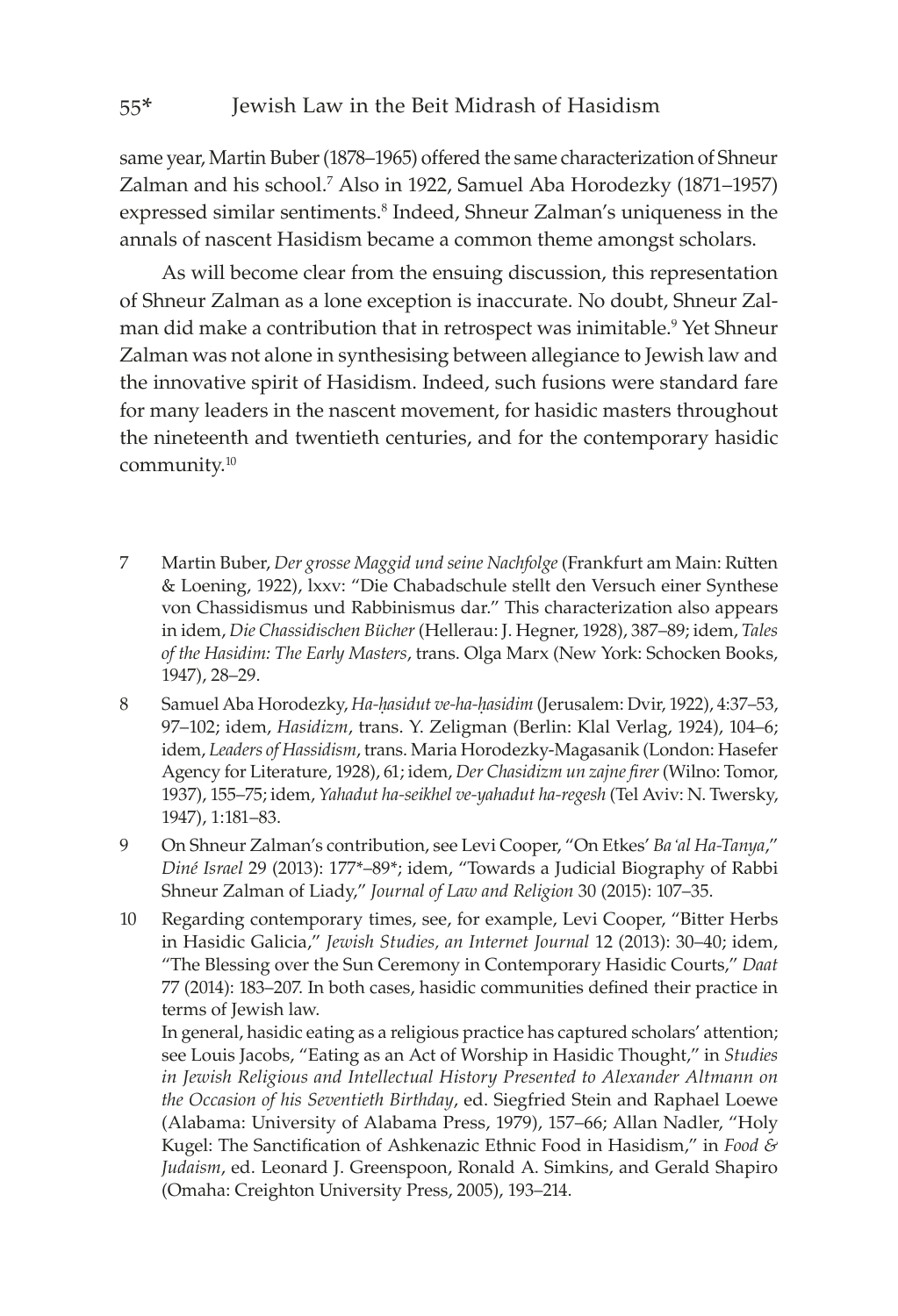#### Levi Cooper 56\*

To some extent, identifying the phenomenon as a "paradox" was an assimilation of the eighteenth-century critique voiced by the *Mitnaggedim* (opponents) – those who clashed with the nascent hasidic movement.<sup>11</sup> Even if hasidic practices could be justified by recourse to the Jewish bookcase, those practices were considered to be beyond the pale by dint of the fact that they were not part of regnant tradition.<sup>12</sup>

The critique of nascent Hasidism focused on select flashpoints. Some of these points of contention were of a theological nature, others had economic implications, and many concerned communal and social structures. The polemic tone of the opposition, magnified the strands of antinomianism casting them as mainstays of Hasidism. With the benefit of historical perspective, it would be more accurate to say that Jewish law was part of the movement's flesh and blood from its earliest days, while exhibitions of antinomianism were externalities of changes wrought by Hasidism. Yet the narrative of the vociferous Mitnaggedim often succeeded in setting the tone. Thus, for example, in 1898, Nachum Sokolow (1859–1936) wrote that

11 See Mordecai Wilensky, *Hasidim and Mitnaggedim: A Study of the Controversy between Them in the Years 1772–1815* (Jerusalem: Bialik Institute, 1970) (Hebrew). For an overview in English, see Mordecai L. Wilensky, "The Hostile Phase," in *Tolerance and Movements of Religious Dissent in Eastern Europe*, ed. Béla K. Király (Boulder: East European Quarterly, 1975), 89–113; reprinted as "Hasidic-Mitnaggedic Polemics in the Jewish Communities of Eastern Europe: The Hostile Phase," in *Essential Papers on Hasidism: Origins to Present*, ed. Gershon David Hundert (New York: New York University Press, 1991), 244–71. Wilensky refers to the neglect of Torah study and disrespect for Torah scholars as "the accusation that most hurt the Lithuanian and White Russian Mitnaggedim" (62; for details see 105-9). See also Uriel Gellman, Sefer hasidim: Hibbur ganuz bi-genutah shel ha-hasidut (Jerusalem: Merkaz Dinur, 2007), 104–5 and n. 308; Gershon David Hundert, "The Introduction to *Divre binah* by Dov Ber of Bolechów," *AJSR* 33 (2009): 225–69. Maoz Kahana and Ariel Evan Mayse offered an alternative approach when they

identified the spirit/law binary in the academic study of Hasidism as a product of Christian Hebraists, rather than an assimilation of anti-hasidic writings ("Hasidic Halakhah: Reappraising the Interface of Spirit and Law," *AJSR* 41 [2017]: 375–77).

12 See, for instance, the valiant attempt by the current leader of the Monasterishtche hasidim to provide sources for some of the issues that raised the ire of the Mitnaggedim: Gedalya Aharon Rabinowitz, "'Al mehut ha-mahloket bein êasidim u-mitnaggedim ve-ha-mista'ef mimmenah," *Hakirah* 5 (2007): 5–32.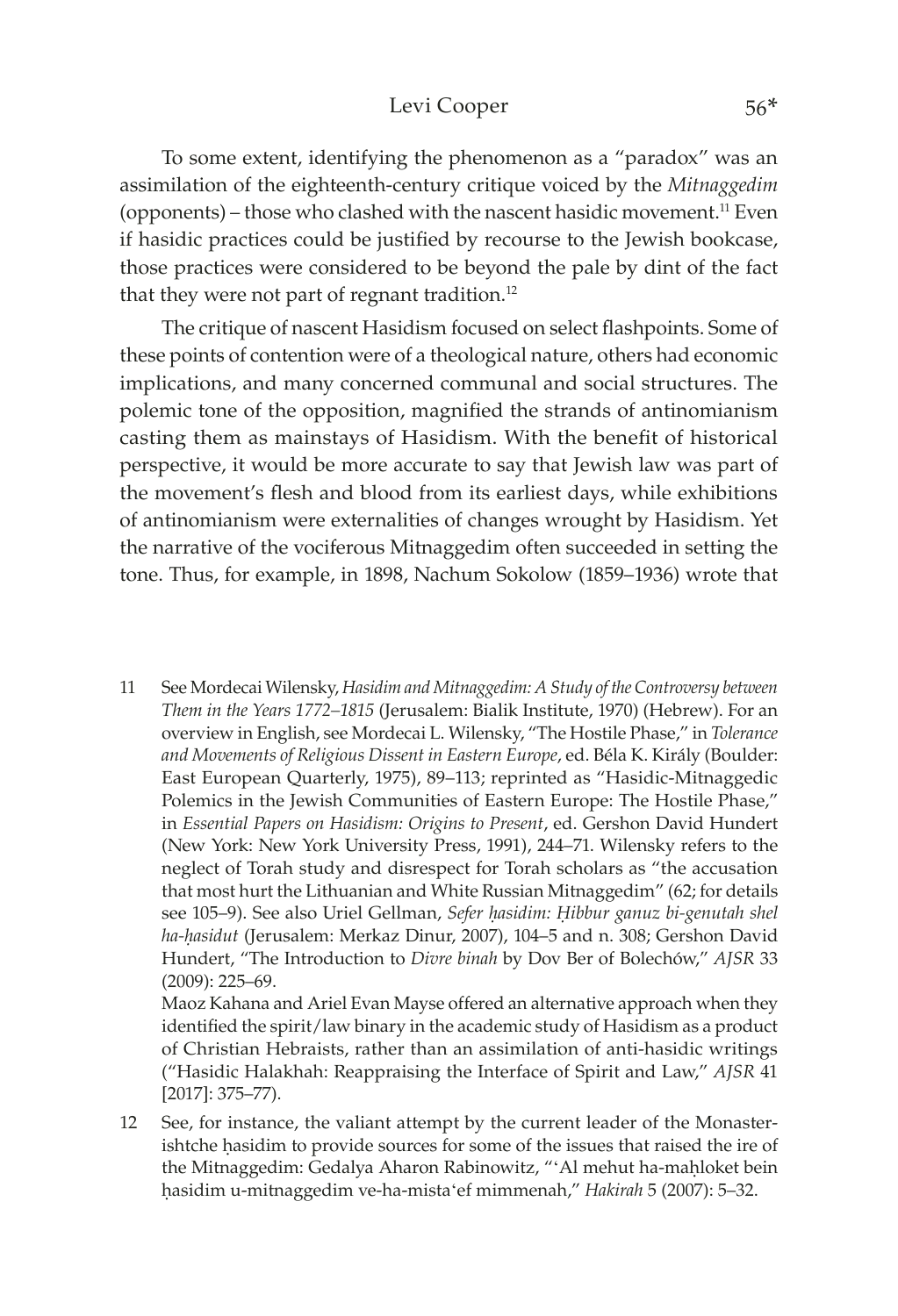"Rabin-chasyd należał do rzadkości" (the rabbi/hasid was a rarity) $13 - an$ inaccurate assertion, as we will see.

Scholem's so-called "paradox" was predicated on the assumption that an innovative, anomian and possibly even antinomian, religious spirit could not possibly jibe with the strictures of Jewish law. This underlying assumption of a spirit/law binary was widely accepted by scholars.<sup>14</sup> Alas, the "paradox" was not probed in earnest; hence the assumption was seldom challenged and nuanced descriptions were rarely offered. The interests of Scholem, his colleagues, and their students lay elsewhere, as they devoted their energies to what would become mainstays of hasidic scholarship.

Scholars of Jewish law have also largely overlooked the legal works from the hasidic *beit midrash*. The Jewish law scholarly project has focused its efforts elsewhere in time and in subject matter. That is, scholars of Jewish law have primarily been interested in earlier periods or in the contemporary legal scene; the late modern period has attracted less attention. Moreover, scholars operating in the academic milieu of law faculties focused on legal texts that overlap with modern, secular systems of law. This is not the forum to debate this propensity; suffice it to say that many legal texts – particularly from the late modern period – have been excluded by this choice.15 In addition,

- 13 N.S. [Nachum Sokołów], "Zanik mysnagdyzmu" (The disappearance of mitnaggedism), *Izraelita* 33, no. 43 (Nov. 11, 1898): 449; translated into English in Marcin Wodziński, *Haskalah and Hasidism in the Kingdom of Poland: A History of Conflict*, trans. Sarah Cozens (Oxford: Littman Library of Jewish Civilization, 2005), 298.
- 14 See, inter alia, Arthur Green, *Devotion and Commandment: The Faith of Abraham in the Hasidic Imagination* (Cincinnati: Hebrew Union College Press, 1989); idem, "Hasidism: Discovery and Retreat," in *The Other Side of God: A Polarity in World Religions*, ed. Peter L. Berger (Garden City, NY: Anchor Press/Doubleday, 1981), 104–30; Moshe Idel, *Hasidism: Between Ecstasy and Magic* (Albany: State University of New York Press, 1991), 171–88; Joseph Weiss, "Torah Study in Early Hasidism," in *Studies in East European Jewish Mysticism and Hasidism*, ed. David Goldstein (London: Vallentine, Mitchell, 1997), 56–68; Jacob Katz, *Divine Law in Human Hands* (Jerusalem: Magnes Press, 1998), 84–87; Rivka Schatz-Uffenheimer, *Hasidism as Mysticism: Quietistic Elements in Eighteenth Century Hasidic Thought*, trans. Jonathan Chipman (Princeton: Princeton University Press, 1993), 242–54, 310–25.
- 15 For the contemporary cost of this approach from jurisprudential and andragogic perspectives; see Levi Cooper, "Culpability for Curses in Jewish Law and Mystical Lore," in *Wizards vs. Muggles: Essays on Identity and the Harry Potter Universe*, ed. Christopher E. Bell (Jefferson, NC: McFarland, 2016), 188–93.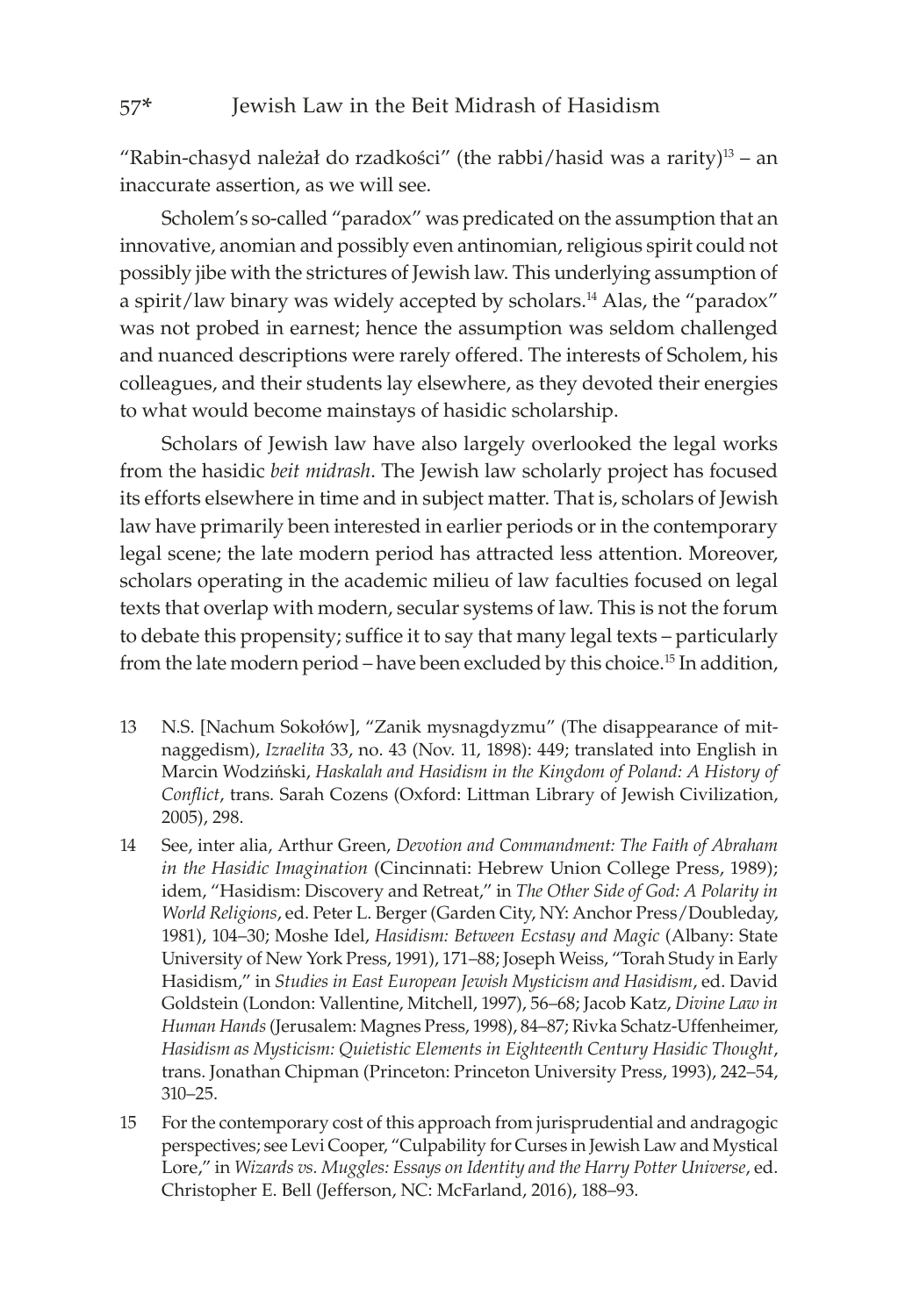Jewish law scholars may have followed the lead set by scholars of Hasidism and deemed the field unworthy of serious analysis.

Over the years, certain legal issues, specific figures, select works, or particular trends have been analyzed by scholars of Hasidism.16 Historical episodes that generated widespread debate have attracted interest. For example, the innovation of Rabbi Gershon Hanokh Heinekh Leiner of Radzyń-Podlaski (1839–91) to reintroduce the *tekhelet* thread into *tsitsit* captured attention from the first volley through to contemporary scholarship.17 Much of this focused scholarship gravitated towards antinomian themes, like the evergreen question of Divine intervention in judicial decisions. In the hasidic context, this question took the form of hasidic masters deciding points of Jewish law

- 16 For example: Certain legal issues see sources cited in following notes; Cooper, "Bitter Herbs"; idem, "Blessing over the Sun"; idem, "The Formation of Hasidic Custom: Law, Mysticism, and the History of Hasidism," *Diné Israel* 35 (2021), forthcoming (Hebrew). Specific figures – see sources cited below n. 140. Select works – see sources cited below notes 109, 110, 111. Particular trends – Benjamin Brown highlighted a hypernomian strand in Hasidism; that is, those who adopted stringencies in Jewish law as a means of divine service; see Benjamin Brown, "Hahmarah: hamishah tippusim min ha-'et ha-hadashah," *Diné Israel* 20–21 (2001): 178–92; idem, "Substitutes for Mysticism: A General Model for the Theological Development of Hasidism in the Nineteenth Century," *History of Religions* 56 (2017): 266–68; Kahana and Mayse, "Hasidic Halakhah," 385–86.
- 17 Leiner's *tekhelet* works: *Sefunei temunei êol* (Warsaw: C. Kelter, 1887); *Petil tekhelet* (Warsaw: C. Kelter, 1888); *'Eyn ha-tekhelet* (Warsaw: M.Y. Halter, 1891). Real time responses to Leiner include Yosef Eliezer Buchhalter, *Bittul ha-rishon le-ma'amar* (Warsaw: Baumritter, 1888); Mordekhai Rabinowitz, "Tekhelet ve-'argaman mei-'iyei elishah," *Otsar ha-safrut* 2 (1888), biqoret, 1–26; Hillel Moshe Gelbstein, *Mishkenot le-'avir ya'aqov: Petil tekhelet* (Jerusalem: Y.D. Frumkin; et al., 1890–97). For accounts and analyses, see Yitshak Zigelman, ed., *Sefer Radzyn: Yizkor bukh* (Tel Aviv: Radzyn [Podlaski] Immigrants Association in Israel, 1957), 113–31, also available in English at http://www.jewishgen.org/yizkor/radzyn/rad113. html; Shaul Magid, "'A Thread of Blue': Rabbi Gershon Henoch Leiner of Radzyń and his Search for Continuity in Response to Modernity," *Polin: Studies in Polish*  Jewry 11 (1998): 31-52; Shimon Fogel, "Pe'iluto ha-sifrutit shel r. Gershon Hanokh Heinekh Leiner mei-Radzyn," *Daat* 68–69 (2010): 149–85; Baruch Sterman with Judy Taubes Sterman, *The Rarest Blue* (Jerusalem: Gefen Publishing House, 2012), 103–16; Gadi Sagiv "Deep Blue: Notes on the Jewish Snail Fight," *Contemporary*  Jewry 35 (2015): 285-313; idem, "Mabbat hadash 'al pulmus ha-tekhelet be-sof ha-mei'ah ha-tesha 'esreh," *Zion* 82 (2017): 59–95.

On June 20, 2017, a one-page letter regarding *tekhelet* penned by Leiner in 1890 was sold at auction for \$63,440 (Winner's Auctions Ltd., auction no. 100, lot 70, https://winners-[auctions.com](https://winners-auctions.com/he/node/77135)/he/node/77135).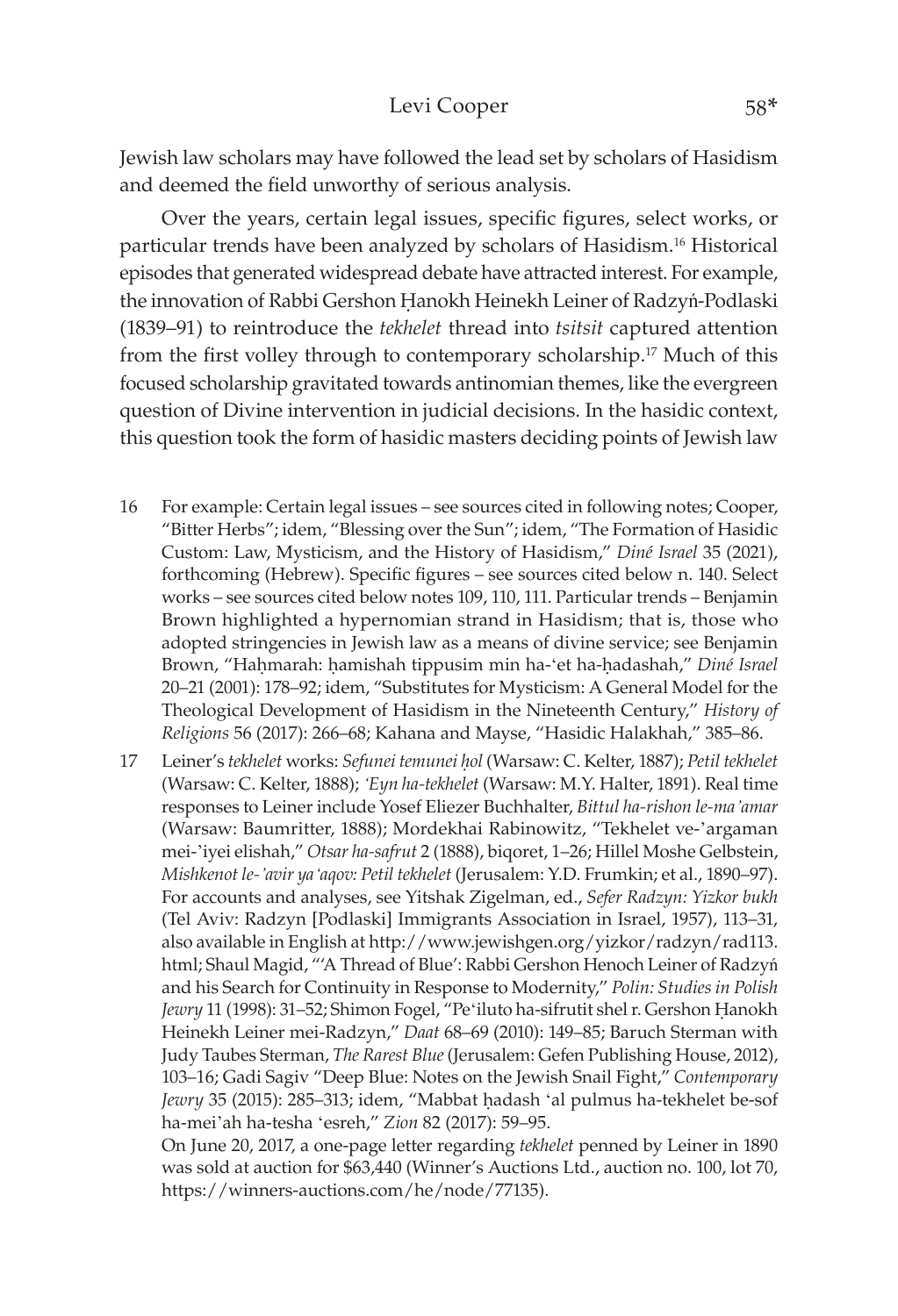with the assistance of *ruah ha-qodesh*. Similarly, the legal philosophy of Izbica Hasidism and its descendants is a significant exception to the trend I have described; though with good reason. The antinomian expressions found in this school excited scholarly interest. This body of research, therefore, fits the paradigm of Hasidism as antinomianism. It should be noted that even this famous brand of Hasidism may have only been theoretically antinomian – a tentative conclusion that could be confirmed by examining law-on-the-books and law-in-action in Izbica circles.

If law in the hasidic realm was not deemed sensationally newsworthy – that is, it did not flirt with antinomianism, nor did it spark polemic exchanges – scholars did not probe its nature.

## Exceptions

There were notable exceptions to the prevalent trend, and these efforts deserve to be acknowledged and assessed. In 1940 – at around the same time as Scholem described the "paradox" – Aaron Wertheim (1902–88) submitted his doctoral dissertation, entitled *The Halakah in the Hasidic Literature*, to The Dropsie College for Hebrew and Cognate Learning, Philadelphia.<sup>18</sup>

Wertheim had served in the rabbinate in Bessarabia, before immigrating to America where he continued in the rabbinate in Massachusetts and then in New York. From 1932 until 1985, he was rabbi of Congregation B'nai Israel of Linden Heights, Brooklyn. Wertheim was member of Mizrachi Organization of America, Rabbinical Council of America, and Union of Orthodox of Rabbis. He donated to the establishment of the Mesivta Tiferes Yisroel, Jerusalem, whose foundations were laid in 1953 by Rabbi Mordekhai Shelomoh Friedman of Boyan-New York (1891–1971), and inaugurated in 1957 by hasidic masters who descended from Rabbi Yisrael of Rużyn (1796–1850). This building continues to function as a yeshiva and synagogue, and serves as headquarters of Boyan Hasidism. Following his retirement, Wertheim continuing as rabbi emeritus in Brooklyn until his death in 1988.<sup>19</sup>

- 18 I have been unsuccessful in locating a copy of Wertheim's dissertation, though it is listed as being conferred in 1940; see *The Dropsie College for Hebrew and Cognate Learning: Register 1940-1941* (Philadelphia: n.p., 1940), 40.
- 19 For brief biographic sketches of Wertheim, see Itzhak J. Carmin, ed., *World Jewish Register* (New York: Monde Publishers, 1955), 703; G. Kressel, *Cyclopedia of Modern Hebrew Literature* (Merhavia: Sifriat Poalim, et al., 1965–67), 1:706 (Hebrew); Yitzhak Raphael, ed., and Geulah bath Yehudah, ass. ed., *Encyclopedia of Religious Zionism*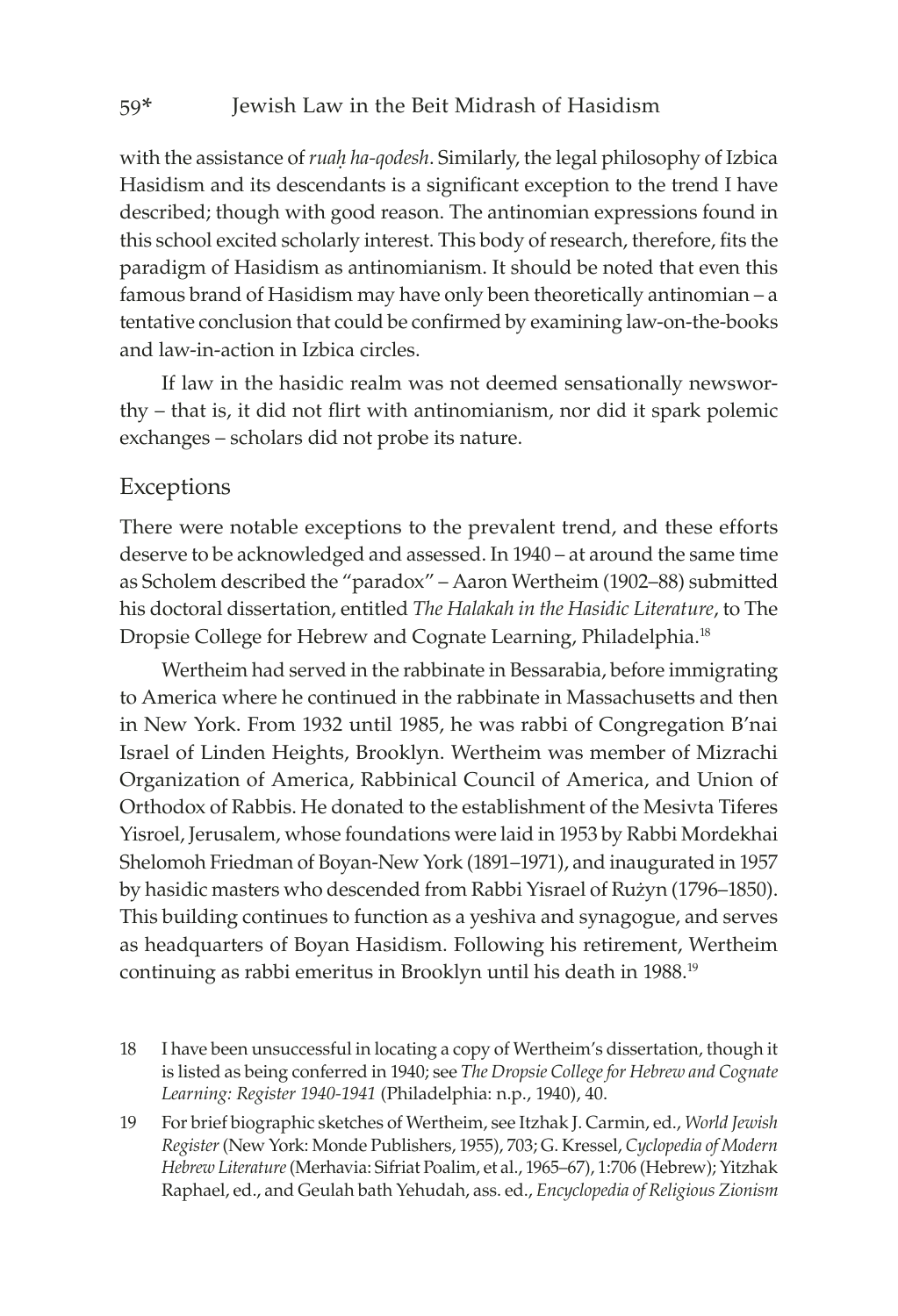#### Levi Cooper 60\*

Wertheim's 1940 dissertation was unknown until 1960 when he published his research in Hebrew under the title *Halakhot va-halikhot ba-hasidut* (Laws and Practices in Hasidism).<sup>20</sup> That year – two centuries since the demise of the Besht (Rabbi Yisrael Baal Shem Tov, ca.1700–60) – was a heady year for hasidic scholarship. Yet in the preface to his Hebrew book, Wertheim bemoaned the fact that the legal literature of the hasidim still lay untouched. Wertheim noted how absurd it was that the very system of law that had served as the glue for Jewish communities was being ignored by those who were researching the coalescence of a new form of Jewish community.21 Just before *Shavuot* of that year – the eve of the anniversary of the Besht's death – in a succinct review in the Hebrew press, Abraham Meir Habermann (1901–80) noted that Wertheim "has illuminated Hasidism in an interesting light, that has not yet served as material for extensive and comprehensive research."<sup>22</sup> Another review in the Hebrew press by Moshe Ungerfeld (1898–1983) was less sympathetic, questioning whether Hasidism did indeed change accepted Jewish law or whether it merely added a new dimension of meaning to existing law.<sup>23</sup>

In academic circles, Wertheim's volume received a cool reception. Avraham Rubinstein (1912–93) wrote a scathing critique where he highlighted three problems with Wertheim's scholarship. First, Wertheim treated Hasidism as a phenomenon without roots in traditional Jewish mysticism. This resulted in Wertheim mistakenly identifying innovations, where careful reading would have highlighted inflections from existing mystical practice. Second, Rubinstein charged Wertheim with a fanciful image of unified religious observance amongst Polish Jewry. Third, Rubinstein derided Wertheim's

(Jerusalem: Rav Kook Institute, 1958–2000), 6:386–87 (Hebrew); Aaron Pichenik, "The Author and his Book," in Aaron Wertheim, *Law and Custom in Hasidism*, trans. Shmuel Himelstein (Hoboken: Ktav, 1992), 1–5; Tzvi M. Rabinowicz, *The Encyclopedia of Hasidism* (Northvale: J. Aronson, 1996), 536; Aaron Wertheim, Halakhot va-halikhot ba-hasidut (3rd printing, Jerusalem: Mosad Harav Kook, 2003), 3–6.

- 20 Wertheim, *Halakhot va-halikhot ba-hasidut*.
- 21 Ibid., 10–11.
- 22 Abraham Meir Habermann, "Hashpa'at ha-hasidut 'al ha-minhag," *Haaretz*, May 31, 1960, 10.
- 23 M. Ungerfeld, "'Halakhot va-halikhot ba-ḥasidut' lo. Wertheim," *Hatzofe*, May 6, 1960, 5. For Wertheim's response and Ungerfeld's rejoinder, see Aaron Wertheim, "Biqoret le-biqoret," *Hatzofe*, June 10, 1960, 5; M. Ungerfeld, "Teshuvah le-biqoret," *Hatzofe*, June 10, 1960, 5.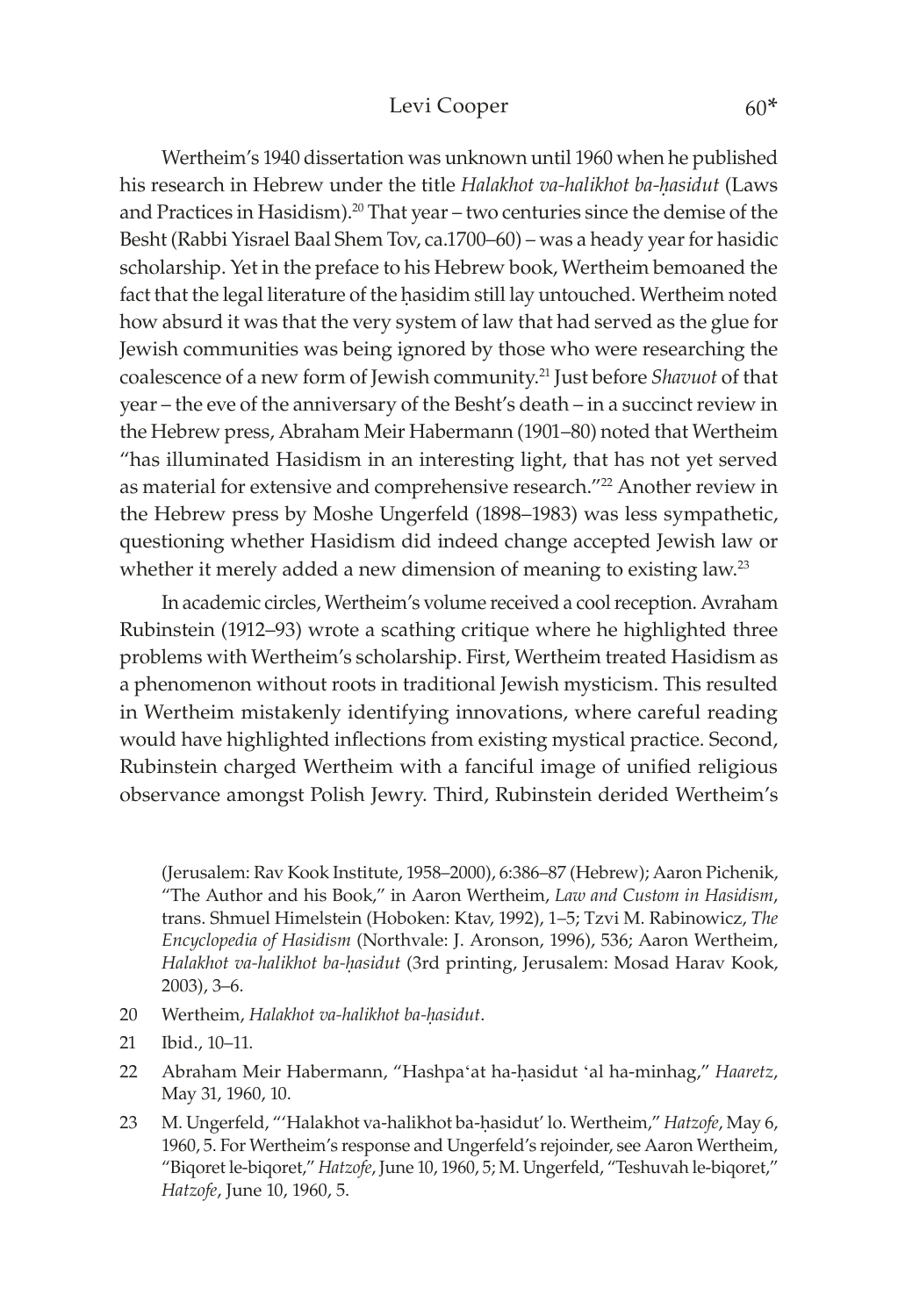simplistic presentation that did not take stock of different hasidic masters, schools, regions, or periods. Rubinstein concluded that "the book in general is disappointing."<sup>24</sup>

Rubinstein's critique is well-founded, though I believe he adjudged Wertheim hastily. The maladies that Rubinstein pointed out are indeed methodologically problematic; particularly the lack of comparative yardsticks. I would amplify that point by suggesting that research on hasidic legal texts must take stock of other legal texts, both within the hasidic milieu and beyond, in order to identify points of inflection.25 I might also add that Wertheim's citations and footnotes are sorely lacking. Nonetheless, Wertheim should be appreciated for recognising the field and for his initial *longue durée* foray.

Wertheim's volume continues to be popular in non-academic circles – it has been reprinted several times, as well as translated into English.<sup>26</sup> Even in academia – despite Rubinstein's critique – scholars who approach a topic in the field of law and Hasidism are likely to consult and reference Wertheim as a starting point. Indeed, two chapters from Wertheim's book were translated for a 1991 academic publication. The editor of that volume, historian Gershon David Hundert, noted that "for all of its tendentiousness and eclecticism, Aaron Wertheim's chapter is, to my knowledge, the only presentation of the behavior of a Hasid during the week and on the Sabbath."<sup>27</sup> The most recent assessment – the monumental 2018 history of Hasidism – offered a similar sentiment in its annotated bibliography: "On Hasidic law and customs,

- 24 Avraham Rubinstein, "Wertheim, A. Halakhot va-halikhot ba-hasidut," *Kirjath Sepher* 36 (1960–61): 280–86; citation at 281. See also Zeev Gries, *Sifrut ha-hanhagot* (Jerusalem: Bialik Institute, 1989), 107 n. 14; Shaul Stampfer, "The Dispute over Polished Knives and Hasidic Shechita," *Jerusalem Studies in Jewish Thought* 15 (1999): 202–3 (Hebrew).
- 25 For examples of what such comparative analysis might look like: Regarding dancing on Sabbath and Festivals – Levi Cooper, "The *Admor* of Munkács Rabbi Chaim Elazar Shapira: The Hasidic *Poseq* – Image and Approach" (Ph.D. diss., Bar-Ilan University, 2011), 280–99 (Hebrew). Regarding hasidic headwear – Cooper, "Halakhah," 47–54.
- 26 Wertheim, *Halakhot va-halikhot ba-êasidut*; idem, *Law and Custom in Hasidism*, trans. Shmuel Himelstein (Hoboken: Ktav, 1992).
- 27 Aaron Wertheim, "Traditions and Customs in Hasidism," trans. Eli Lederhendler, in *Essential Papers on Hasidism*, 363–98. Hundert's comment appears on p. 4.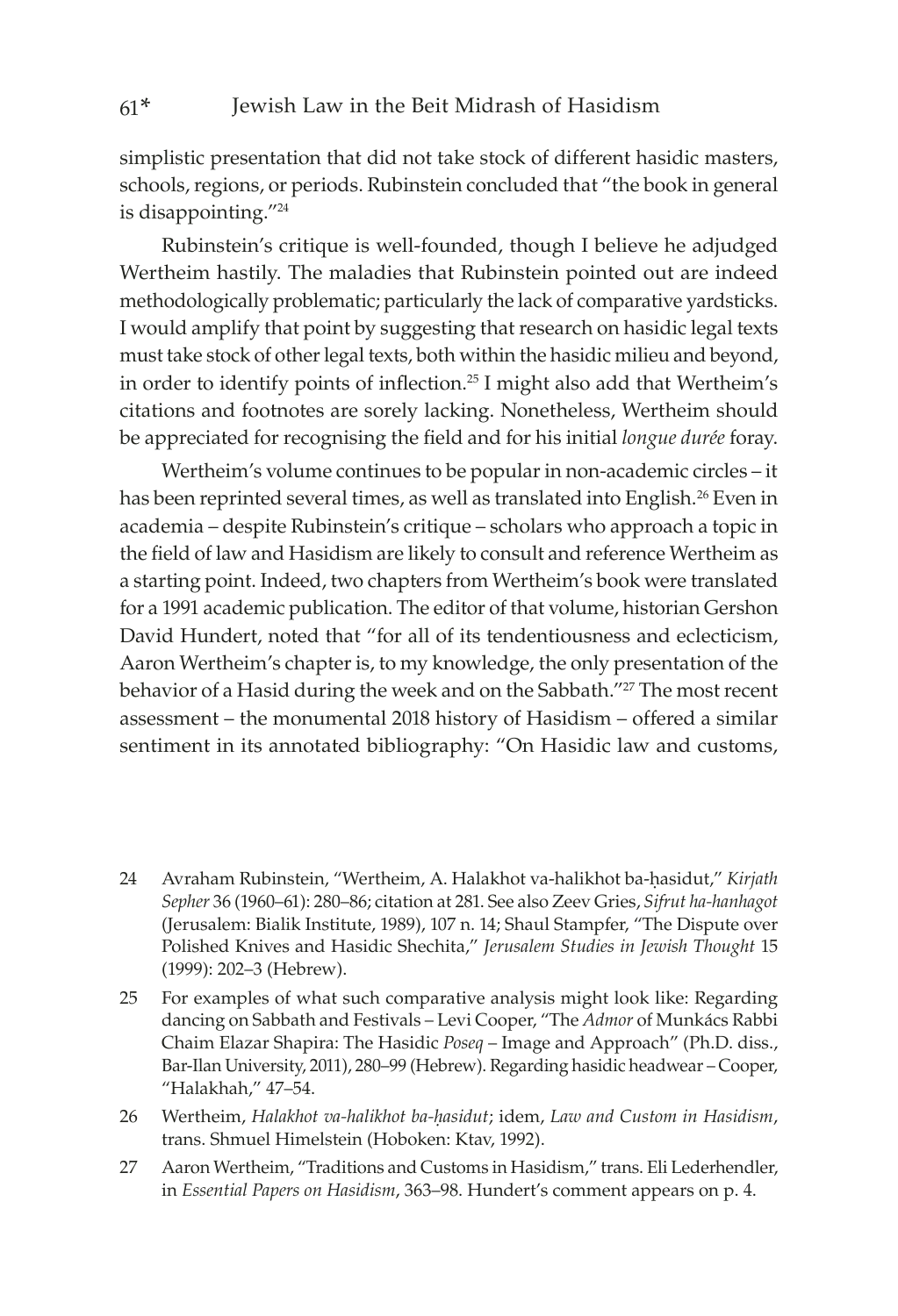#### Levi Cooper 62\*

although originally published more than fifty years ago and often uncritical in its approach, the most comprehensive study is still Aaron Wertheim."28

Wertheim was not entirely alone in his efforts. From the late 1950s through the beginning of the 1970s, Yitshaq Alfasi (b.1929) authored a number of studies where he discussed sources in Jewish law for hasidic practice.29 Alfasi's primary contribution to hasidic scholarship has been in the form of biographical sketches of hasidic masters that are enjoyed by a wide readership.<sup>30</sup> His work on Jewish law and Hasidism has not been subject to scholarly review – perhaps an indication of the prevailing belief that this field of research is unlikely to produce significant fruit. In my estimation, Rubinstein's critique of Wertheim applies equally to Alfasi.

Wertheim and Alfasi declared similar aims, employed similar methods, and even dealt with some of the same issues. Surprisingly, they did not relate to each other's work. Both scholars began with the assumption that Jewish law was the lynchpin of Jewish life. They then highlighted hasidic conduct that appeared to contradict codified Jewish law, and identified possible sources in order to correct the misconception that Hasidism was antinomian.

For all the justified critique of their work it should be said that both scholars correctly identified a lacuna in scholarship. Their virgin efforts were overgeneralized and not sufficiently thorough or nuanced. Their research was bereft of temporal or geographic context. They lacked convincing comparative analysis. But for all their faults, Wertheim and Alfasi recognized that Jewish law has been part of the fabric of hasidic life and should not be shunted aside.

- 28 David Biale, et al., *Hasidism: A New History* (Princeton: Princeton University Press, 2018), 823.
- 29 Alfasi's articles were republished in collections of his writings: *Ha-hasidut: Pirqei toldah u-meêqar* (Tel Aviv: Zion, 1969), 85–93, 94–99, 155–62, 184–91, 198–204; *Mehqerei hasidut* (Tel Aviv: Bnei Brith, 1975), 38–53, 72–91; *Bi-sedei ha-hasidut: Meêqarim, pirqei toldah, havay u-mesoret* (Tel Aviv: Ariel, 1987), 44–59, 81–100, 173–81, 182–87, 236–43, 335–43, 349–55, 506–12.
- 30 Yitsêaq Alfasi, *Sefer ha-'admorim: Shoshalot ha-'admorim ve-toldoteihem heiêel mei-ha-besht ve-'ad yameinu* (Tel Aviv: Ariel, 1961); idem, *Ha-êasidut* (Tel Aviv: Sifriyat Maariv, 1974; 2nd ed., Tel Aviv: Sifriyat Maariv, 1977); idem, *Entsiqlopediya la-êasidut: Ishim* (Jerusalem: Mosad Harav Kook, 1986–2004), 3 vols.; idem, *Haêasidut: mi-dor dor* (Jerusalem: Machon Daat Yosef, 1995–98), 2 vols.; idem, *Torat ha-êasidut: Toledot, divrei torah ve-hagut shel elef va-shesh mei'ot ishei ha-êasidut* (Jerusalem: Mosad Harav Kook, 2006–12), 4 vols. These pan-hasidic works are in addition to volumes that deal with specific hasidic dynasties.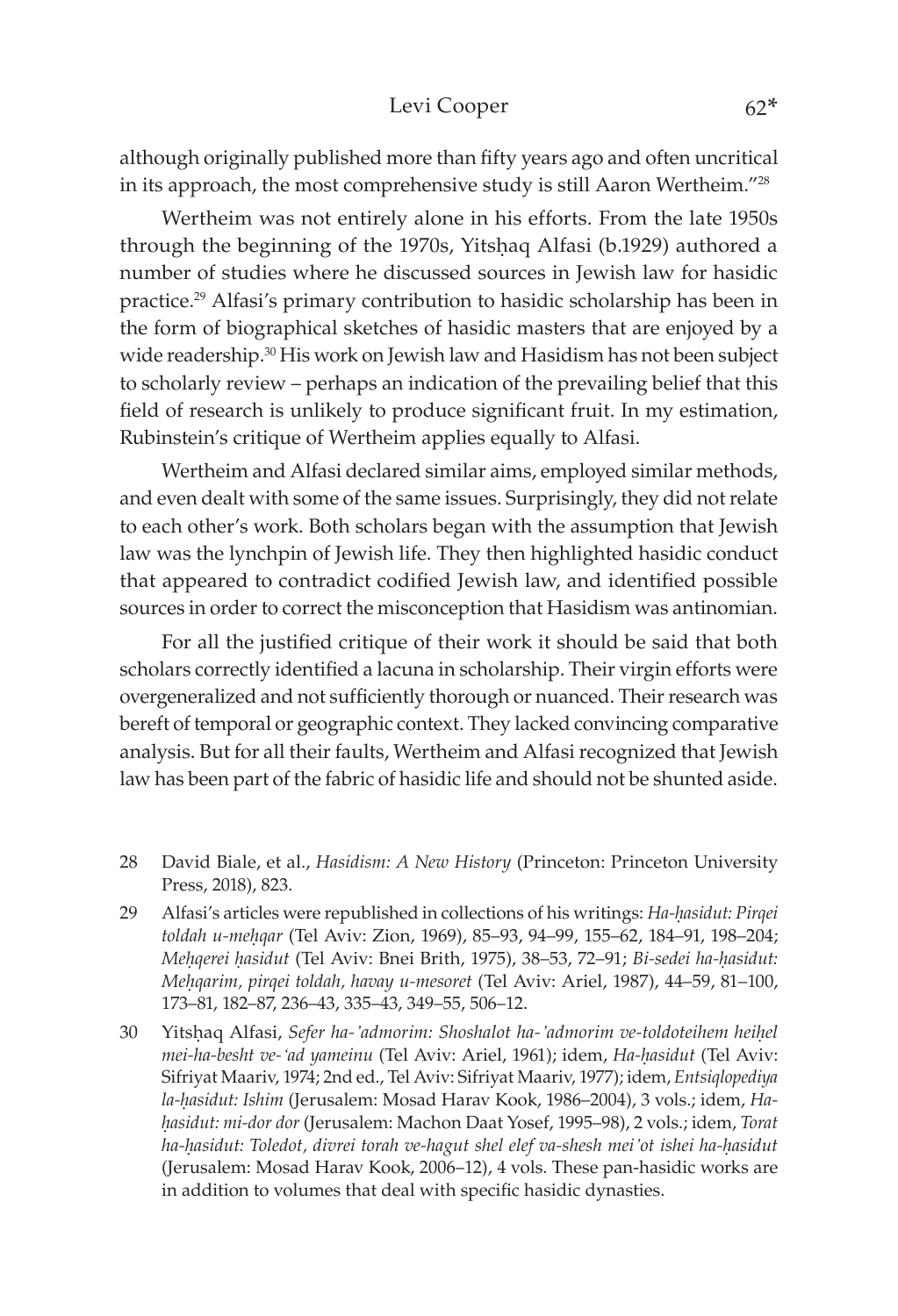## Impact

Wertheim's 1960 volume could be read as an expression of hope that intersections between Hasidism and Jewish law would be seriously plumbed. Alas, the call largely went unanswered. Soon after the appearance of Wertheim's volume, Isaac Zeeb Kahana (1904–63) – a professor at Bar-Ilan University – penned a short article mentioning innovative aspects of hasidic life that cropped up in Jewish legal writing in general, and in the responsa literature in particular. The fascinating issues that Kahana highlighted received no further attention.<sup>31</sup>

Subsequent printings and translation of Wertheim's volume included blurbs by Yitzhak Raphael (1914–99), Norman Lamm (1927–2020), and the noted academic and hasidic master Isadore Twersky (1930–97). These short appraisals emphasized that the field was still neglected. Raphael, the manager of the printing press that published Wertheim's dissertation, wrote: "Before us is a very important work, whose influence on the study of Hasidism will continue in the coming years."32 Important though Wertheim's work may have been, it did not impact the scholarly study of Hasidism.

As part of his work on the literature of Hungarian and Transylvanian rabbis, Yitzchok Yosef Cohen (1923–96) of the Jewish National and University Library (now known as the National Library of Israel), noted cases where hasidic issues were discussed in the responsa literature. Cohen's writings on Hasidism and Jewish law were incidental to his larger project, and they – like those of the scholars who preceded him – went unnoticed.<sup>33</sup>

Further evidence of this neglect can be culled from "the first major international conference dedicated specifically to the study of Hasidism,"

- 31 Isaac Zeeb Kahana, "Ba'ayot halakhah be-'iqvot ha-'hasidut'," *Sinai* 47 (1960): 244–56; reprinted in *Sefer ha-besht*, ed. Y. L. Hakohen Maimon (Jerusalem: Mosad Harav Kook, 1960), 55–69; reprinted in Isaac Zeeb Kahana, Mehqarim be-sifrut *ha-teshuvot* (Jerusalem: Mosad Harav Kook, 1973), 408–20. Kahana mentions Wertheim's 1960 volume in note 1.
- 32 Yitzhak Raphael, "The Author and his Book," in Wertheim, *Law and Custom in Hasidism*, 5; published beforehand in the 1989 second Hebrew printing.
- 33 Yitzchok Yosef Cohen, *Sages of Transylvania, 1630–1944* (Jerusalem: Machon Yerushalayim, 1989), 207–10, 259–63 (Hebrew); idem, "*'Inyanei êasidut be-sifrei ha-she['elot] u-te[shuvot] shel rabbanei Hungaryah*," *Nachlas Zvi* 8 (Feb. 1993): 45–63. This article was published in a hasidic journal, and was not included in the author's posthumously published tome: *Sages of Hungary, 1421–1944* (Jerusalem: Machon Yerushalayim, 1997) (Hebrew).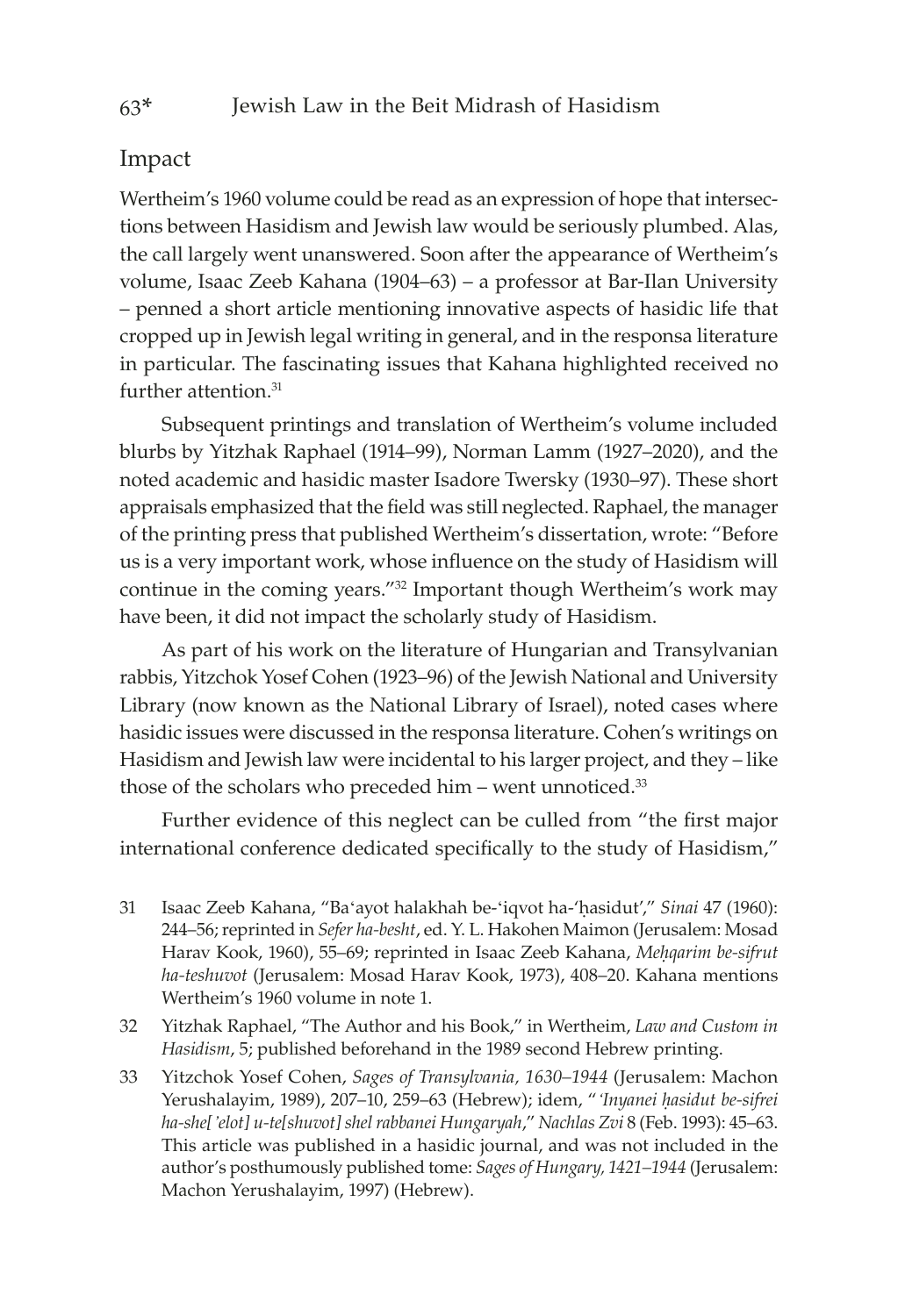#### Levi Cooper 64\*

convened in 1988 in memory of the scholar of Jewish Mysticism and Hasidism, Joseph G. Weiss (1918–69). The conference lead to a significant volume on Hasidism published in 1996 under the title *Hasidism Reappraised*. The conference's scope was broad; indeed, the organising committee "proceeded to invite to London virtually every scholar known to us to be actively engaged in research and writing on hasidism." Hasidic legal literature was not included on the programme.34 In his contribution to the conference volume, Zeev Gries specifically noted the neglect of "the large volume of halakhic writings produced mainly by nineteenth-century Polish hasidism."<sup>35</sup>

It would be some time before the interface of Hasidism and Jewish Law would pique academic interest. Recently scholars have begun to sift through hasidic homilies for conceptual statements about jurisprudence, and it could be argued that the strict spirit/law binary narrative is fading.<sup>36</sup> Scholars are recognising that hasidic writings may contain pearls that enhance our understandings of Jewish law. This interest, however, is not necessarily linked to the work of previous scholars, and has focused on statements about law in non-legal hasidic texts. Legal texts penned by hasidic masters and their followers remain largely explored.

Notwithstanding the inroads made, much unchartered territory remains and the common narrative remains prevalent in scholarly circles such that

- 34 Ada Rapoport-Albert, ed., *Hasidism Reappraised* (London: Vallentine, Mitchell, 1996); citations from the editor's preface, p. v. See also the retrospective on the conference in Arthur Green, "Hasidism and Its Response to Change," *Jewish History* 27 (2013): 319–25.
- 35 Zeev Gries, "The Hasidic Managing Editor," in *Hasidism Reappraised*, 145.
- 36 Green, "Hasidism and Its Response," 328–34; Ariel Drescher Mayse, "Beyond the Letters: The Question of Language in the Teachings of Rabbi Dov Baer of Mezritch" (Ph.D. diss., Harvard University, 2015), 421–45; idem, "The Ever-Changing Path: Visions of Legal Diversity in Hasidic Literature," *Conversations: The Journal of the Institute for Jewish Ideas and Ideals* 23 (2015): 84–115; Kahana and Mayse, "Hasidic Halakhah," 397–407; Ariel Evan Mayse, "Tree of Life, Tree of Knowledge: Halakhah and Theology in *Ma'or va-Shamesh*," *Tradition* 51, no. 1 (2019): 3–26; expanded in Hebrew in *Maor VaShamesh: History, Philosophy, Lore, and Legacy*, ed. Levi Cooper, Ariel Evan Mayse, and Zvi Mark, forthcoming (Hebrew); Menachem Lorberbaum, "Rethinking *Halakhah* in Modern Eastern Europe: Mysticism, Antinomianism, Positivism," in *The Cambridge Companion to Judaism and Law*, ed. Christine Hayes (New York: Cambridge University Press, 2017), 232–59, at 235–44. Benjamin Brown noted: "As a rule, Hasidism was not an antinomistic movement" ("Substitutes for Mysticism," 254).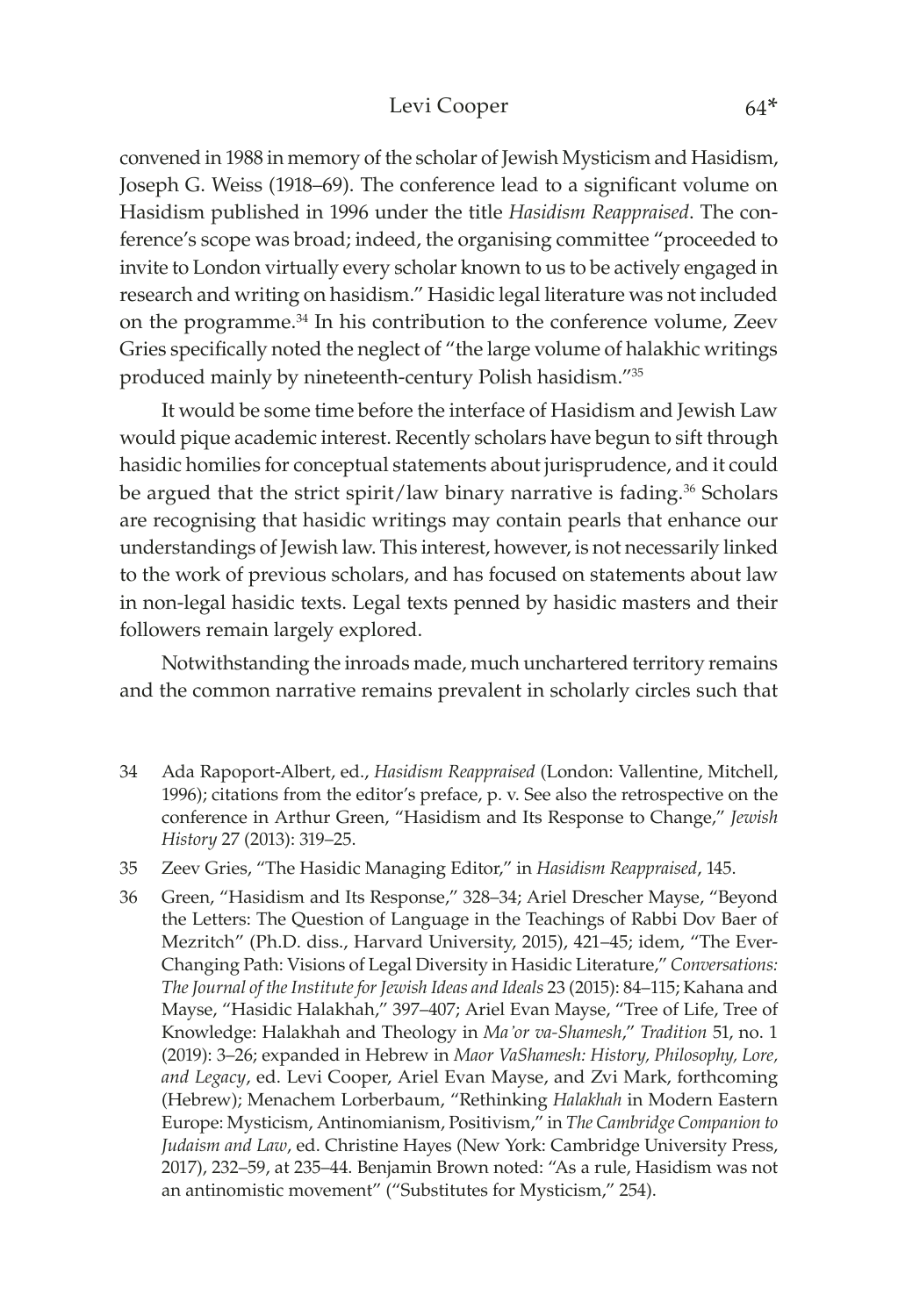Scholem's "paradox" continues to reverberate.<sup>37</sup> This dichotomous approach continues to find expression in the widespread neglect of legal writings.<sup>38</sup> In some cases, scholars forthrightly acknowledge that legal writings are beyond the purview of their analysis.<sup>39</sup> For the narrative to evolve, the binary perspective must be jettisoned in favour of a more elastic and fluid image of Hasidism that baulks at monolithic characterizations. But this is not all that is needed: Thorough engagement with legal texts from the *beit midrash* of Hasidism is necessary. A step in this direction might be recognition of the rich and varied hasidic encounters with Jewish law. It is to such a collage that I now turn.

- 37 Moshe Rosman, "Pesaq dinah shel ha-historiyographyah ha-yisra'elit shel haêasidut," *Zion* 74 (2009): 166, 174.
- 38 As Mayse observed, "the academic study of the relationship between Hasidic devotional piety and *halakhah* has only just begun" ("Beyond the Letters," 426). See also Uriel Gellman, *The Emergence of Hasidism in Poland* (Jerusalem: The Zalman Shazar Center, 2018), 163–64 (Hebrew); Biale, *Hasidism*, 170–72; Avisar Har-Shefi, ed., *Ha-hasidut ve-'arakheha*, forthcoming – while the anthology contains a detailed entry by Amira Liwer on Torah study (235–66), there is no entry on Jewish law. Marcin Wodziński, in the introduction to his *Historical Atlas of Hasidism*, detailed five aspects of Hasidism that have been neglected in research; he did not mention legal writings. Elsewhere, Wodziński examines thirteen classes of sources for the study of Hasidism, and there he included a chapter on Jewish legal writings. See Marcin Wodziński, cartography by Waldemar Spallek, *Historical Atlas of Hasidism* (Princeton: Princeton University Press, 2018), 4–5; Wodziński, *Studying Hasidism*, 10–11, 36–59.
- 39 Immanuel Etkes, *Ba'al Ha-Tanya: Rabbi Shneur Zalman of Liady and the Origins of Habad Hasidism* (Jerusalem: The Zalman Shazar Center for Jewish History, 2011), 20–21 (Hebrew); see Cooper, "On Etkes' *Ba'al Ha-Tanya*," 184\*–85\*. Menachem Lorberbaum mentioned "important halakhic works of central Hasidic figures from the third generation following the Besht" as an aspect not included in his analysis that "would clearly color a fuller development" of the themes he outlines ("Rethinking *Halakhah*," 235 n. 14). In a recent study, Marcin Wodziński and Wojciech Tworek noted: "While we have striven to examine as wide a source basis as possible, we have decided to exclude from this study the Hasidic halakhic literature. Although containing numerous references to the non-Jewish world, Hasidic halakhic works have not yet been sufficiently studied to allow for a broader picture" ("Hasidic Attitudes Towards the Non-Jewish World," *Jewish Social Studies* 25, no. 3 [2020]: 59 n. 4).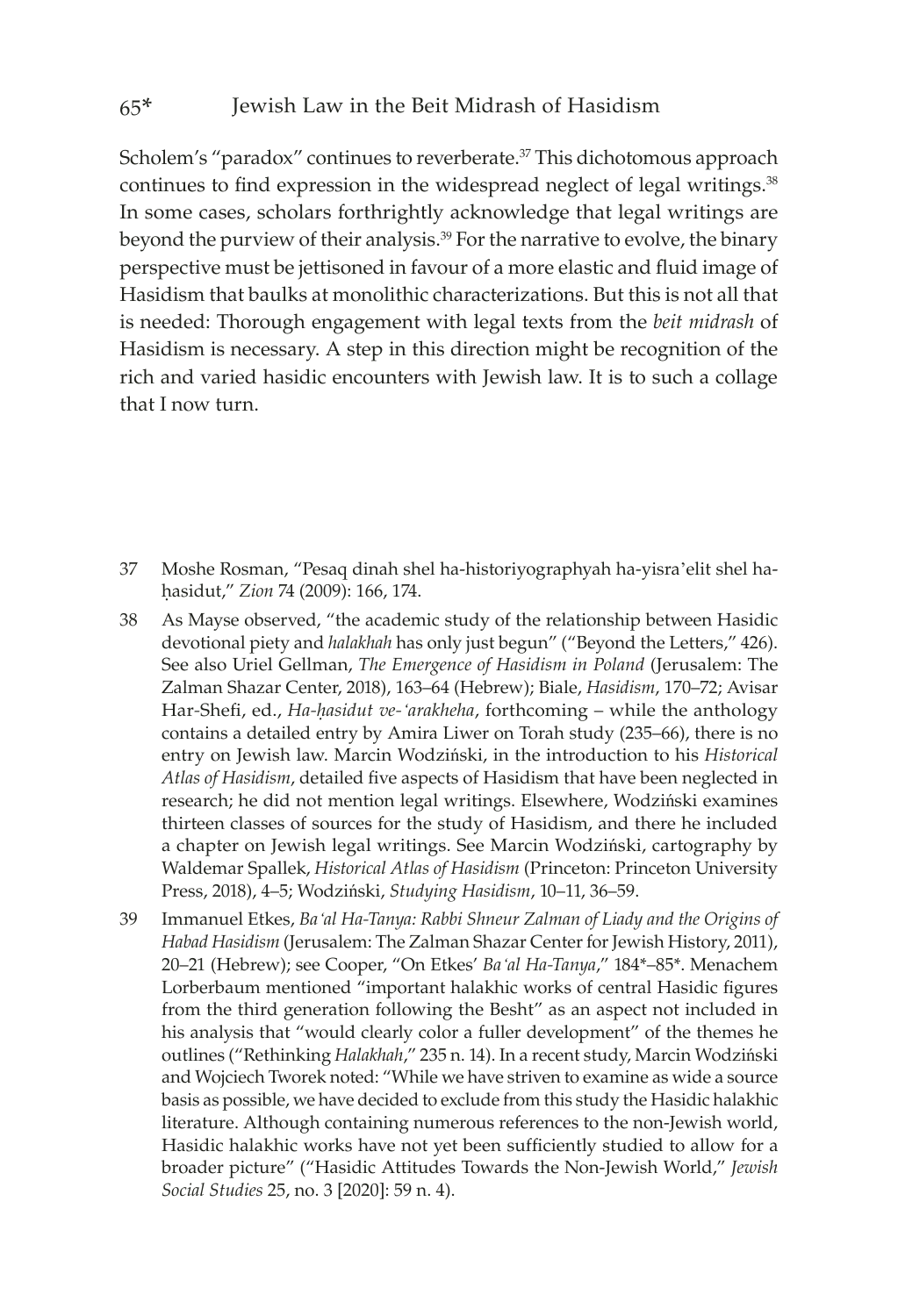## 3. Ensconced in Law: A Collage

## Rabbinate

**Rabbi Levi Yitshaq of Berdyczów** (1740–1809) was the author of *Qedushat levi* – a seminal hasidic volume, published by a hasidic leader in his own lifetime, under his own name, in two editions.<sup>40</sup> In collective memory Levi Yitshaq is remembered as a beloved master. Yiddish songs, Hebrew poetry, and even Israeli numismatics have celebrated his unique dialogue with God. Levi Yitshaq also served as the official rabbi of Ryczywół, Żelechów, Pinsk, and Berdyczów.<sup>41</sup> The communal rabbinate was a position that entailed responsibility for the administration of Jewish law. Moreover, surviving documents attest to Levi Yitshaq's juridical role in civil disputes.<sup>42</sup>

- 40 Levi Yitsêaq of Berdyczów, *Qedushat levi* (Sławuta: n.p., 1798; Żółkiew: A.Y.L.M. Hoffer, 1806). Works published before *Qedushat levi* include: *Toledot ya'aqov yosef* (Korzec: Tsvi Hirsh ben Arye Leib and Shmuel ben Yisakhar Ber, 1780), *Ben porat yosef* (Korzec: Tsvi Hirsh ben Arye Leib and Shmuel ben Yisakhar Ber, 1781), and *Tsofnat panei*<sup>'</sup>*ah* (Korzec: Tsvi Hirsh Margoliyot ve-hatano, 1782) by Rabbi Ya'aqov Yosef of Połonne (d.1799), prepared for publication to some extent by the author, but published posthumously; *Maggid devarav le-ya'aqov* (Korzec: Tsevi Hirsh ben Arye Leib and Shmuel ben Yisakhar Ber, 1781), collected teachings of the Maggid of Mezritch Rabbi Dov Ber (d.1772); *No'am elimelekh* (Lwów: Yehuda Shlomo ben Naftali Hirtz Rapoport, 1787) by Rabbi Elimelekh of Leżajsk (1717–87), published posthumously; *Keter shem tov* (Żółkiew: Y.L.M. Hoffer and Mordekhai Rabin Stein, 1794–95) by Rabbi Aaron Hakohen of Opatów (d.1803); *Darkhei tsedeq* (Lwów: Yehudit eshet r. Tsvi Hirsh [Rosannes], 1796) by Rabbi Zekharyah Mendel of Jarosław (ca.1720–95), published posthumously in two editions in the same year; *Liqqutei amarim* (Sławuta: [M. Shapira], 1796) by Rabbi Shneur Zalman of Liady (ca.1745–1812), published anonymously; more commonly known as *Tanya* – the first word of the work and the title of subsequent editions published in the author's lifetime (Żółkiew: Mordekhai Rabin Stein, 1799; Żółkiew: A.Y.L.M. Hoffer, 1805); the Szkłów 1806 edition, also published in the author's lifetime, used the original title.
- 41 On the importance of Levi Yitsêaq's Berdyczów rabbinate, see Yohanan Petrovsky-Shtern, "The Drama of Berdichev: Levi Yitshak and his Town," *Polin: Studies in*  Polish Jewry 17 (2004): 83-95; idem, "Ha-drama shel Berdichev: R. Levi Yitshaq ve-'iro," *Rabbi Levi Yitzchak of Berdichev: History, Thought, Literature and Melody,*  ed. Zvi Mark and Roee Horen (Tel Aviv: Mishkal, 2017), 15-44.
- 42 Levi Cooper, "Rabbanut, halakhah, lamdanut: Hebeitim 'alumim be-toledot ha-rav Levi Yitshaq mi-Berditchev," in *Rabbi Levi Yitzchak of Berdichev*, 62-130.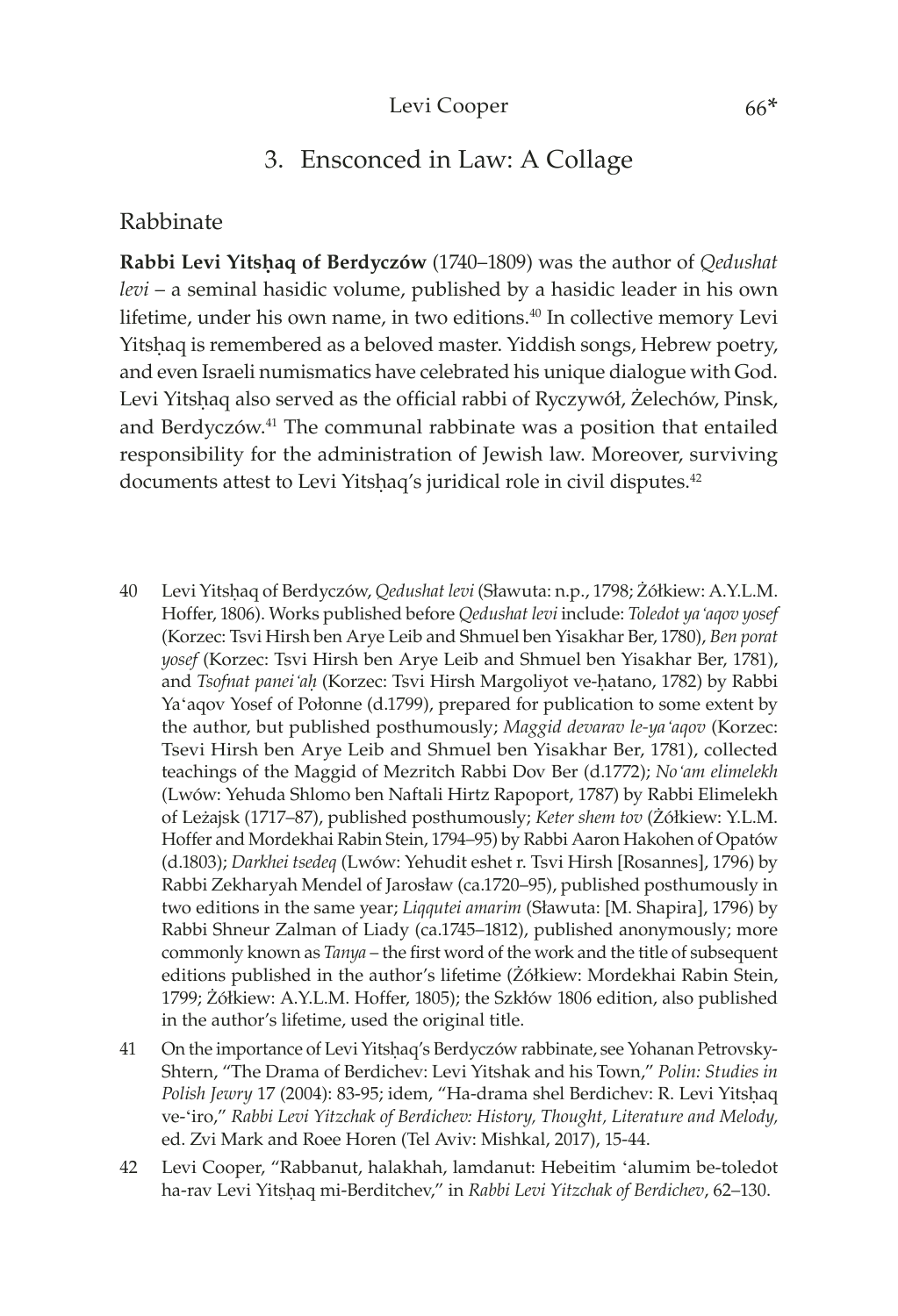#### 67\* Jewish Law in the Beit Midrash of Hasidism

Indeed, many hasidic masters served in official communal positions with varying levels of involvement in the local administration of Jewish law. While additional examples of this phenomenon will be mentioned below, a comprehensive catalogue of the vocations of hasidic masters – before they assumed the role of hasidic leadership and while they functioned in this capacity – is yet to be compiled. $43$ 

Geographic and demographic aspects of Hasidism have attracted scholarly attention, offering visual images that illustrate trends in the dispersion and growth of Hasidism.<sup>44</sup> Mapping locales where hasidic masters (and their adherents) held official rabbinic positions, and overlaying such information with demographic data would provide an additional perspective on the relationship between hasidic leadership and the institutional rabbinate.

## Authorship

Rabbi Uziel Meisels (1744–85), a colleague of Levi Yitshaq, also served in the rabbinate of a number of towns: Ostrowiec, Ryczywół, and Nowy Korczyn. Meisels' hasidic work, *Tiferet 'uziel*, preserves early hasidic teachings. Meisels also wrote commentaries on portions of the Talmud, as well as a work in Jewish law: *Menorah ha-tehorah* – a gloss on the laws of Sabbath.45

- 43 For students of the Êozeh of Lublin who served in official rabbinic roles, see Gellman, *Emergence of Hasidism*, 256 n. 50.
- 44 For initial forays, see Adam Teller, "Hasidism and the Challenge of Geography: The Polish Background to the Spread of the Hasidic Movement," *AJSR* 30 (2006): 1–29; Samuel C. Heilman, "What's in a Name? The Dilemma of Title and Geography for Contemporary Hasidism," *Jewish History* 27 (2013): 221–40. For in-depth analysis, see Marcin Wodziński and Uriel Gellman, "Towards a New Geography of Hasidism," *Jewish History* 26 (2013): 171–99; Glenn Dynner, "Hasidism and Habitat: Managing the Jewish-Christian Encounter in the Kingdom of Poland," in *Holy Dissent: Jewish and Christian Mystics in Eastern Europe*, ed. Glenn Dynner (Detroit: Wayne State University Press, 2011), 104–30; Marcin Wodziński, "Space and Spirit: On Boundaries, Hierarchies and Leadership in Hasidism," *Journal of Historical Geography* 53 (2016): 63–74; Zef Segal and Menahem Blondheim, "America on the Responsa Map: Hasidim, Mitnagdim, and the Trans-Atlantic Social Network of Religious Authority," *American Jewish History* 102 (2018): 133–53. The most important stride in this field is Wodziński and Spallek, *Historical Atlas.* The project entitled "HaMapah: Quantitative Analysis of Rabbinic Literature" run by Elli Fischer and Moshe Schorr underscores the potential of this type of analysis, see https://[blog.hamapah.org.](https://blog.hamapah.org)
- 45 Meisels' works: *Tif'eret ha-tsevi* (Żółkiew: G. Letteris, 1803) on the first chapter of *Babylonian Talmud*, tractate *beitsah*; *Kerem shelomoh* (printed with *Tif'eret*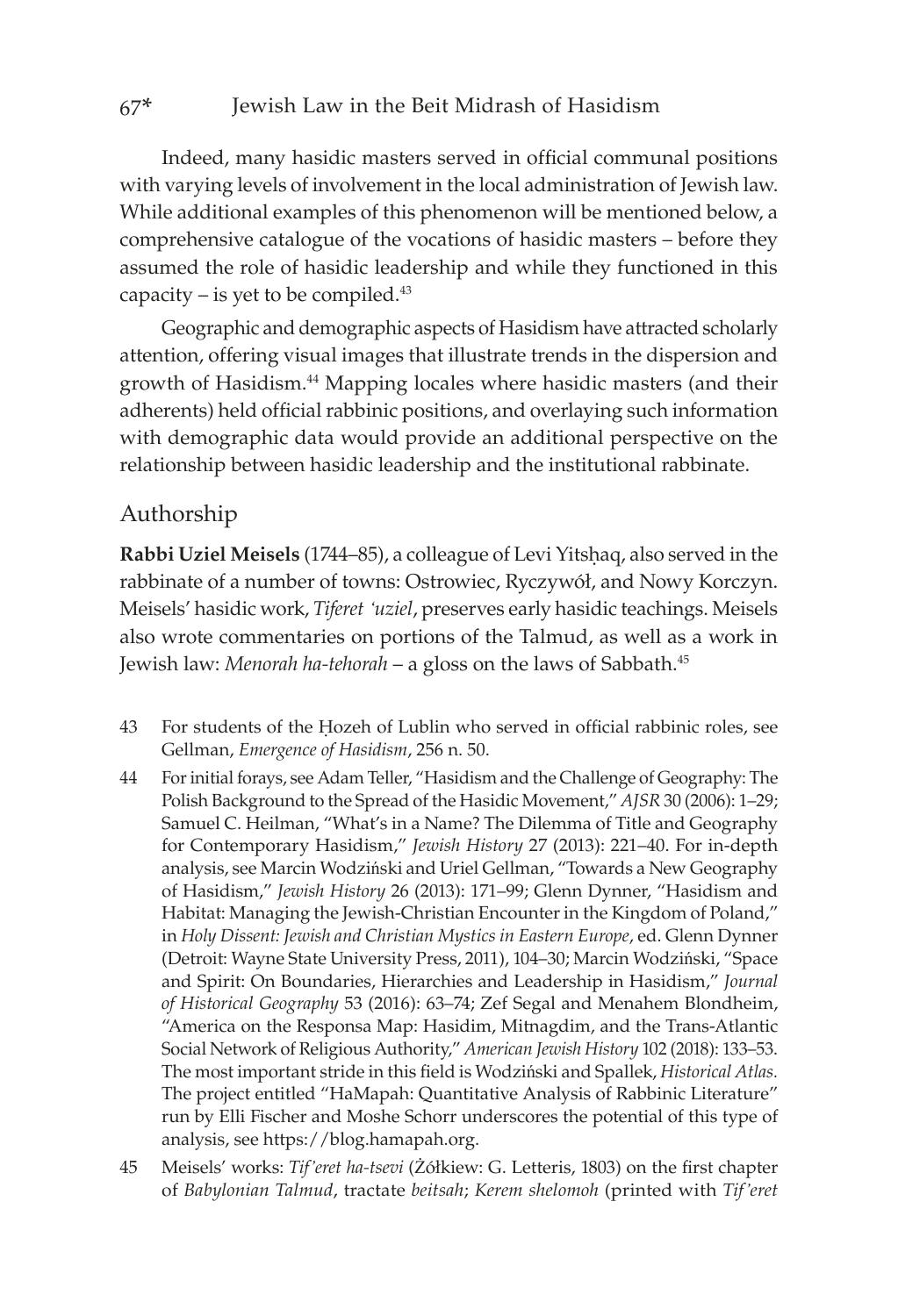## Levi Cooper 68\*

In the front matter of *Menorah ha-tehorah*, Meisels' descendant noted family traditions regarding the work. Inter alia, he recorded that his forebears had seen an approbation for the work penned by **Rabbi Elimelekh of Leżajsk** (1717–87). The descendant was unable to report the exact language of the approbation, but he recalled that Elimelekh had declared that the work needed no formal commendation "because it was written in holiness and purity, at the instruction of … Dov Ber of Mezritch … and he said about the present work that it is true Torah as it was given at Sinai."46 Thus this legal work was reportedly written at the behest of the second most important figure in hasidic collective memory: **Rabbi Dov Ber** (d.1772), the *maggid* (preacher) of Mezritch (Polish: Międzyrzec Korecki).

As I will detail below when discussing contributions to various literary genres of Jewish legal writing: Hasidic masters were impressively active in authoring texts of Jewish law. Meisels' *Menorah ha-tehorah*, like many such works from the hasidic *beit midrash*, have yet to be analyzed for hasidic footprints. Moreover, Meisels' three works offer a composite portrait of this hasidic persona, though it is questionable whether there is any crossover from his hasidic ideas to his legal writing. For instance, in his hasidic work Meisels refers to the possibility of legal rulings being linked to the decisor's soul root.<sup>47</sup> I have yet to find evidence of this idea in his legal writing.

## Publishing: Involvement and Encouragement

Hasidic involvement in the development of Jewish law extended to printing ventures that included the publication of classic tomes of Jewish law.<sup>48</sup> While

*ha-tsevi*) including talmudic and legal miscellany; *'Ets ha-da'at tov* (Warsaw: N. Schriftgisser, 1863) on *Babylonian Talmud*, tractate *ketubbot*; *Tif'eret 'uziel* (Warsaw: N. Schriftgisser, 1863) hasidic homilies, including citations from Besht and Maggid; *Menorah ha-tehorah* (Lemberg: U.W. Salat, 1883–84) commentary on the laws of Sabbath as codified in *Shulhan 'arukh*, orah hayyim, sec. 242-343; '*Ets ha-da'at tov* (Lemberg: U.W. Salat, 1886) on *Babylonian Talmud*, tractate *shabbat*. More of Meisels' hasidic homilies were included in his nephew's work: Tsevi Menaêem Meisels, *Zikhron tsevi menaêem* (Przemyśl: A. Żupnik & Knoller, 1873), 78b–83a. On Meisels see A. Y. Bromberg, "Rabbi 'Uzi'el Meisels Rozenwasser," *Sinai* 64 (1969): 199–201.

- 46 Meisels, *Menorah ha-tehorah*, [5].
- 47 Meisels, *Tif'eret 'uziel*, fol. 44c.
- 48 On hasidic printing in general, see Zeev Gries, *Sefer sofer ve-sippur be-reishit ha-êasidut* (Tel Aviv: Hakibbutz Hameuhad, 1992), 47–62; Haim Liberman,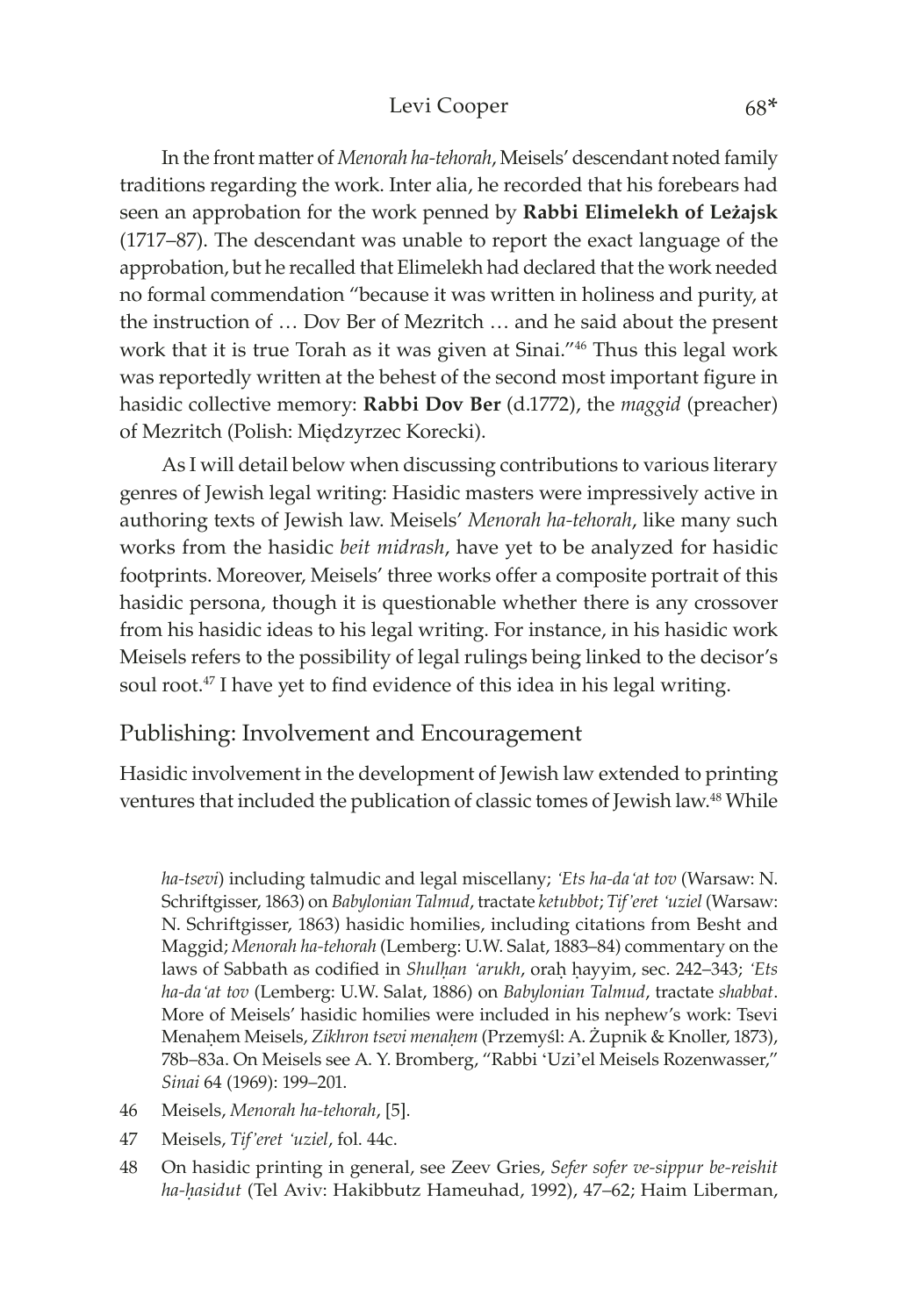the aforementioned **Rabbi Shneur Zalman of Liady** is famous as a hasidic thinker and activist, he was also an eminent author of legal texts whose writings in the field of Jewish law were mostly published after his demise.<sup>49</sup> In addition, Shneur Zalman served as an arbitrator in civil disputes, thought we know little about his activity in this arena.<sup>50</sup> It is less well-known that Shneur Zalman was active in bringing classic works of Jewish law to the printing press. He was responsible for the publication of an edition of the Babylonian Talmud and an edition of *Arba'ah turim*, a fourteenth-century consolidation of Jewish law.51 These volumes were published in Sławuta – a printing press that was also responsible for the publication of important hasidic works. Publishing ventures, particularly when they involved reissuing multi-volume works, entailed significant financial investment and risk.

Hasidic masters also had a hand in publishing enterprises by writing approbations that encouraged the public to purchase newly printed books. Such approbations generally included a ban for a given period, that prohibited the publication of the work by another party, thereby assisted investors in recovering their costs and turning a profit. We have a solitary approbation from the Maggid of Mezritch, and this letter was given for a little-known legal work: *Halakhah pesuqah* by Rabbi Todros ben Tsevi Hirsh of Równe – a commentary on 122 sections of *Shulhan 'arukh* dealing with ritual slaughter and other aspects of dietary laws. The Maggid's approbation is the ninth and last approbation on the page. The Maggid declared that he normally avoiding giving approbations, yet this innovative work justified an exception.<sup>52</sup>

"Bedayah ve-'emet bi-dvar batei ha-dfus ha-êasidiyim," *Ohel raêel* (New York: H. Liberman, 1980–84), 3:14–103.

- 49 For a bibliography of his legal writings, see Yehoshua Mondshine, *Sifrei hahalakhah shel admor ha-zaqen* (Kefar Chabad: Kehot, 1984).
- 50 See Etkes, *Ba'al Ha-Tanya*, 97–98, 265–66, 268, 271, 294, 302–3.
- 51 *Talmud bavli* (Sławuta: Dov Ber ben Israel and Dov Ber ben Pesah, 1801–6); *Arba'ah turim* (Sławuta: Dov Ber ben Israel and Dov Ber ben Pesah, 1801–2). Shneur Zalman subsequently sold the publishing rights; see *Talmud bavli: Berakhot* (Sławuta: Dov Ber ben Israel and Dov Ber ben Pesah, 1808); *Arba'ah turim* (Sławuta: M. Shapira, 1815); *Talmud bavli: Berakhot* (Sławuta: M. Shapira, 1816); Shneur Zalman of Liady, *Iggerot qodesh* (Brooklyn: Kehot, 2012), 351–57.
- 52 Todros ben Tsevi Hirsh of Równe, *Halakhah pesuqah* (Turka: Yehoshua Heshel ben Tsevi Hirsh and Shlomo ben Meir, 1765), on *Shulêan 'arukh*, yoreh de'ah, sec. 1–122; approbations printed on the title verso page. No subsequent editions were published until a 1991 Brooklyn reprinting. The author Todros is virtually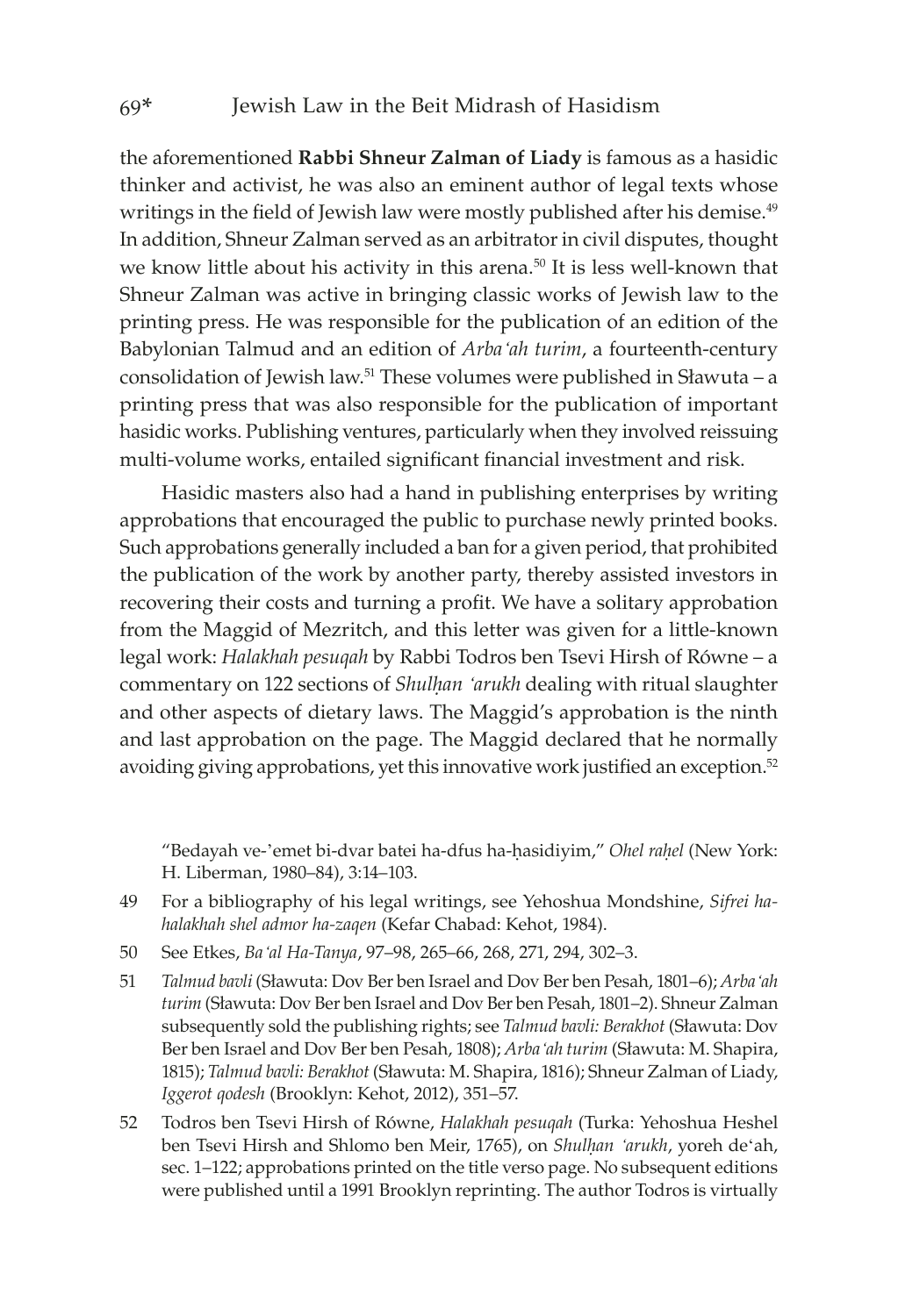## Levi Cooper 70\*

Other hasidic masters were far more liberal in penning approbations. **Rabbi Avraham Yehoshua Heshel** (ca.1747–1825) is known for his posthumously published hasidic work, entitled *Ohev yisra'el*. He did not bequeath legal writings, but he served as rabbi in Kolbuszowa, Opatów, and Iaşi the capital of Moldavia, before retiring from the official rabbinate and moving to Międzybóż – the city famous as the Besht's residence and resting place. We would be hard pressed to find a hasidic master who matched Avraham Yehoshua Heshel for the sheer number of approbations he wrote, many of them for the publication of works in Jewish law.53

## Studying Law: Vice and Value

Enduring interest in Jewish law was also reflected in homilies extoling the study of law, while warning of the pitfalls of the discipline. Thus, for example, in collections of the Maggid's teachings the work of the Evil Inclination is described thus:

Certainly the Evil Inclination does not tempt the person not to study at all, because he knowns that the person will not heed him in this matter. Because if the person does not study at all, he will not be considered in the eyes of people, and he will not be called a scholar.

According to the Maggid, the Evil Inclination is far more cunning:

Rather, the Evil Inclination tempts the person not to study whatever it is that brings the person fear of Heaven, such as books of ethics or *Sh[ulêan] 'a[rukh]* to know the law clearly.

unknown; see Aryeh Avatichi, ed., *Rowno: Sefer zikkaron* (Tel Aviv: Hotsa'at yalkut Vohlin - irgun yots'ei Rovne be-Yisra'el, 1956), 419.

53 Avraham Yehoshua Heshel of Opatów, *Ohev yisra'el* (Żytomierz: H.L. and Y.H. Shapira, 1863). See Horodetsky, *Ha-hasidut ve-ha-hasidim*, 2:177–89; Matityahu Yehezkel Guttman, Mi-gibborei ha-hasidut, part 1, booklet 1 (Warsaw: Yeshurun, 1926); Abraham J. Heschel, "Unknown Documents on the History of Hassidism," *Yivo Bleter* 36 (1952): 119-21 (Yiddish); Meir Wunder, *Me'orei Galitsya* (Jerusalem: Ha-makhon le-hantsaêat yahadut Galitsya, 1978–2005), 2:724–30; *Iggerot ha-'ohev yisra'el* (2nd ed., Jerusalem: Makhon siftei tsaddiqim, 2000), 193–240. Levi Yitshaq of Berdyczów also wrote numerous approbations. At the present time there is no complete list; for now see Cooper, "Rabbanut, halakhah, lamdanut," 73–74.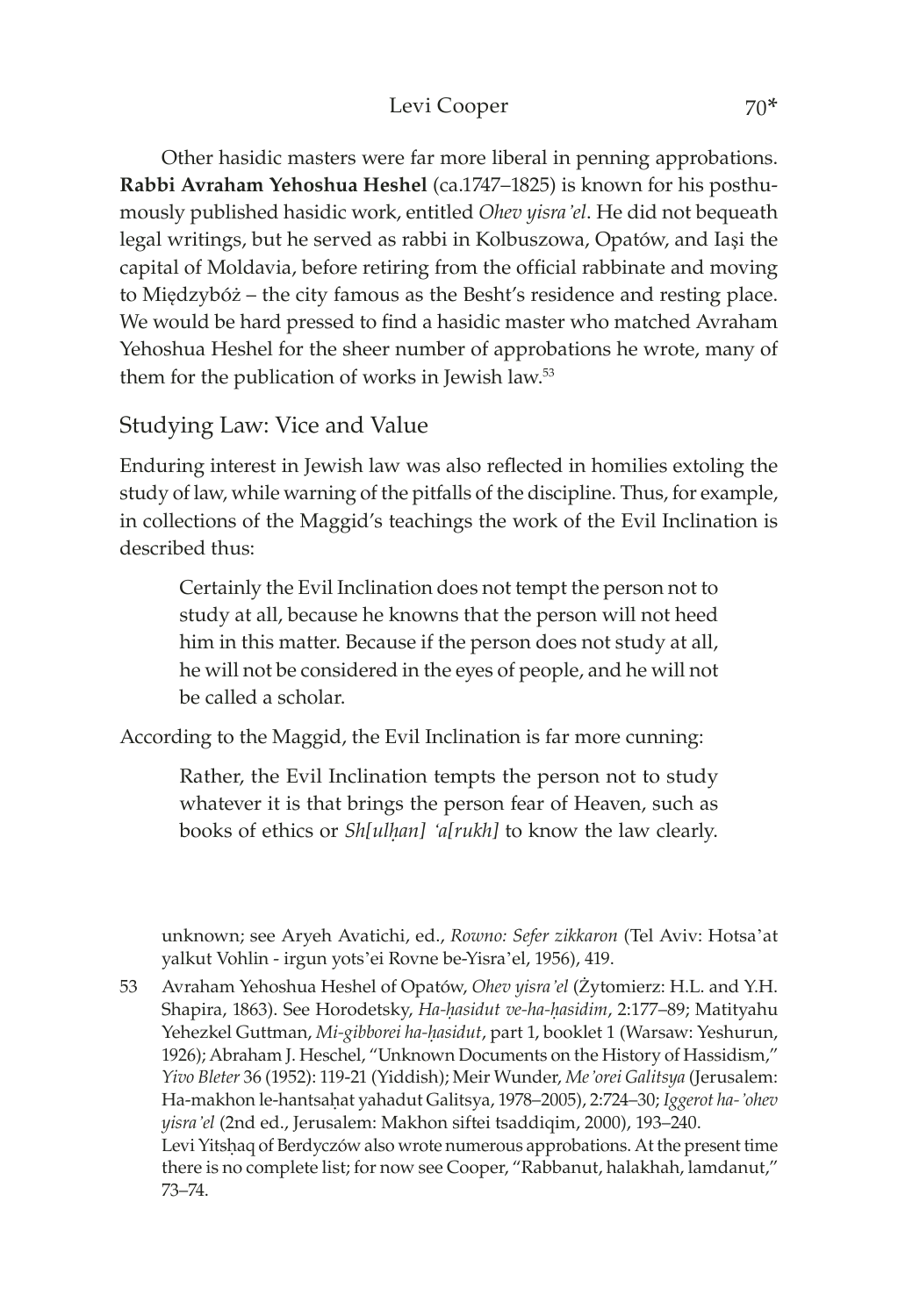## 71\* Jewish Law in the Beit Midrash of Hasidism

Rather, he tempts the person to constantly delve into Talmud with all the commentators.<sup>54</sup>

The homily is fascinating: First, contrary to accusations levelled at nascent Hasidism – scholarship is lauded; the battlefield for striving against the Evil Inclination is Torah study. Second, the Evil Inclination tries valiantly to stop the person from studying what is most beneficial to a person's spiritual growth: ethical literature and – perhaps surprisingly – Jewish law.

A parallel source that records this homily does not single out the Talmud as the Evil Inclination's objective, rather it describes a particular type of Talmud study that leads nowhere: *pilpul*, that is hair-splitting casuistry "that is not along the path of truth."55 Other statements attributed to the Maggid, do not cast the Talmud in a negative light. For instance, **Rabbi Zekharyah Mendel of Jarosław** (ca.1720–95) recorded that according to the Maggid, novellae in Talmud study "purify the mind for the service of God."56 One of the prime students of the Maggid, the aforementioned Elimelekh of Leżajsk, reportedly said that studying Talmud was a prerequisite for spiritual greatness.<sup>57</sup>

To be sure, there were discussions regarding the goals of such study. For example, according to Rabbi Menahem Nahum of Chernobyl (1730–97) the objective of study is not to amass knowledge. Rather, the goal of learning Torah is to go beyond the letters and perceive hidden, divine light.<sup>58</sup> Similarly, there were questions of how best to allocate time for spiritual pursuits:

- 54 Yeshayahu of Dunayevtsy, *Or torah:... Dov Ber...* (Korzec: Avraham [ben Yitshaq Eiziq], 1804), [92a]; Levi Yitshaq of Berdyczów, Or ha-'emet:... Dov Ber... ha-maggid *mi-Mezritch…* (Żytomierz: Yosef Kesselman, 1900), 126; *Tsava'at mei-rivash vehanhagot yesharot* (Żółkiew?: n.p., 1794), [34].
- 55 *Liqqutim yeqarim* (Lemberg: Yehuda Shlomo Yaris Rapoport, 1792), 18a–b; regarding the author of this work, see J. G. Weiss, "The Kavvanoth of Prayer in Early Hasidism," *JJS* 9 (1958): 186–87 n. 47. Critique of *pilpul* style study appears elsewhere in early hasidic writings like *Toledot ya'aqov yosef*.
- 56 *Darkhei tsedeq*, [41], citing "rabbo shel moreinu," the teacher of our master Zekharyah Mendel was a student of Elimelekh of Leżajsk, who was a student of the Maggid.
- 57 As recorded by Elimelekh's son, Elazar (ca.1742–1806), in a letter first printed ca.1785 and reprinted in *No'am elimelekh* (Lwów: Yehuda Shlomo ben Naftali Hirtz Rapoport, 1787), 111c.
- 58 Menaêem Naêum of Chernobyl, *Me'or 'einayim* (Sławuta: n.p., 1798), 8c–d, bereshit, s.v. bereshit; 72b-d, tsav, s.v. ve-ha-'esh; 87d-88b, huqqat, s.v. vaydabber;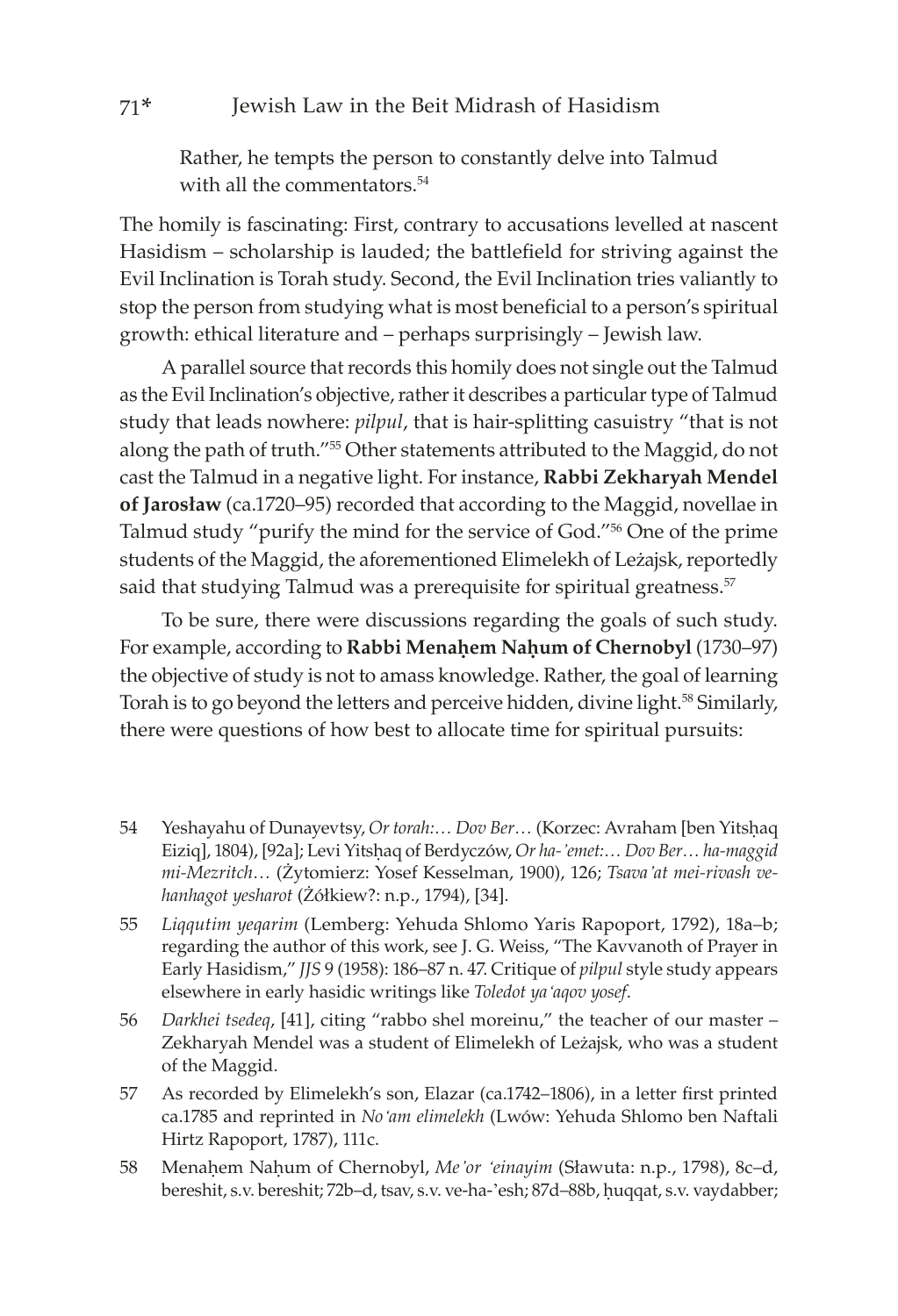The soul declared to the Rabbi [Besht] … that the reason that he merited that supernal matters were revealed to him was not because he had studied many tractates and decisors, rather it was because of prayer. For he always prayed with great concentration, and for that he merited an elevated state.<sup>59</sup>

While prayer is prioritized over study in this passage, it is nonetheless evident that according to this source, the Besht designated time for study of Talmud and Jewish law. Indeed, another passages makes it clear that the Besht's spiritual regimen included Torah study which served as inspiration for him throughout that day.<sup>60</sup>

Whether or not we view such sources as historical accounts of the Besht's life, it is apparent that hasidic collective memory preserved study of Jewish law as a value. There may have been concern with the motivation for study, rather than with the subject matter. This approach is voiced by an early master, **Rabbi Meshullam Feivish Heller of Zbaraż** (ca.1740–94):

For if a person studies with truth and with fear of sin, and as long as he studies more, [the Evil Inclination] will be more subjugated. … But if he studies in order to be a scholar and witty and expert in law to adjudicate and to instruct – as much as "he adds knowledge" [Eccl 1:18] with some casuistry or argument, "he will add pain" [ibid] as his heart gets haughtier.<sup>61</sup>

In a similar vein, **Rabbi Ya'aqov Yosef of Połonne** (d.1799) warned that studying Jewish law could lead to haughtiness:

And when a person studies one law he is a little boastful, and when he studies more [law] he is more boastful, and when he

idem, *Yesamaê lev* (Sławuta: n.p., 1798), 7d–8a, shabbat, s.v. mippenei ma; 13a–b, pesaḥim, s.v. vehinneh.

- 59 *Liqqutim yeqarim*, 1c; *Tsava'at mei-rivash ve-hanhagot yesharot*, [10]; *Keter shem tov* (1794–95), 22a; *Keter shem tov* (Brooklyn: Kehot, 2004), 111, sec. 197. Alternative translation in Louis Jacobs, *Hasidic Prayer* (New York: Jewish Publication Society of America, 1972), 17. According to Jacobs the dialogue was between the Besht and his own soul.
- 60 *Liqqutim yeqarim*, 1b; *Tsava'at mei-rivash ve-hanhagot yesharot*, [8–9]; *Keter shem tov* (1794–95), 22a; *Keter shem tov* (2004), 110–11, sec. 196.
- 61 Meshullam Feivish Heller, *Derekh ha-'emet*, printed in Zekharyah Mendel of Jarosław, *Darkhei tsedeq* [Lwów: n.p., 1830], second pagination, [3].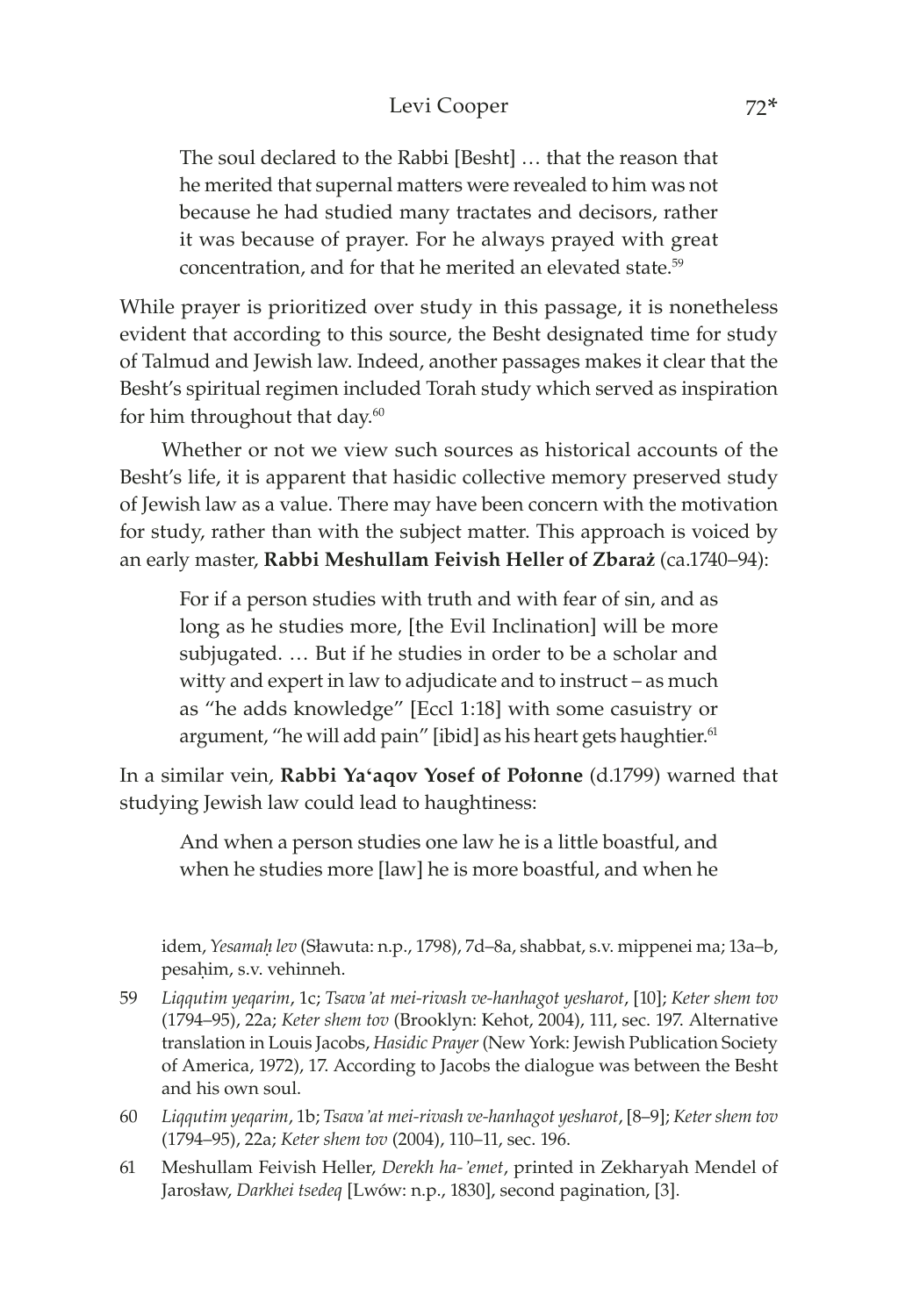#### 73\* Jewish Law in the Beit Midrash of Hasidism

studies the decisors or Kabbalah he is even more conceited and distances himself from God.<sup>62</sup>

Despite the traps, simple study of the law is lauded, as a directive attributed to the Besht confirms:

And he warned seriously to study the words of *Shulhan 'arukh* without any commentary, and to learn [the laws] with the youth, and how much more so with adults. For by stopping this study, Torah is forgotten from Israel.<sup>63</sup>

Study of "Shulhan 'arukh without any commentary" would not provide sufficient expertise for judicial ruling, thus the counsel continues: "Anyone who wants to rule on a legal matter, then he should delve well into the commentators."

Indeed, from the earliest days of the nascent movement, *Shulhan 'arukh* study was encouraged. In an undated letter penned by **Rabbi Aharon Perlow of Karlin** (the first, 1736–72), the writer chastised his correspondent for excessive fasting and ritual immersions. Aharon of Karlin then advised a daily study regimen of the first section of *Shulhan 'arukh*.<sup>64</sup>

The theme of studying codes was picked up by Rabbi Yehezqel Panet (1783–1845) – a hasidic master who served as rabbi in Ustrzyki Dolne (Yiddish: Istrik) from 1807 until 1813, when he moved to Hungary to serve as rabbi of Tarcal. In 1823 he was appointed to the prestigious position of rabbi of Alba Iulia (Yiddish: Karlsburg; Hungarian: Gyulafehérvár; today in Romania), the seat of the Transylvanian rabbinate. In a lengthy sermon, Panet demanded that even those engaged in business during the day need to set aside time for Torah study, encouraging them to steal an hour or two from the workday in order to learn. Regarding the curriculum of study, Panet was critical of those who study basic texts that are not intellectually challenging. Panet continued:

Moreover, it is a greater religious ideal [*mitsvah*] to study *Shulhan 'arukh* in order to know the laws, how to act in each matter.65

- 62 *Toledot ya'aqov yosef*, vayêi, 34c (sec. 2 in later editions).
- 63 *Keter shem tov* (1794–95), [59b]; *Keter shem tov* (2004), 263, sec. 423b.
- 64 Aharon ben Asher of Karlin, *Beit aharon* (Brody: Moshe Leib Harmelin, 1875), 295, undated letter by the author's grandfather appended to the grandson's collected teachings.
- 65 Yeêezqel Panet, *Mar'eh yeêezqel* (Dés: Rivka Bernat, 1893), she'erit tsiyon, 12b.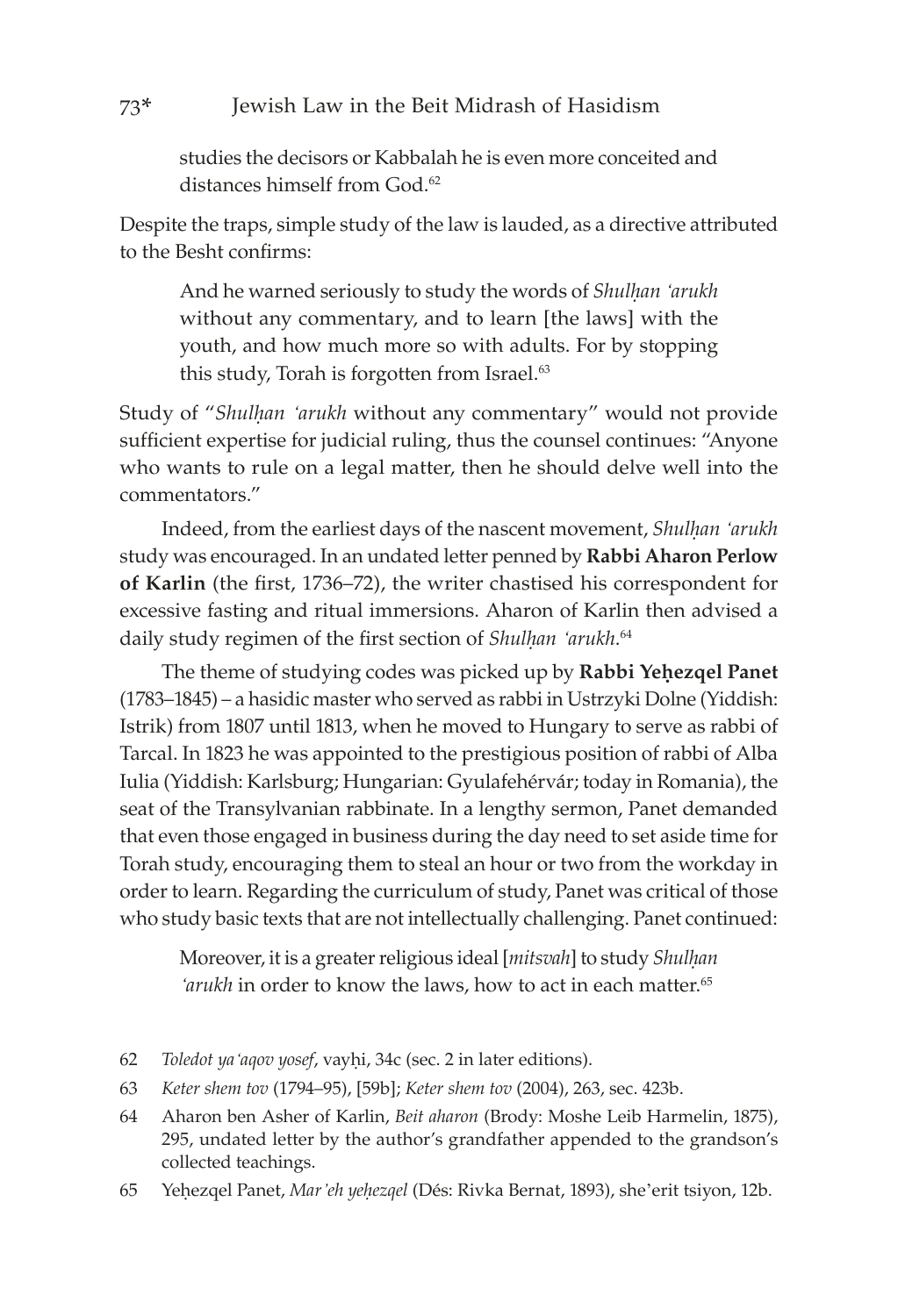## Levi Cooper 74\*

Advocating study of codes, did not necessarily mean forsaking other primary texts of Jewish law. Shneur Zalman of Liady explained that while study that leads to action is advised, learning sections of Jewish law that no longer have practical application – like the laws of sacrifices – is also a worthy pursuit. Shneur Zalman explained:

Especially nowadays, there is a summary of law in the *Shulhan 'arukh* which is also the revelation of the One on High concerning practice, nevertheless one must study Talmud, because the point [of study] is not – so that it should be concerning practice; rather, in order that a person should express words of Torah with the mouth.<sup>66</sup>

In his epistles, Shneur Zalman encouraged his followers to include relevant law in their daily programmes of study.<sup>67</sup>

While there may have been reservations about motives and methods, and there certainly were discussions about priorities, there is no doubt that learning Jewish law was lauded.<sup>68</sup>

## Curriculum

Praising the study of Jewish law was not reserved for homilies. The prominence of the discipline is also apparent from incidental reminiscences about learning with hasidic masters, and in curricula overseen or designed by hasidic masters.

Rabbi Meir of Husaków (1760-1806) – son of Levi Yitshaq of Berdyczów – inherited the Husaków rabbinate from his paternal grandfather. Meir's book, *Keter torah*, included talmudic novellae, and responses to those who disagreed with the rulings of the great twelfth-century codifier Maimonides.<sup>69</sup>

- 66 Shneur Zalman of Liady, *Liqqutei torah* (Żytomierz: H.L., A.L., and Y.H. Shapira, 1848), devarim, 84b.
- 67 Shneur Zalman of Liady, [*Tanya*] (Szkłów: [Ezriel Zelig ben Ya'aqov, 1814), *iggeret ha-qodesh*, ch. 1 and ch. 23; reprinted in idem, *Iggerot qodesh*, 8–12, 320–23.
- 68 For hasidic statements on Torah study, see Amira Liwer's forthcoming entry "Limmud torah ha-êasidut," in *Ha-êasidut ve-'arakheha*, 235–66. Written for a wide readership, Liwer did not include references to scholarly work, though she presents an impressive collection of primary sources and offers a map of the issues.
- 69 Meir of Husaków, *Keter torah*, vol. 1 (Meżyrów: Yeḥezqel ben Shevaḥ, 1803); vol. 2 (Żytomierz: n.p., 1806).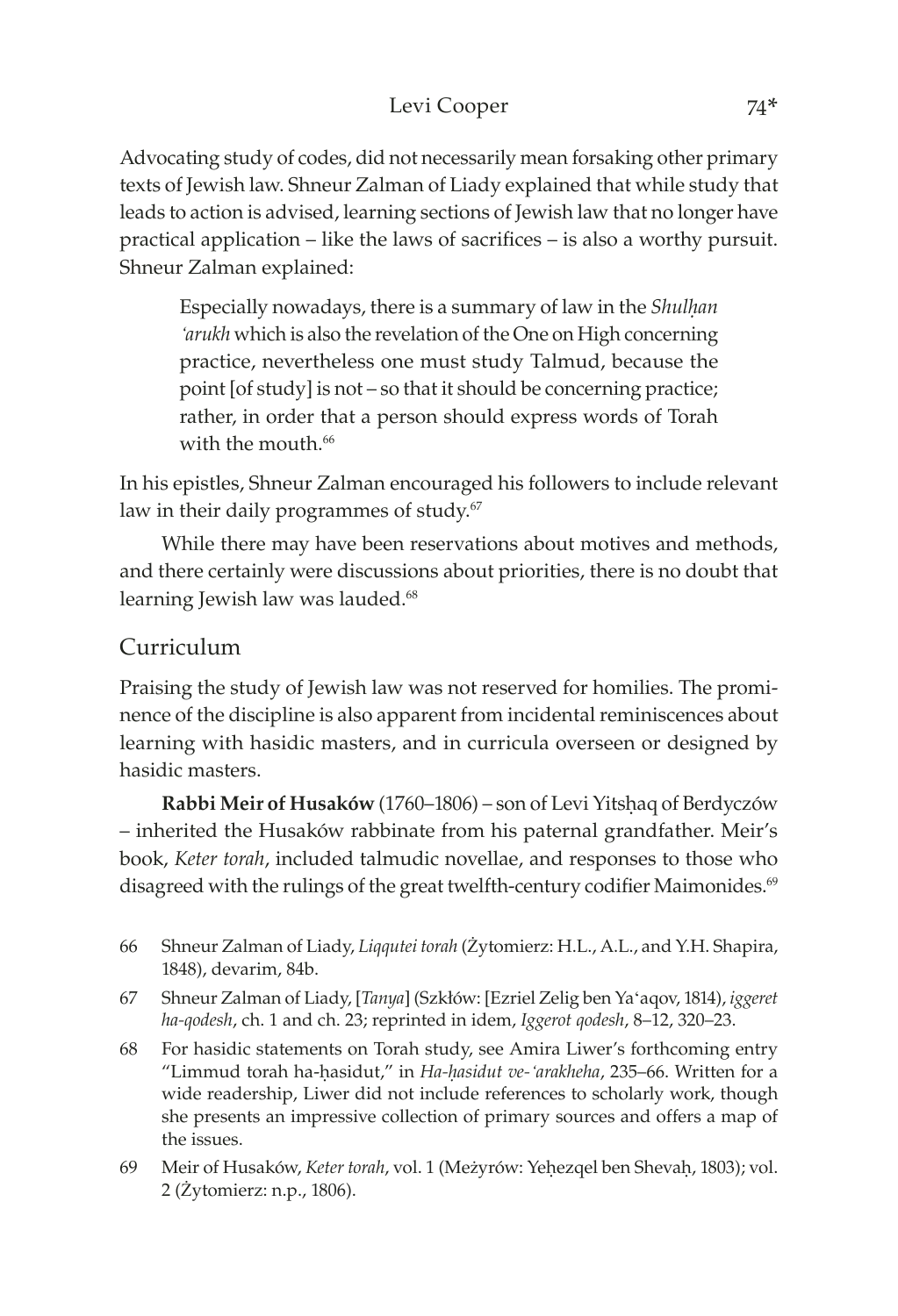When Levi Yitshaq first published his *Qedushat levi* in 1798, he included selections from two of his children and from his father. Meir's contribution opens with a vignette about his father:

And thousands of Jews who heard the words of his holy spirit, their hearts and souls were inspired for the service of God. And forever until this very day his tent is a tent of Torah, to study with students legal novellae and to innovate new understandings in Torah.70

Some five years later, Meir published his own work and once again he related to his father's curriculum of study:

And this is known to the entire world, that he – the honourable, my master, my father, my teacher, may he live – raised a few thousands of students; that he taught them novellae in Talmud, the commentary of *Rashi* and *Tosafot*, and the legal decisors.71

Even if Meir exaggerated the number of students who studied with his father, both recollections – published during his father's lifetime – point to a curriculum that gave prominence to the study of Jewish law.

Over a decade later, in 1816, **Rabbi Dov Ber Shneuri of Lubavitch** (1773–1827) – son of Shneur Zalman of Liady and one of his successors – also promoted study of Jewish law. Dov Ber devised a tiered study programme that included his father's code of law. In the introduction to the fourth volume of the code, Dov Ber turned to communities that heeded his directives:

I command them, that they should make a fixed practice in each prayer quorum, to study and to delve into these laws in this entire book.72

Dov Ber went further calling on disciples to divide the most relevant section of the code among community members, such that the community would collectively study and complete the entire work once or twice a year. Dov Ber may have been using the curriculum to promote his father's work that

- 70 Levi Yitsêaq of Berdyczów, *Qedushat levi* (Sławuta: n.p., 1798), 25b.
- 71 *Keter torah*, vol. 1, author's introduction.
- 72 Shneur Zalman of Liady, *Shulḥan 'arukh [ha-rav]: Oraḥ ḥayyim* [vol. 4] (Kopyś: Ha-'ahim Yehudah ve-Yisrael benei U[ri] Sh[raga] Feivish Yoffe, 1816), introduction, pp. 1b–2a. See also Levi Cooper, "Divide and Learn," *Jewish Educational Leadership*  12 (2013): 59–63.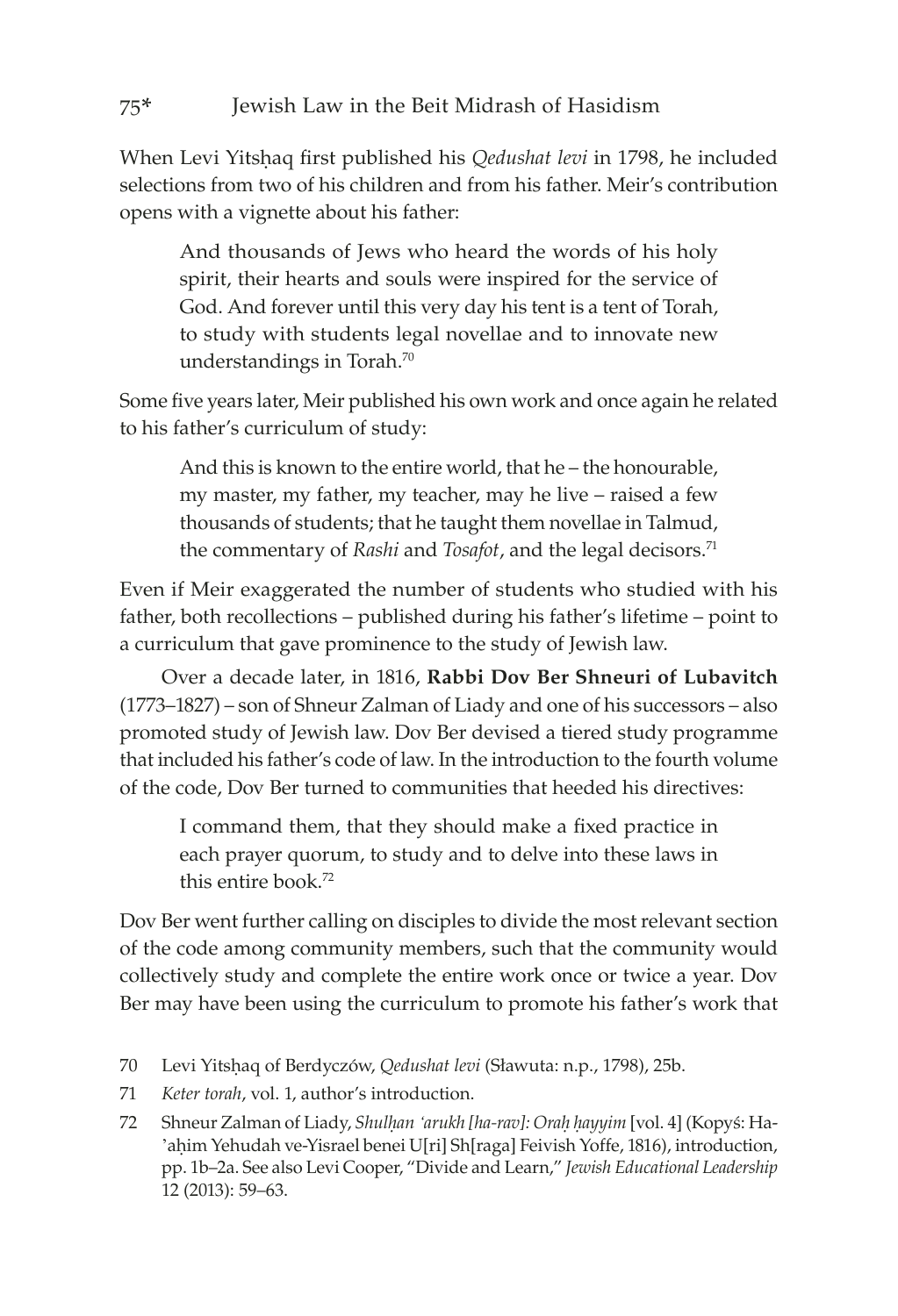#### Levi Cooper 76\*

he and his brothers had just published. Notwithstanding, the emphasis on study of Jewish law is undeniable.

## Disposition

In his 1796 work, the aforementioned Zekharyah Mendel of Jarosław recorded a tension that is liable to rear its head during rigorous study of law. A person who seriously invests in Talmud study may discover new readings or applications. These novellae will undoubtedly make the student overjoyed. But is this happiness warranted or encouraged? Perhaps the joy reflects haughtiness and is merely self-serving; perhaps study is loftier when it undertaken without any personal benefits?

According to Zekharyah Mendel, this question was posed to the Besht, who answered: "What can be done? [The verse says:] 'The precepts of the Lord are just; they gladden the heart' [Ps 19:10] – they themselves gladden the heart!"<sup>73</sup> Thus studying the "precepts of the Lord" was cast – perforce! – as a joyful experience.

It must be said that the issue was not a solely a matter that captivated the attention of hasidic masters. Thus, for instance, Rabbi Hayyim of Wołożyn (1749–1821) – a spokesperson for the anti-hasidic camp – offered a position that was strikingly similar to Zekharyah Mendel's report of the Besht's position: "If a person studies *lishmah* [for its own sake] in order to act" – meaning, not for the sake of fame, fortune, or intellectual simulation – "and in the course of his studies he enjoys its wisdom – this will not be considered a sin for him, since his study is primarily for the sake of action."<sup>74</sup> Like the Besht, Hayyim of Wołożyn recognized that joy in study was a possible by-product of the endeavor.

In a passage attributed to the Maggid, enjoyment while studying Jewish law was not just perceived as an incidental side-effect. According to the teaching, learners were encouraged to actively contemplate God's presence in Jewish law – a notion that would precipitate joy, awe, and love.<sup>75</sup>

75 *Or ha-'emet*, 28.

<sup>73</sup> *Darkhei tsedeq*, [41]; also cited in Tsevi Elimelekh Shapira, *Agra de-kala* (Lemberg: M. F. Poremba, 1868), 101c-102a, hayyei sarah, s.v. be-midrash be-parashah zo kad.

<sup>74</sup> Hayyim of Wołożyn, *Ruah hayyim* (Vilna: Y.R. Romm, 1858), 3:9.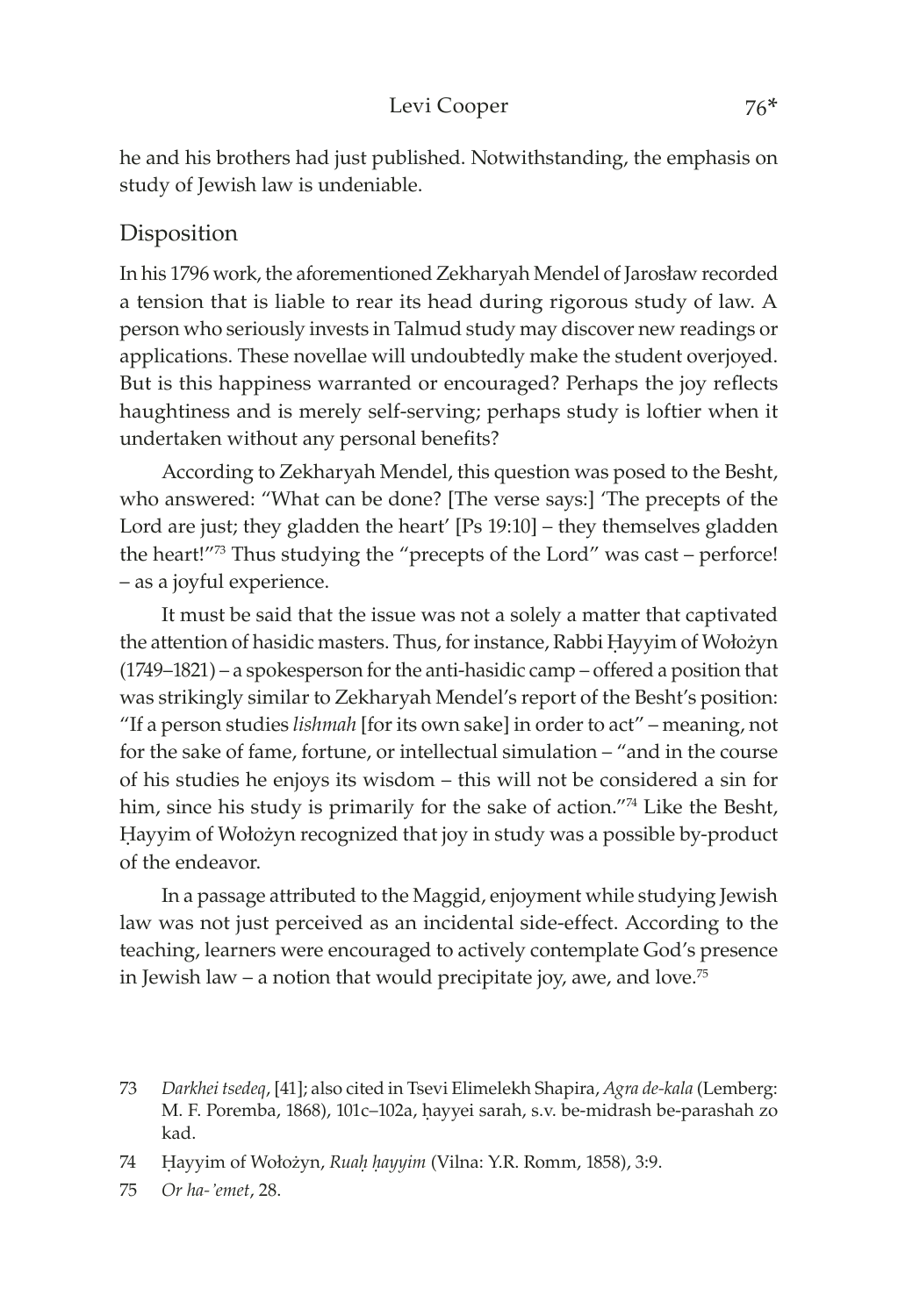The very discussion of the most appropriate mood for Torah study, further indicates that learning was part of hasidic life.<sup>76</sup>

## 4. Jurisprudence

Scholars of Hasidism will not be surprised by the sources I have cited, though they may be uncomfortable with how I have cited them. The snippets are part of complex discourses that need to be considered in their broader contexts, and it is almost a travesty to cite them piecemeal. My point is that scholars – of law and of Hasidism – have only begun to examine these sources for their social significance and for their jurisprudential depth. Let me, therefore, pause to consider discussions of theoretical aspects of law. This section can be divided into two categories: hasidic homilies that discuss legal theory, and works that use Jewish law as scaffolding for discussion of hasidic ideas. Many of the texts that follow have been highlighted by scholars, and I am indebted to their work. These discussions can be complemented by a consideration of hasidic tales from a Law and Literature angle; a largely untapped perspective.

## Legal Theory

Hasidic masters expounded on jurisprudential issues in their homilies, offering conceptual formulations grounded in Jewish mystical tradition for notable features of the Jewish legal system. For example, **Rabbi Levi**  Yitshaq of Berdyczów related to the division in Jewish tradition between Written Law and Oral Law. He explained that Written Law is fixed, whereas Oral Law is malleable; sages of each generation are charged with the task of molding law. This endeavor includes "to explain and to interpret the Written Law as per their wish and their opinion, even though in Heaven the intent is not so." Levi Yitshaq continued, investing the hasidic masters of his own generation – and perhaps himself – with this very licence. Moreover, he opined that when this licence is put in play – that is, when law is changed, abrogated, or innovated – "even though in Heaven it is not so, they change Will On High – if it were possible – to their will and their explanation of the

<sup>76</sup> See also Levi Cooper, "Enjoy Torah study?" *Jerusalem Post*, October 28, 2011, magazine, p. 43, also available at https://[www.jpost.com](https://www.jpost.com/Magazine/Judaism/The-Tisch-Enjoy-Torah-study)/Magazine/Judaism/ The-Tisch-Enjoy-[Torah](https://www.jpost.com/Magazine/Judaism/The-Tisch-Enjoy-Torah-study)-study.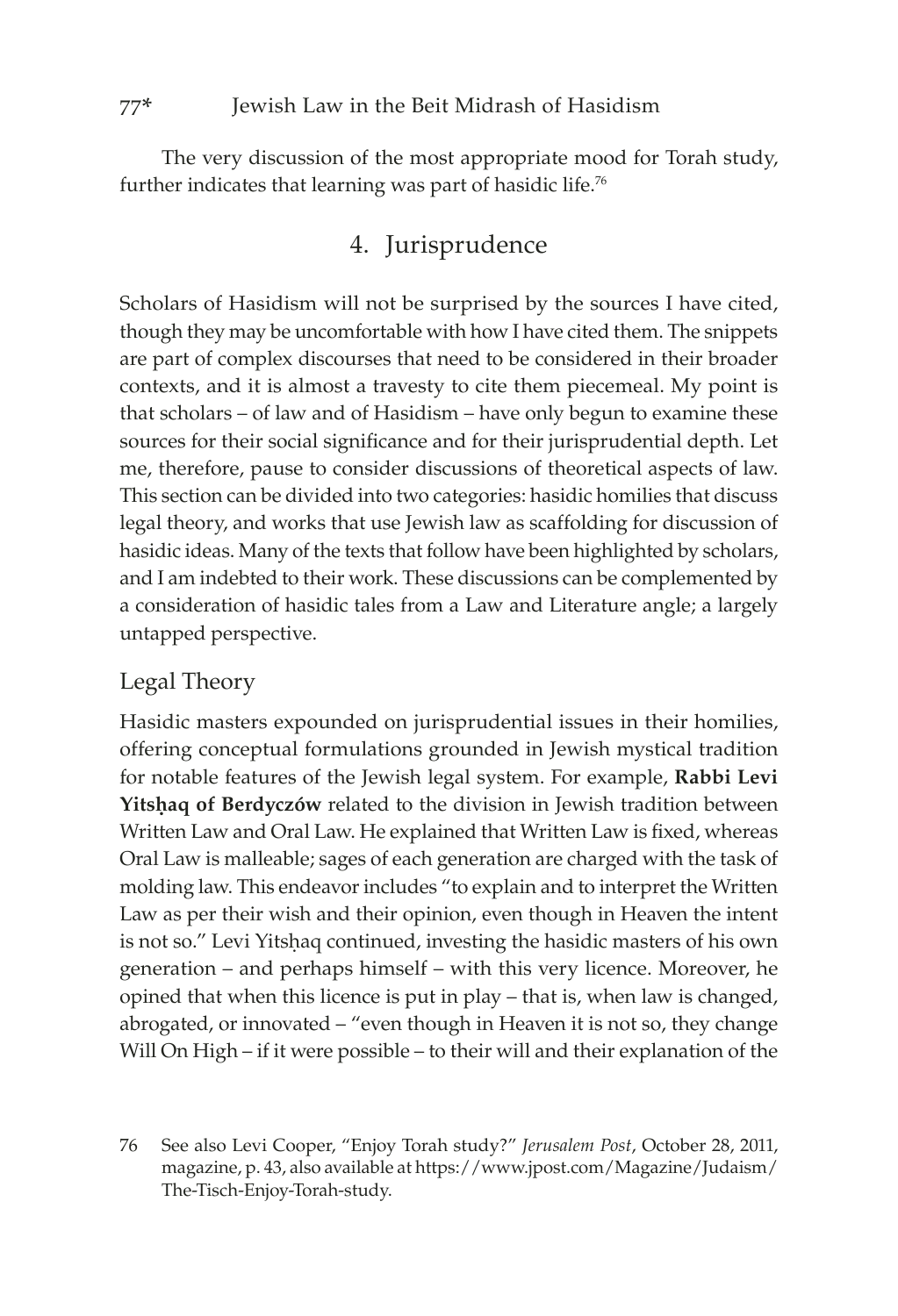#### Levi Cooper 78\*

Torah."77 As mentioned, Levi Yitshaq served extensively in judicial roles, though I have yet to find an actual case where this conceptual formulation was invoked. This is a significant caveat that needs to be recalled whenever discussing the theoretical jurisprudence of hasidic masters.

It was not just unique features of Jewish law that captured the attention of hasidic masters; in their homilies they related to issues that are pertinent to any legal system, such as the ethics of judges, judicial error, and *stare decisis*. For example, **Rabbi Tsevi Elimelekh Shapira of Dynów** (1783–1841) served in official rabbinic posts and reportedly wrote responsa, though it appears that they have not been preserved.<sup>78</sup> His other writings, include much legal material and suggest his involvement in contemporary issues of Jewish law. Tsevi Elimelekh's fame rest primarily on *Benei yisaskhar* – his posthumously published hasidic work. On a number of occasions in this work, Tsevi Elimelekh considered the mystical joists of judicial decision-making.

In several passages, Tsevi Elimelekh related to the phenomenon of decisors making obvious errors in judgement. He explained that to see the truth a judge must be free of sin; in particular, free of sexual misconduct. In Tsevi Elimelekh's assessment, judicial error was not to be chalked up to a flawed judicial process; rather, a judge's success was dependant on a sin-free life.<sup>79</sup>

Regarding studying law and suggesting innovative readings of classic texts, Tsevi Elimelekh acknowledged a latent ability in each person: "Every soul is able to bring forth a new Torah from the old, at every time and era."<sup>80</sup>

- 77 Levi Yitsêaq of Berdyczów, *Qedushat levi: 'Al ha-torah* (Berdyczów: Shmuel ben Yisakhar Ber, 1811), 154d–155b, liqqutim, s.v. shanu hakhamim. For other passages from the homilies of Levi Yitshaq, see Green, "Hasidism and Its Response," 332–34; Mayse, "Ever-Changing Path," 86–87, 98–101; Biale, *Hasidism*, 108–10, 170–71.
- 78 Three responsa have been published; see Tsevi Elimelekh Shapira, *Ve-heyeh berakhah* (Przemyśl: Żupnik, Knoller & Hammerschmidt, 1888), 45c–[47b]; Moshe Êayyim Efrayim Bloch, *Qovets mikhtavim mekoriyim* (Wien: Menorah, 1923), 64. Bloch detailed the provenance of the letter he published, and the letter has been reprinted by bearers of Tsevi Elimelekh's legacy; see *Devarim neêmadim* (Brooklyn: Makhon sifrei mahartsa, 2004), 171. Alas, Bloch is an unreliable source, and subsequent reprints do not prove authenticity.
- 79 Tsevi Elimelekh Shapira, *Benei yisaskhar* (Żółkiew: Saul Meyerhoffer, 1850), tishrei, sec. 4:10:29. See also, idem, *Agra de-kala*, mishpatim, s.v. ve-'eileh; shoftim, s.v. ki yippale.
- 80 Shapira, *Benei yisaskhar*, shabbatot, sec. 5:1.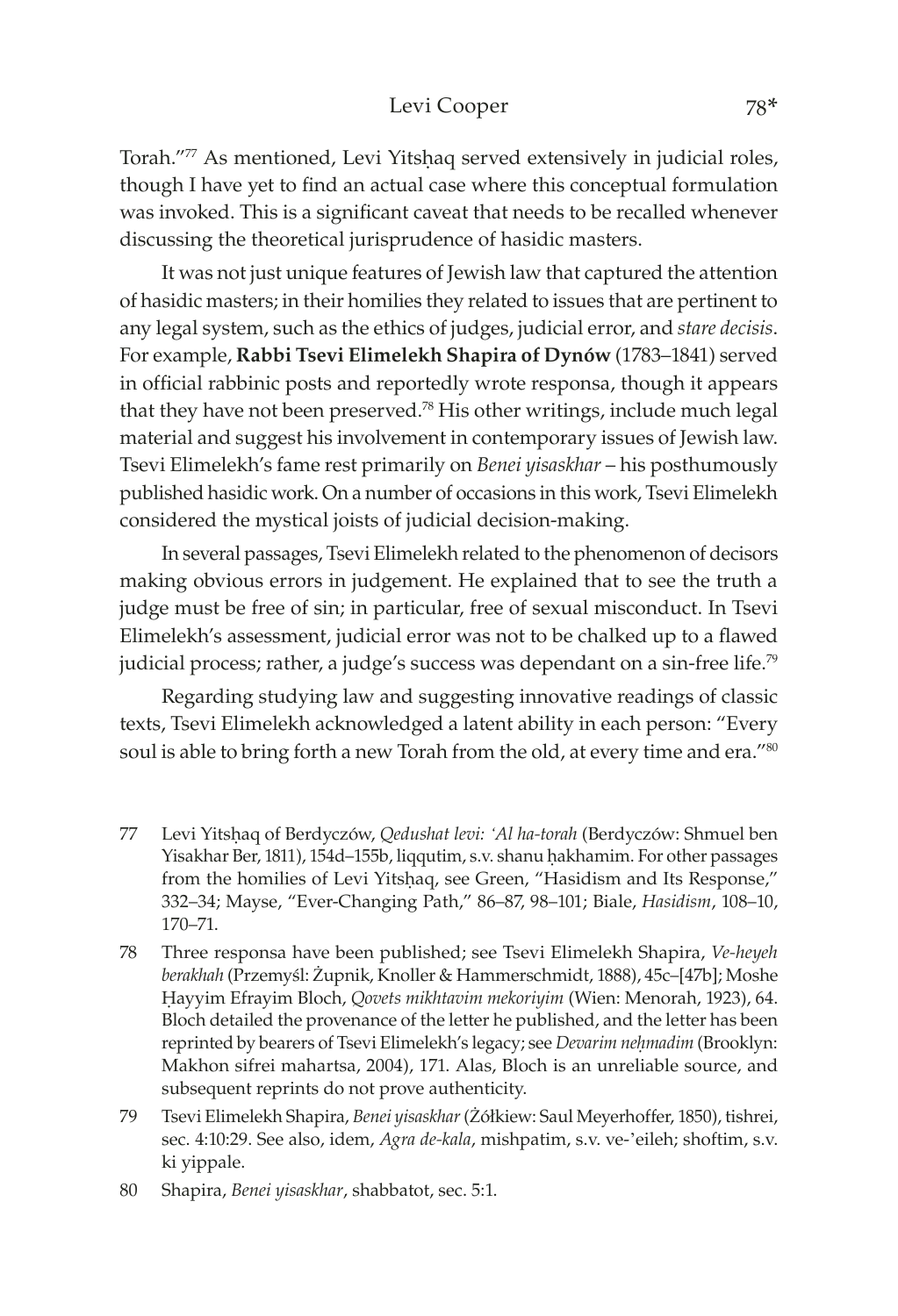While this new law was to be "from the old" – that is, tethered to tradition and moored to Jewish heritage – the notion pushed the boundaries of fidelity to existing law and weakened the weight of precedent. Here too, there is room to ponder the relationship between Tsevi Elimelekh's stated position and actual decision making.

It was not only hasidic masters serving as legal practitioners who theorized about Jewish law: **Rabbi Shelomoh of Łuck** (ca.1740–1813) recorded that his teacher the Maggid of Mezritch expounded a famous talmudic maxim: "These and those," – referring to contradictory legal opinions – "are the words of the living God."81 The Maggid's homilies on this dictum present a consideration of legal pluralism in Jewish law.

Using language and concepts from the world of Jewish mysticism, the Maggid first explained that when decisors use judicial discretion they draw on different divine attributes. Consider a case of food that may be forbidden – a decisor who draws on the mystical attribute of Love (*ahavah*) will find a way to permit the food, while a decisor who draws on the mystical attribute of Awe (*yir'ah*) will rule that the food is forbidden. Both mystical attributes are of divine origin, hence both rulings – contradictory though they may be – are "the words of the living God." Furthermore, in order to change a ruling, a judge may actively choose to draw on an alternative mystical attribute as a guide. This mystical account of judicial discretion is described as a conscious and rational process.

In an alternate explanation of the famous "these and those" dictum, the Maggid characterized the Oral Law as *qishutei kallah*, adornments for a regal  $b$ ride – a concept that describes the work of the mystically adept.<sup>82</sup> Earlier sources from the corpus of Jewish mysticism had already transplanted the term into the legal world, and the Maggid followed this lead, by describing

- 81 *B. Gitt.* 6b; *Eruv.* 13b. *Maggid devarav le-ya'aqov*, 12a; *Maggid devarav le-ya'aqov*, ed. Rivka Schatz-Uffenheimer (Jerusalem: Magnes Press, 1976; 2nd ed., Jerusalem: Magnes Press, 1990), 86–87, sec. 58. For a reading of these homilies with a different emphasis, see Mayse, "Beyond the Letters," 431–45; idem, "Ever-Changing Path," 92–94; Kahana and Mayse, "Hasidic Halakhah," 398–400.
- 82 *Qishutei kallah* describes "gifts" bestowed given by the righteous to the "Bride" (the Holy Presence, or female aspect of the Godhead) in preparation for her union with the "King" (God, or the male aspect of the Godhead).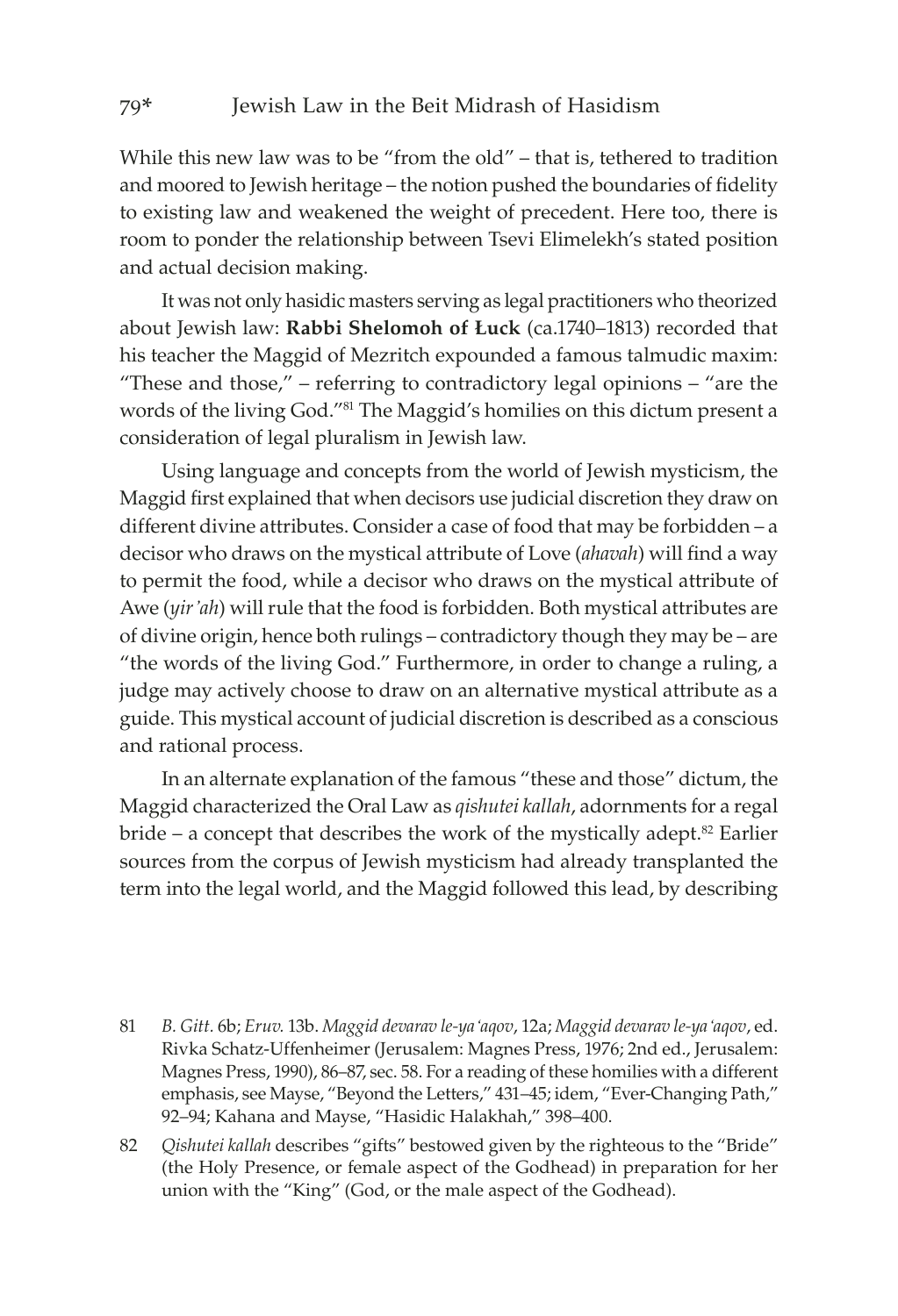#### Levi Cooper 80\*

competing legal opinions as *qishutei kallah*. <sup>83</sup> Such trinkets – explained the Maggid – are a matter of taste, and two people can easily disagree over which frills better suit a bride. As people fuss over the trimmings of the bride, the groom-king looks upon the scene and derives pleasure from the concern shown over how to bedeck the bride in his honor. The Maggid interpreted the talmudic passage as privileging the journey over the destination. While decisors may arrive at contradictory conclusions, they all seek to adorn the bride and therefore their words are "the words of the living God." The learning experience, the judicial process, the effort expended in discussing the finer points of law, even the multiplicity of opinions – in the King's eyes these are more significant than the specific decision.

In both explanations, the Maggid acknowledged the talmudic endorsement of legal pluralism; an approach not taken by all commentators on this passage. The two explanations, however, offer different versions of legal pluralism. In the first explanation, the Maggid suggested that both possible outcomes are authentic manifestations of the Divine and hence reflect an ultimate truth. This is a profession of theoretical legal pluralism. In his second explanation, the Maggid characterized the outcomes as mere trimmings, denying the notion of an ultimate judicial truth. This reflects an approach associated with practical legal pluralism.<sup>84</sup>

In another passage in the same collection of homilies, the Maggid moved towards monism when relating to rabbinic traditions that compare the legal acumen of King David and King Saul – and the fact that David's rulings became law, while Saul's rulings were not accepted.<sup>85</sup> The Maggid

- 83 *Darkhei tsedeq*, [41]. Zekharyah Mendel a student of Elimelekh of Leżajsk who regularly cited early hasidic traditions – described studying Jewish law as *qishutin*. For earlier sources, see Êayyim Vital, *Kol kitvei ha-'ari* (Jerusalem: n.p., 1988), vol. 8: Sha'ar ha-mitsvot, 81, va-'ethanan; *Shulhan arukh ha-'ari* ([Krakow?: n.p., ca.1660]), kavannat talmud torah, sec. 2. The Maggid was not alone in expounding on the legal use of the *qishutei kallah* frame; see also *Toledot ya'aqov*  yosef, shelah, 131a-c, 132b (sec. 4 and 6 in later editions); Mosheh Hayyim Efrayim of Sudyłkow, *Degel maêaneh efrayim* (Korzec: n.p,, 1810), 61c, shemini, s.v. ve-'et se'ir ha-êattat; Kalonymus Kalman Halevi Epstein of Kraków, *Ma'or va-shamesh* ([Breslau: Hirsh Zaltzbach, 1842]), qorah, s.v. 'od ba-pasuk.
- 84 Hanina Ben-Menahem, "Is There Always One Uniquely Correct Answer to a Legal Question in the Talmud?" *Jewish Law Annual* 6 (1987): 164–75.
- 85 The particular rabbinic formulation that is cited does not appear in the Talmud; see, however, *b. Eruv.* 53a–b: "David revealed (*galei*) the tractate; Saul did not reveal the tractate. Regarding David who revealed the tractate, it is written: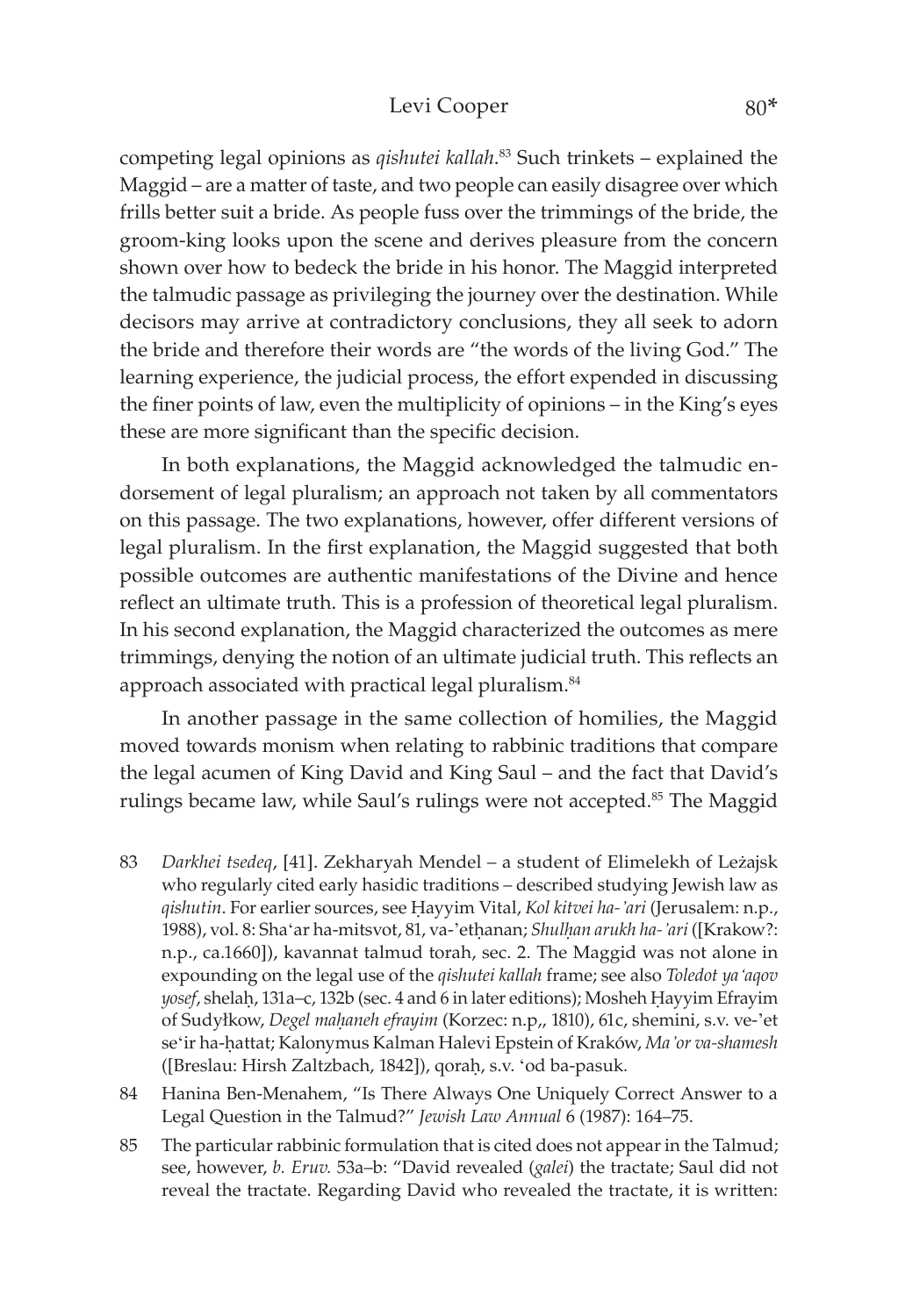reaffirmed the theoretical pluralism expressed in the "these and those" maxim, but added: "Yet every person was speaking and decided the law according to his spiritual level and the root of his soul." David's soul root emanated from an inclusive spiritual attribute known as Kingdom (*malkhut*), hence he was able to muster a majority and determine law in accordance with his opinion. Saul's opinion emanated from a different spiritual attribute, "and even though the opposite attributes are also the words of the living God, nonetheless they are nullified by the majority." While this sounds like a practical monism – multiple divine truths, but one practical rule – at the end of the passage the Maggid gives a nod in the direction of theoretical monism, by describing David's rulings as "the truth," and contrasting it with Saul's rulings:

Whereas Saul – whose spiritual level was not from this attribute [i.e. not from *malkhut*], even though he spoke from his soul root the words of the living God, nonetheless he was unable to target the truth, how the matter would be resolved according to the majority.<sup>86</sup>

The extant materials from the Maggid do not allow us to paint a complete portrait of his vision of legal pluralism, and one may doubt whether he had a coherent understanding. However, the fact that the Maggid expounded on the multiplicity of opinions in Jewish law, indicates that he deliberated over a central feature of the Jewish legal system: the preservation and sanctification of a multiplicity of opinions. These homilies complement the scant – and at times, historically circumspect – surviving material regarding the Maggid's involvement in the legal world.<sup>87</sup>

'Those who revere You shall see me [that is, David] and rejoice' (Ps 119:74); regarding Saul who did not reveal the tractate, it is written: 'Wherever he [that is, Saul] would turn, he would do wrong' (1 Sam 14:47)." See also *b. Sanh.* 93b where David is described as having the law accord with his opinion in every instance, as opposed to Saul. David as a legal authority whose rulings are accepted (without reference to Saul) also appears elsewhere in the Talmud; see *b. Ber.* 3b–4a; *b. Mo'ed Qat*. 16a.

- 86 *Maggid devarav le-ya'aqov*, 52b; Schatz-Uffenheimer edition, 291–92, sec. 189. On David's soul emanating from *malkhut*, see *Zohar* 3:21a.
- 87 See the sources collected in Shalom Dovber Levine, *Toledot habbad be-Rusyah ha-tsa'arit* (Brooklyn: Kehot, 2010), 13–16; Yitsêaq Shimon Hakohen Schwadron, "Pesaq hora'ah shel ha-ga'on ha-maharsham zatsal," *Kovetz Beis Aron V'Yisroel* 25, no. 4 (2010): 21.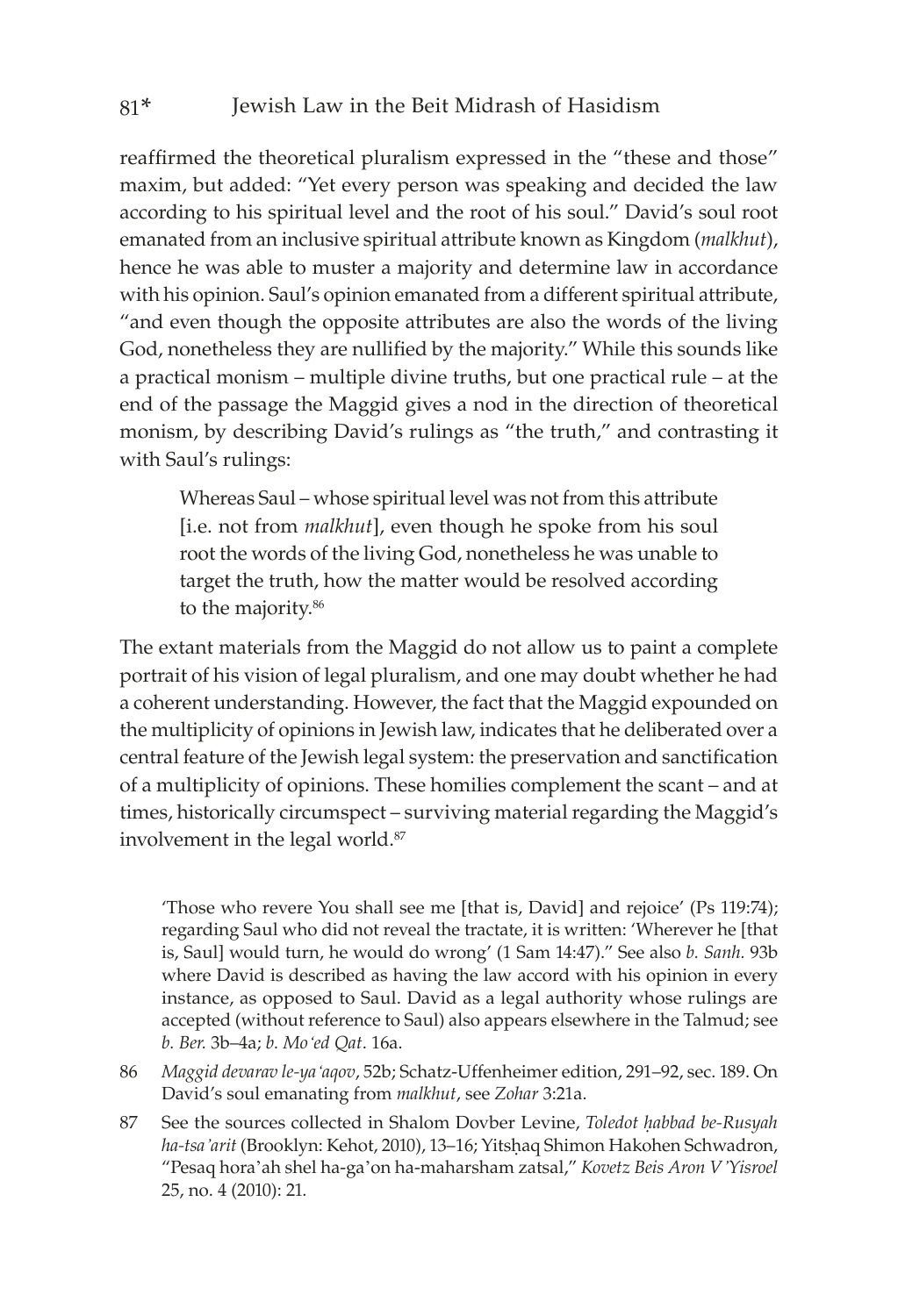#### Levi Cooper 82\*

Hasidic masters also considered aspects of Jewish law without recourse to the mystical tradition. For example, **Rabbi Kalonymus Kalman Halevi**  Epstein of Kraków (1751–1823) meditated on the prevalence of *mahloqet*, dispute in Jewish law. *Mahloqet* can be seen as one of the prominent features in the Jewish legal system. Indeed, in the writings of the rabbis, there may be more reflective passages about the phenomenon of *mahloget* than about any other single feature of Jewish law.<sup>88</sup> In his hasidic work, *Ma'or va-shamesh*, Kalonymus Kalman takes the position that *mahloqet* is a negative facet of Jewish law. Ideally, the legal system would not be riddled with disputes. Kalonymus Kalman considers what is the root of the phenomenon, and twice in his writings he explains that this is an ethical shortcoming, rather than a problem inherent in the law or the legal system.<sup>89</sup> Kalonymus Kalman's position is not unique, though it further demonstrates how hasidic thinkers pondered aspects of Jewish law.

One might question the value of theoretical statements that do not present a comprehensive and coherent legal philosophy, that never undergo field-testing, and that are never challenged by the steely reality of litigants in a court room. It would seem that the potency of such teachings outstrips their practical application. Indeed, I think it is challenging to suggest even tentative jurisprudential conclusions on the basis on such homilies.

Let me illustrate this point by turning to a radical legal rubric that has received scholarly attention: the paradoxical notion of *'aveirah lishmah* – literally a sin for its own sake, but understood to mean holy sin, righteous transgression, a sin for the sake of heaven, or a sin for the sake of God. This concept predates Hasidism, but its iterations in hasidic thought have been analyzed by scholars.<sup>90</sup>

- 89 *Ma'or va-shamesh*, qorah, s.v. 'od ba-pasuq; huqqat, s.v. 'al ken.
- 90 See, for example, Yehoshua Mondshine, "The Fluidity of Categories in Hasidism: *Avera lishmah* in the Teachings of Rabbi Zevi Elimelekh of Dynów," in *Hasidism Reappraised*, 301–20; Zvi Haber, "Aveira leshem shamayim," *Mei-'aliyot* 21 (1999): 205–28, also available at http://[www.daat.ac.il](http://www.daat.ac.il/daat/kitveyet/maaliyot/avera-2.htm)/daat/kitveyet/maaliyot/avera-2. [htm,](http://www.daat.ac.il/daat/kitveyet/maaliyot/avera-2.htm) http://[www.daat.ac.il](http://www.daat.ac.il/daat/kitveyet/maaliyot/avera1-2.htm)/daat/kitveyet/maaliyot/avera1-2.htm; Benjamin Brown, "The Two Faces of Religious Radicalism: Orthodox Zealotry and 'Holy Sinning' in Nineteenth-Century Hasidism in Hungary and Galicia," *Journal of Religion* 93 (2013): 341–74.

<sup>88</sup> Hanina Ben-Menahem, Neil Hecht, and Shai Wosner, *Controversy and Dialogue in Halakhic Sources* (Jerusalem: The Institute of Jewish Law, Boston University School of Law, 1991–2002), 3:17–63 (Hebrew).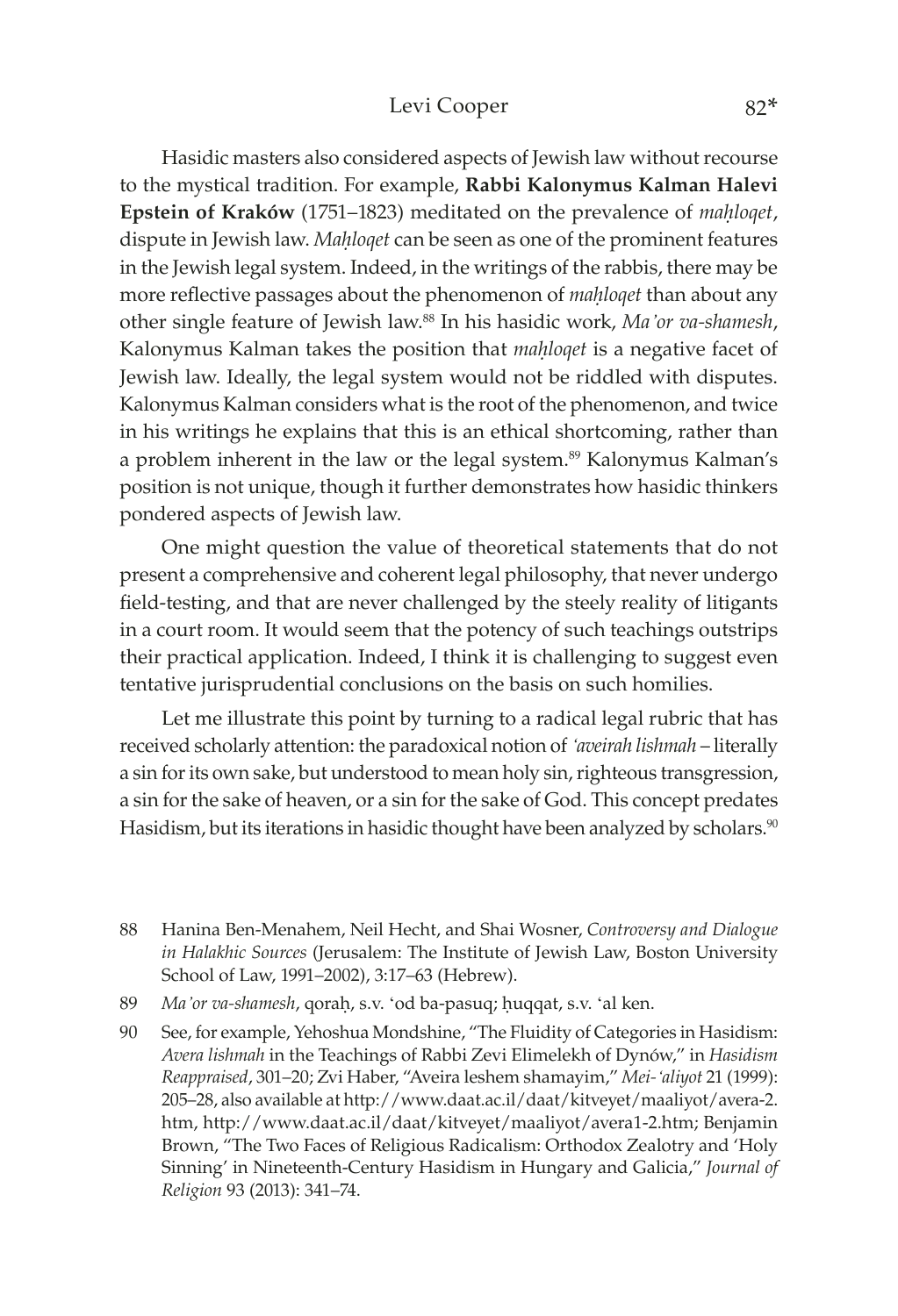#### 83\* Jewish Law in the Beit Midrash of Hasidism

The precarious allure of this concept is patent: a legal category that may be acknowledging an ethic outside Jewish law.91

Notwithstanding the radical nature of the legal idiom, it remains to be demonstrated whether *'aveira lishmah* was anything more than homiletic clay in the hands of the hasidic preacher, a hermeneutic devise for explaining difficult biblical passages, or perhaps even a subversive myth. To what extent did hasidic jurists evoke the notion of holy sin as an operative legal mechanism?92 Was the hasidic use of this radical legal category significantly different to its use outside the *beit midrash* of Hasidism? Preliminary research has yet to uncover expansive use or manifest differences, raising the possibility that for all the excitement, the notion of holy sin primarily remained a theoretical construct.<sup>93</sup>

Having acknowledged the limitations of homiletic declarations about law, allow me to backtrack: There is inherent jurisprudential value to conceptual formulations about law. Moreover, such statements that meld the spirit and the law, and that employ a mystical outlook to explain legal phenomena can serve as a point of departure for examining the theoretical underpinnings of legal writings of hasidic masters. Perhaps most importantly in the present

- 91 Cf. Aaron Lichtenstein, "Does Jewish Tradition Recognize an Ethic Independent of Halacha?", in *Modern Jewish Ethics: Theory and Practice*, ed. Marvin Fox (Columbus: Ohio State University Press, 1975), 62–88; reprinted in *Contemporary Jewish Ethics*, ed. Menachem Marc Kellner (New York: Sanhedrin Press, 1979), 102–23.
- 92 For now, see Avraham David Wahrman, *Eshel avraham*, mahadurah tinyana, sec. 670:2 (while this is a bona fide legal work, as I will explain below, the particular passage addresses biblical and extra-biblical events, with no normative impact); Yekutiel Yehudah Halberstam of Klausenberg, *She'elot u-teshuvot divrei yatsiv*  (Netanya: Makhon Shefa Hayyim, 1996–2004), vol. 6: hoshen mishpat, no. 81 (serving in the armed forces and risking life in order to save others). Cf. Aaron Lichtenstein, "Aveira Lishmah – Hirhurim be-halakhah u-ve-mahshavah," in *Ha-'aêer: Bein adam le-'atsmo u-le-zulato*, ed. Haim Deutsch and Menachem Ben-Sasson (Tel Aviv: Mishkal, 2001), 99–125, 481–84; Jeremy Kalmanofsky, "Sins for the Sake of God," *Conservative Judaism* 54, no. 2 (2002): 3–24. Both writers identify responsa that recall the notion of holy sin; none of the responsa come from hasidic jurists.
- 93 Levi Cooper, "Sins for the Sake of Heaven: Vigilante Heroes in Law and Lore," in *Human Dignity: Approaches at the Threshold*, ed. Stephanie Arel, Levi Cooper, and Vanessa Hellmann (Heidelberg: Springer, forthcoming).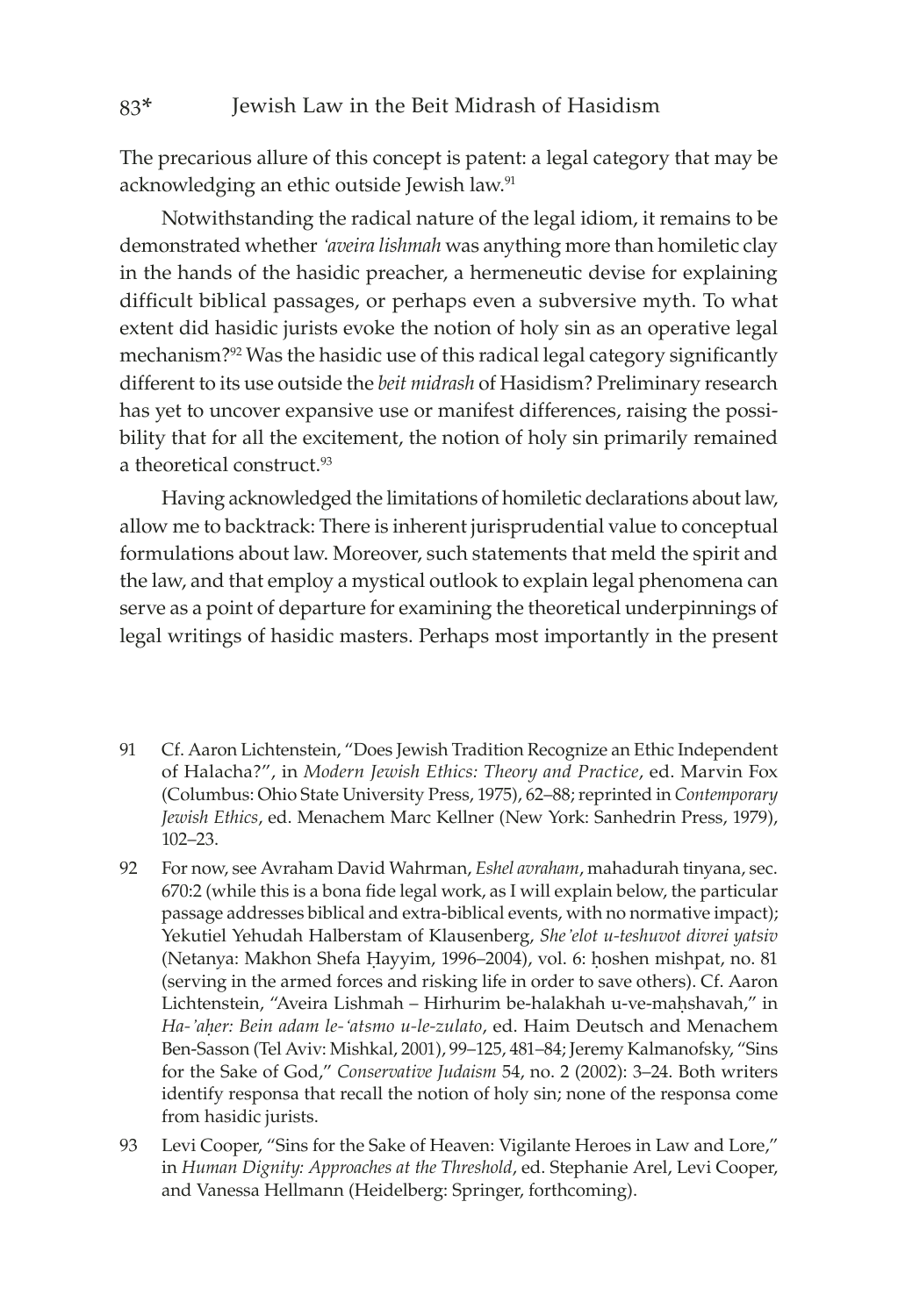#### Levi Cooper 84\*

context, these homilies reflect an abiding interest in law and legal theory: hardly reflective of a full-blown antinomian or anomian ethos.

## Theory as Law

We would be remiss if we did not mention *Liqqutei halakhot*, a commentary on the seminal compendium of Jewish law – *Shulêan 'arukh* by Rabbi Yosef Qaro (1488–1575) – produced in the *beit midrash* of Hasidism. The commentary was written by **Rabbi Natan Sternhartz of Nemirov** (1780–1844) at the behest of his teacher **Rabbi Nahman of Bracław** (1772–1810). The content of the commentary is gleaned from Nahman's writings, in particular *Liqqutei moharan*, though the work is truly unique.<sup>94</sup> Sternhartz's task was to distill Nahman's teachings with their associative discourse and mystical nomenclature, into accessible teachings. Jewish law is used as a springboard or platform for disseminating Nahman's mystical teachings. Thus *Liqqutei halakhot* moves in the opposite direction to the homilies discussed in the previous section: Instead of using mystical ideas to explain law, *Liqqutei halakhot* uses law to elaborate mystical ideas. The subtext of the work suggests a unification of the religious experience (as taught by Nahman of Bracław) and the normative world of Jewish law. It is important to point out that *Liqqutei halakhot* is not limited to ritual sections of Jewish law; law that governs civil interaction is also covered.

*Liqqutei halakhot* has caught the attention of scholars, with the work done thus far suggesting that this trove should be mined further.<sup>95</sup> In the present

- 94 Naêman of Bracław, *Liqqutei moharan*, vol. 1 (Ostróg: Shmuel ben Yisakhar Ber, 1808); vol. 2 (Mohylów Podolski: [Tsvi Zev ben David Rabin Stein, 1811); Natan Sternhartz, *Liqqutei halakhot* ([Iaşi], Lemberg, and Żółkiew: Saul Meyerhoffer; M. Wolf; D.H. Schrenzel, [1843]–61), 7 vols.
- 95 Izhak Englard, "Mistiqah u-mishpat: Hirhurim 'al 'Liqqutei halakhot' mibeit midrasho shel rav Nahman mi-Breslov," Shenaton ha-mishpat ha-'ivri 6-7 (1979–80): 29–43; Ron Margolin, "Ha-'emunah ve-ha-kefirah be-torato shel hasidut breslov: 'A[l] pi Liqqutei halakhot le-r. Natan Sternhatz" (master's thesis, Haifa University, 1991); Alon Goshen-Gottstein, "Ha-halakhah be-re'i ha-hayyim ha-ruhaniyim: Liqqutei halakhot le-r. Natan me-Nemirov," in *Masa el ha-halakhah: 'Iyyunim bein-teêumiyim ba-'olam ha-êoq ha-yehudi*, ed. Amichai Berholz (Tel Aviv: Mishkal, 2003), 257–84; Mendel Piekarz, "The Lessons of the Composition *Liqutei Halakhot* by R. Nathan of Nemirov," *Zion* 69 (2004): 203–40 (Hebrew); Roee Horen, "Judaism as Viewed through the Prism of Faith in the Righteous – A Study of the Works of R. Nathan of Nemirov," *Kabbalah* 24 (2011): 263–304.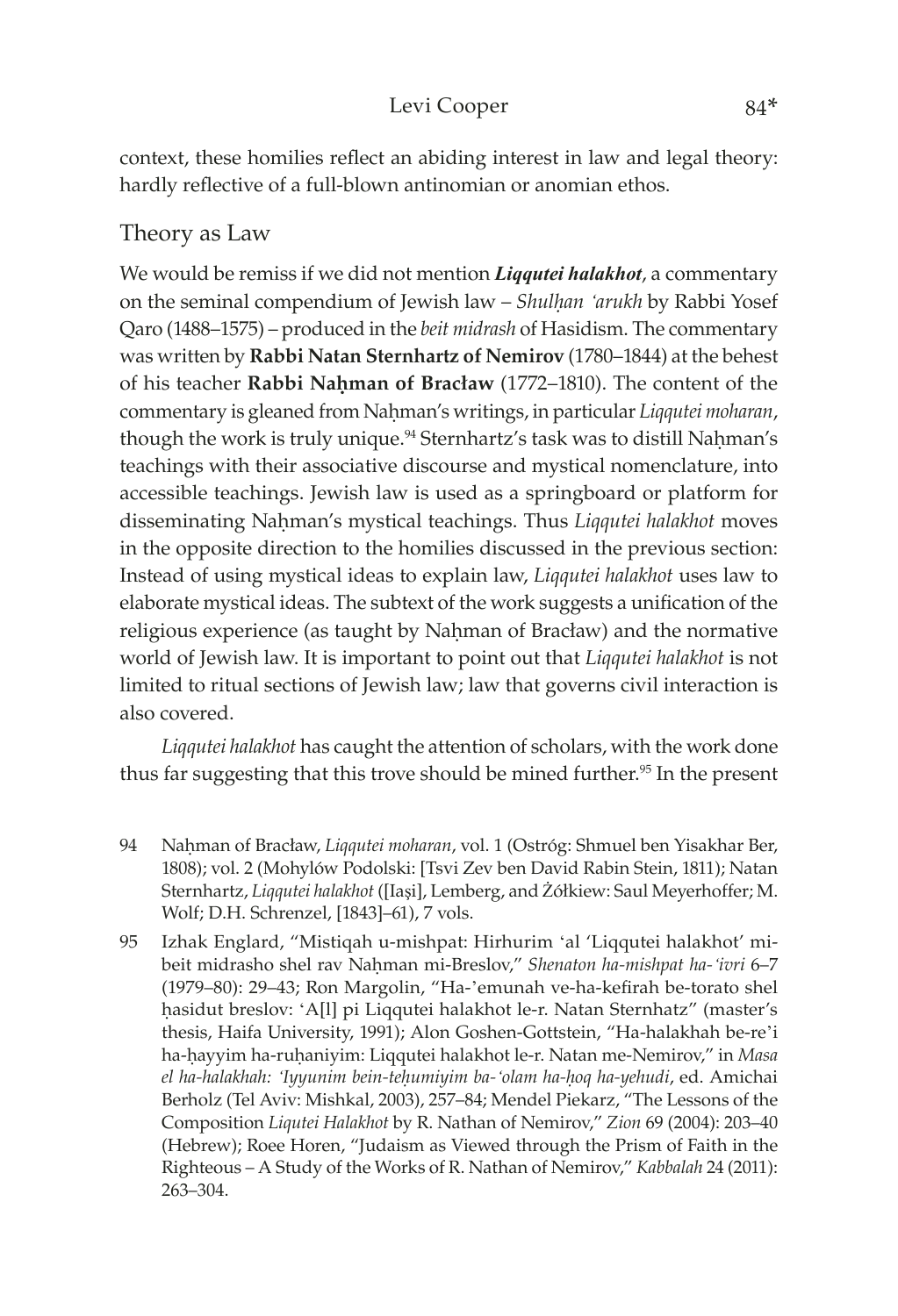context *Liqqutei halakhot* is significant because regardless of the exegetical direction, it is clear that pinning Nahman's teachings to a mainstay of Jewish law indicates that law was part of the conversation. Indeed, *Liqqutei halakhot* assumes that the reader is familiar with Jewish law – its premises, rules, and even intricacies. This means that *Liqqutei halakhot* addresses students of Jewish law who are equipped to understand and appreciate the hasidic explanations.

## Law and Literature

Hasidism is famous for its use of storytelling and its repository of tales. In a much-publicized debate, Scholem and Buber argued where the essence of Hasidism was to be found, and hence where scholarly energy should be directed. According to Scholem, hasidic homilies best reflected the movement's philosophy. Buber countered that hasidic tales was the true expression of the ethos of Hasidism.<sup>96</sup> In the present context we need not take a stance on this dispute, particularly since I am arguing for a third genre – legal literature – to be taken into consideration.

Much scholarly work has been done on hasidic tales, yet the Law and Literature angle has yet to be probed. $97$  The insistence of storytellers to cast hasidic masters as legal authorities may be of interest when considering the narrative of the movement and its place in Jewish tradition. For example, a 1948 memorial book mentions legal correspondence of the aforementioned hasidic master, Rabbi Kalonymus Kalman Halevi Epstein of Kraków  $(1751-1823).$ <sup>98</sup> To the best of my knowledge, there is no surviving evidence of such correspondence, nor is Kalonymus Kalman remembered as a great legal mind. It would appear, therefore, that the mention tells us about the romantic image of Hasidism in collective memory.

- 96 Joseph Dan and Isaiah Tishby, "Hasidut," in *Encyclopaedia Hebraica*, ed. Joseph Klausner, et al. (Jerusalem: Encyclopaedia Publishing Company, 1949–1995), 17:816–20 (Hebrew).
- 97 For the state of the field of scholarship on hasidic tales, see Uriel Gellman, "Stories," in *Studying Hasidism*, 60–74.
- 98 Mordechai Bochner, *Sefer Khzshanov: Leben un umkum fun a Yidish shtetl* (Regensburg: n.p., 1948), 29–30; idem, *Chrzanów: The Life and Destruction of a Jewish Shtetl*, trans. Jonathan Boyarin (Roslyn Harbor, NY: S. Gross, 1989), 19–20 (the English translation does not refer to the correspondence as responsa).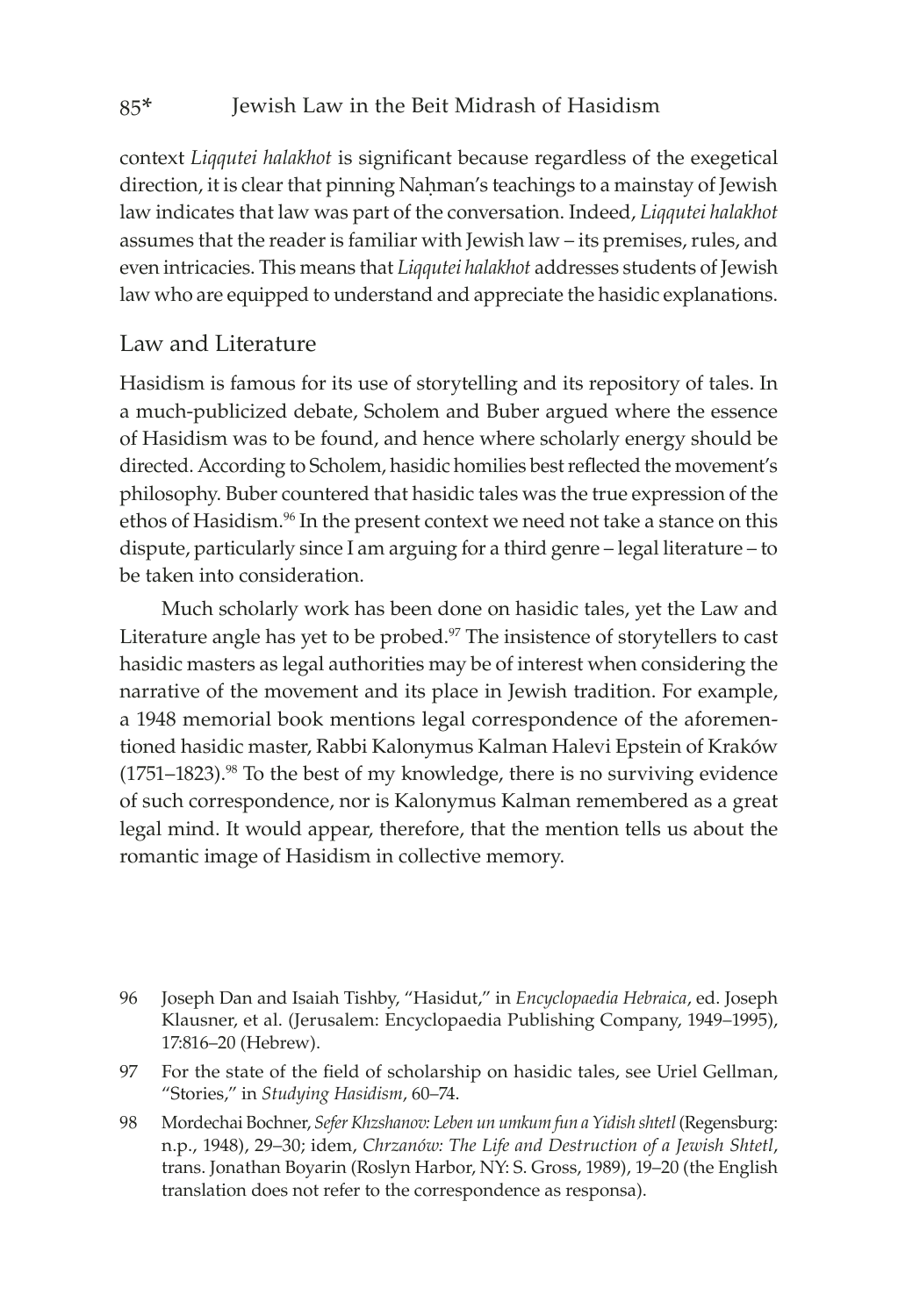#### Levi Cooper 86\*

Undoubtedly there is room to explore how rich hasidic tales depict masters who served as jurists or who interacted with local legal authorities.<sup>99</sup> The tales may engage the law in scenarios that toss up moral dilemmas, subversively offering an alternative to the legal regime. In such cases, the hasidic story plays a destabilising role, while at the same time avoiding a frontal assault on traditional law which may serve as the glue of the community.

To cite but one illustrative example from the corpus of tales associated with **Rabbi Yisrael of Rużyn** (1796–1850) – a hasidic master who did not serve in an official rabbinic position, nor did he bequeath legal writings.

According to the detailed and colourful account, a young man swore an oath to his father-in-law not to travel to the Maggid of Mezritch. After making such a journey, the father-in-law demanded that the young man grant a bill of divorce to his wife. The local rabbi sided with the father-in-law, since the young man had indeed broken his promise. After the divorce was executed, the young man was bereft and soon died.

Yisrael of Rużyn continued by depicted an imaginary court case in the future, presided over by Messiah. At the hearing, the young man would summon his father-in-law and charge him with shortening his life:

His father-in-law will justify himself: Because thus ruled the town rabbi.

They will summons the town rabbi and he will bring with him the *Shulhan 'arukh* and point with his finger at the ruling of the Shakh who ruled thus.

Then our righteous Messiah will ask the young man why did you transgress the handshake that sealed the agreement?

And he will answer: Alas, I really wanted to travel to the master. Then our righteous Messiah will say to the father-in-law: You relied on the ruling of the town rabbi – you are justified (*gerekht*). And you, the town rabbi, relied on the ruling of the Shakh – you are justified (*gerekht*). But I have come for those who are wronged (*um gerekhten*).<sup>100</sup>

- 99 For example: Regarding Rabbi Levi Yitshaq of Berdyczów, see Cooper, "Rabbanut, halakhah, lamdanut," 98–104; regarding Rabbi Kalonymus Kalman Halevi Epstein of Kraków, see idem, "Hasidic Tales as Legal Narrative: The Battle over Prayer Rites in Poland and in Hungary," in *Maor VaShamesh* (Hebrew).
- 100 Shlomo Telingator, *Tif'eret yisra'el* (Jerusalem: Kinneret, 1945), 35–38. The tale is recorded in Hebrew, except for the young man's response and Messiah's final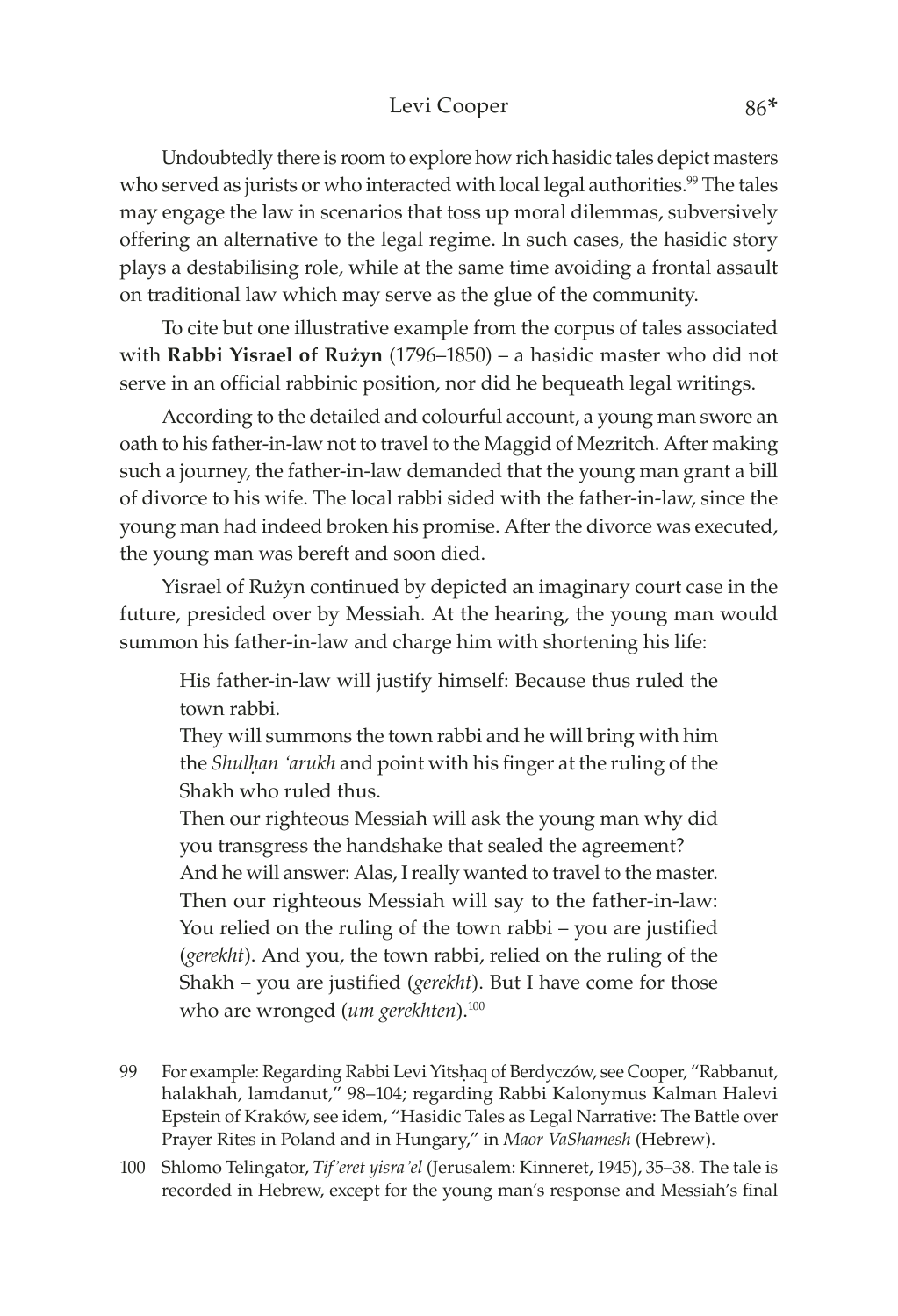Messiah will come even for those who have been mistreated, even if they have acted unjustly. A parallel version of this tale includes a creative literary turn: with a slight change the key word can mean unexpectedly (*um gerikht*): Messiah will come unexpectedly and the messianic era will defy expectation.<sup>101</sup>

In this tale, Yisrael of Rużyn critiques the ruling – and by implication the legal system – not because it is wrong; indeed, the story suggests that the ruling is right.<sup>102</sup> The critique focuses on an aspect that goes beyond the letter of law: the ruling lacks a compassionate human element. Consideration of such an element may have resulted in a different outcome. Thus the hasidic tale highlights the limitations of the legal system, and subtly undermines the rule of law.<sup>103</sup>

In addition to the Law-*in*-Literature perspective, other Law/Literature relationships – including complementary, supplementary, and independent models – remain untapped. The purview could also be broadened to include law and the art of storytelling, which could jibe with burgeoning Law and Arts scholarship.<sup>104</sup> To be sure, no one would argue that hasidic storytelling should be considered a fine art and it would be bizarre to categorize hasidic tales as

words which are in Yiddish.

- 101 Êayyim Yosef Arye Preger, *Kitvei r. Yoshe sho[êet] u-bo[deq]* (Jerusalem: n.p., [1980]), 59-60. This version then goes on to quote the rabbinic adage that Messiah will come after a diversion of the mind; see *b. Sanh.* 97a.
- 102 Admittedly, the legal basis of the ruling is unclear. Shakh's gloss does not extend to the laws of divorce. The storyteller may be referring to where Shakh rules that a handshake agreement is enforceable like a verbal oath, and there is no possibility of *asmakhta* – a claim that the commitment was made without intention to fulfill it (see Shabtai Kohen, *Siftei kohen*, hoshen mishpat 87, sub-section 80). But what did the young man agree to? If he swore not to travel, then breaking the oath does not necessarily require divorce. If he swore not to travel and agreed to a penalty of divorce, then the oath would have to be annulled before a divorce could be executed, as per *Shulhan 'arukh*, even ha-'ezer 134:4. Of course, the storyteller was uninterested in investigating the legal underpinnings.
- 103 The story was noted by Yehoshua Mondshine in the context of "[t]he concept of 'sin for the sake of Heaven' and the facility for departing from the strict rule of halakhah in order to comply with the divine will which is not fixed but must be sought out in every changing circumstance of time and place" ("Fluidity of Categories," 316–17). Since the storyteller never mentions divine will, I offer a different reading.
- 104 See, for example, Levi Cooper, "Jewish Law, Hasidic Lore, and Hollywood Legend: The Cantor, the Mystic, and the Jurist," *Critical Analysis of Law* 2 (2015): 467–83.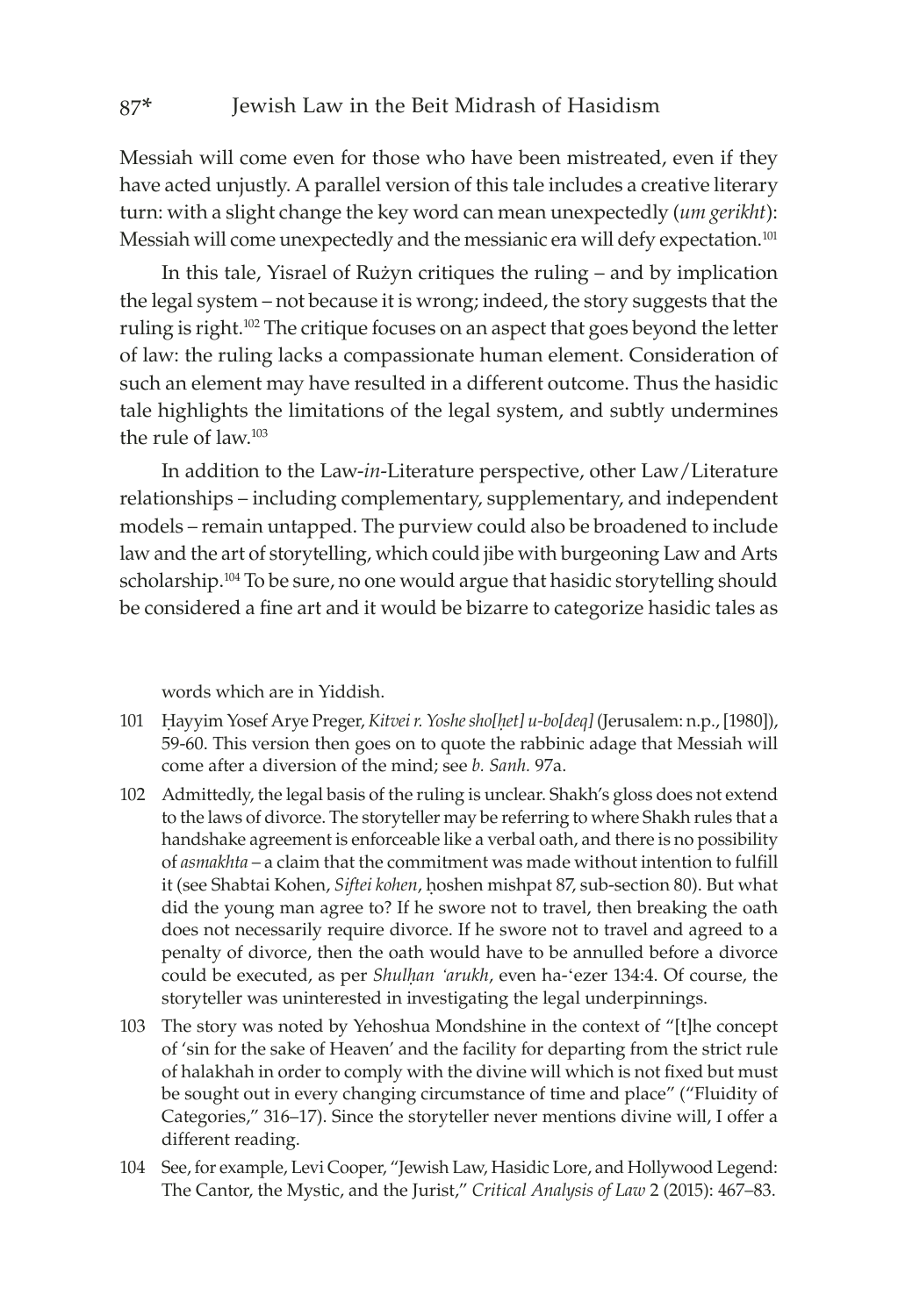## Levi Cooper 88\*

great works of literature. Notwithstanding, the tales were an essential part of hasidic life, and as such their interface with law may kindle scholarly interest.

\*\*\*

Returning to the collage: hasidic masters (as well as rabbis who identified as hasidim) have served in official communal positions with responsibility for the administration of local Jewish law; authored important works of Jewish law; acted as arbitrators in civil disputes; promoted printing works of Jewish law by investing in publishing ventures and by penning approbations; considered jurisprudential features of the Jewish legal system; generally encouraged the study of Jewish law; and debated the appropriate disposition for the pursuit of Torah study.

This collage need not surprise us: From time immemorial, halakhah has guided and governed traditional Jewish life. Even movements that have not seen themselves as bound by mainstream or traditional Jewish law, often define themselves or are defined by their relationship to halakhah. Despite the centrality of halakhah, much of hasidic scholarship has yet to mine Jewish legal writing from the school of Hasidism. This project is a massive undertaking and clearly beyond the scope of the present forum. In this context, however, we able to fossick – surveying the terrain of literary sources of Jewish law and assessing what such a mining venture might uncover.

## 5. Literary Sources of Jewish Law

Jewish law from the late modern period can be found in an array of literary sources, including codes of law, glosses and commentaries, responsa, legal monographs, and to a lesser extent judicial decisions and legislation.105 The *beit midrash* of Hasidism has contributed works to each of these genres of legal writing. I will briefly describe the principal genres and survey a few of the hasidic contributions, indicating examples of what might be garnered from these sources.

<sup>105</sup> The use of the frame *literary sources of law* follows John W. Salmond, *Jurisprudence, or the Theory of the Law* (London: Stevens & Haynes, 1902), 112 n. 1. For its application to Jewish law, see Menachem Elon, *Jewish Law: History, Sources, Principles*, trans. Bernard Auerbach and Melvin J. Sykes (Philadelphia: Jewish Publication Society, 1994), 1:228–39; Joel Roth, *The Halakhic Process: A Systemic Analysis* (New York: Jewish Theological Seminary of America, 1986), 5–12.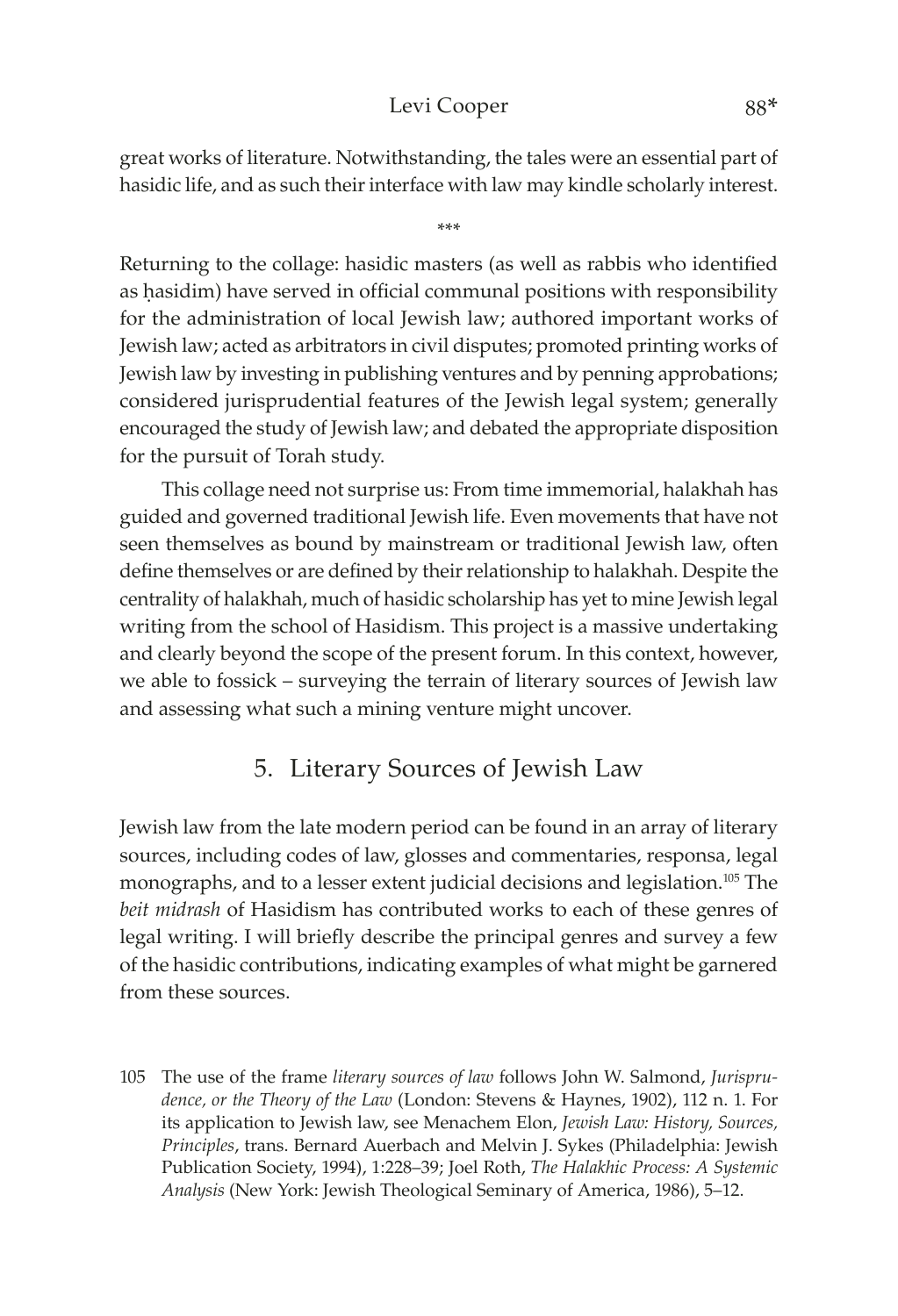#### 89\* Jewish Law in the Beit Midrash of Hasidism

The names of the works detailed in this section (barring a few exceptions) will be familiar to scholars of Jewish law: the works are studied and discussed as bona fide works of Jewish law. Decisors – past and present, hasidic and non-hasidic – do not hesitate in citing and relying on these sources when issuing rulings. Indeed, most of the works detailed here can be found on the shelves of any reputable Jewish law library. In some cases, the hasidic affiliation of the author has been so well camouflaged, that the student of Jewish law might recognize the title but be surprised to learn of the hasidic identity of the author.

The list of contributors I present is far from exhaustive; the sample selection will only include writers who also made a contribution to hasidic literature *and* served as heads of hasidic communities. This methodological path guarantees that the jurists' hasidic credentials are impeccable. Subsequent research will be tasked with producing a complete register of legal works authored by hasidic masters, and then complementing this list with legal works by scholars who identified as hasidim but were not heads of hasidic communities.106 Also absent from this overview is works that would be classified as *lomdus* – discussions of Jewish law that do not purport in any way to rule on legal matters. The *beit midrash* of Hasidism contributed to this genre as well, though the library of theoretical legal discourse is a landscape to be explored separately.107 Notwithstanding the incomplete nature of the catalogue, it is sufficiently robust such that any depiction of a systemic polarity between Hasidism and Jewish law must be dismissed as a fallacy.

#### Codes

In legal parlance, the term "code" has not been used consistently, and typologies for distinguishing between collections, compilations, consolidations,

- 106 For example: David Ortenberg, *Tehillah le-david* (Berdyczów: Y. Sheftel, 1888) glosses on the laws of Sabbath; Eliyahu Lerman, *Mikhtavei eliyahu* (Berdyczów: H.Y. Sheftel, 1893) – on the enumeration of the commandments; Yisrael Nissan Kupershtoch, *'Ani ben pahma* (Jerusalem: Zion, 1928) – responsa; Yehoshua Mondshine, "Taqqanot Be-qe[hillat] qo[desh] Horki be-'inyan peritsat gidrei ha-hazaqot," *Oholei shem* 3, no. 4 (1990): 13–16 – legislation.
- 107 For instance: Yitshaq Meir Alter of Góra Kalwaria, *Hiddushei harim* (Warsaw: N. Schriftgisser, 1870–81; Tel Aviv: Y.A.L. Alter, 1973–75), 8 vols.; Gershon Hanokh Heinekh Leiner of Radzyń-Podlaski, *Sidrei tahorot*, vol. 1 (Józefów: S. & B. Zetser, 1873); vol. 2 (Piotrków: S. Belkhotovsky, 1903). See also Gellman, *Emergence of Hasidism*, 250–56.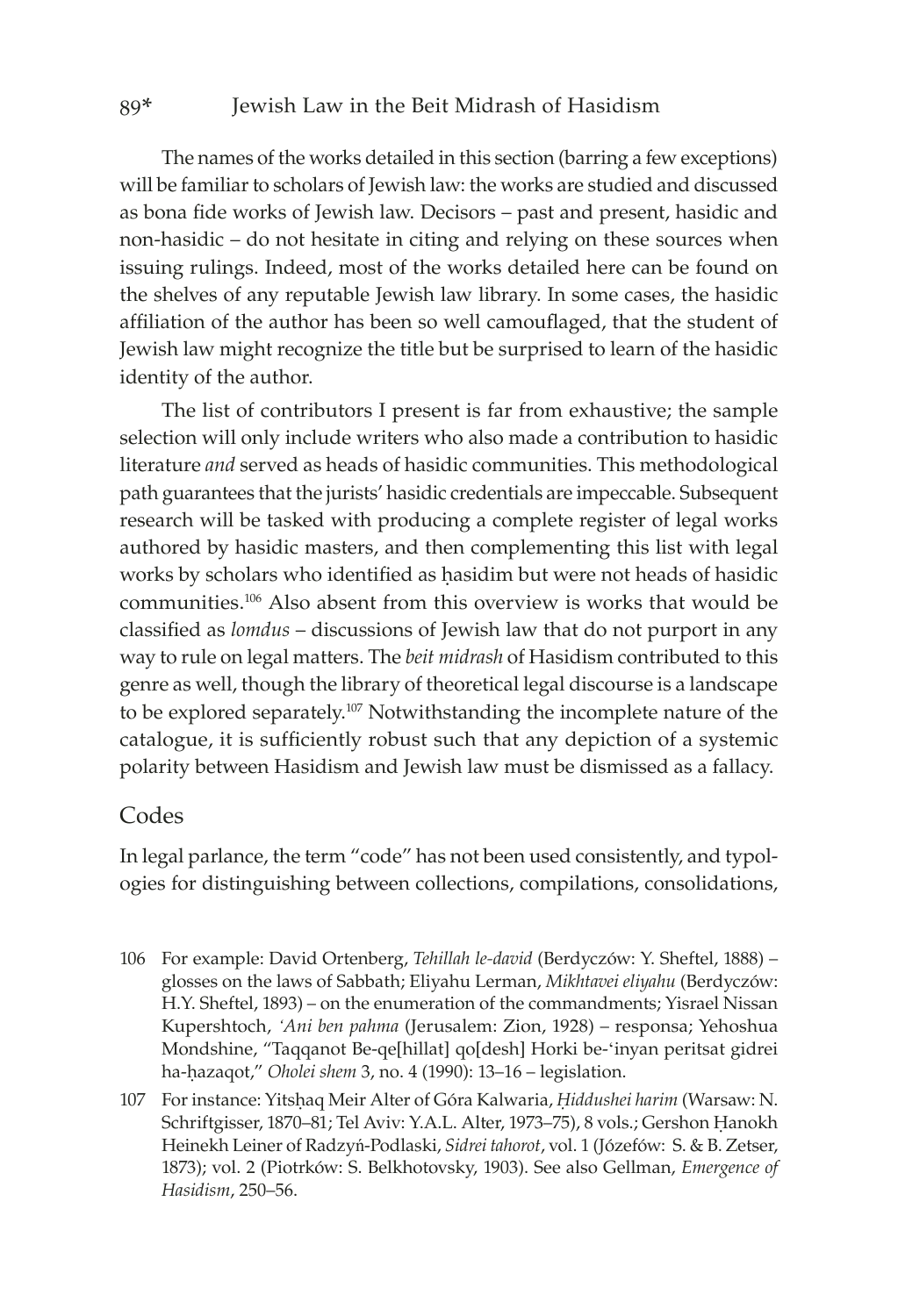and codifications have been suggested. The unique circumstances of Jewish law in the late modern period – in particular, a lack of defined jurisdictional boundaries and handicapped enforcement mechanisms – mean that terms associated with corpora of law in national, secular legal systems should be employed with caution. Despite the fact that many key codification features are missing in Jewish law, the term "codification" has been used by scholars to describe Jewish legal writing that has the following salient features: (1) The work seeks to set out law in a defined field; (2) it presages a range of scenarios, dictating conduct for each eventuality, and; (3) it presents itself as an exclusive statement of law, precluding the need to consult earlier sources. As with all codes, comprehensiveness and exclusivity are often more aspirations than achievements.

Important codifications of Jewish law include *Mishneh torah* by Maimonides (1138–1204), *Arba'ah turim* by Rabbi Ya'aqov ben Asher (ca.1269–ca.1343), and *Shulhan 'arukh* by Rabbi Yosef Qaro (1488–1575). The most important hasidic contribution to this genre of legal writing is the work known as *Shulhan 'arukh ha-rav* by the aforementioned **Rabbi Shneur Zalman of Liady**. The popularity of this code went beyond the confines of the hasidic community: it has been published over fifty times, translated into English, and extensively annotated.<sup>108</sup> To this day, *Shulhan 'arukh ha-rav* is avidly studied and regularly consulted by practitioners of Jewish law, regardless of affiliation.

While scholars of hasidic thought and scholars of hasidic history have invested much effort in exploring Shneur Zalman's seminal contributions to Hasidism, his compilation of Jewish law and his other legal writing have not received comparable attention.109 One reason for the neglect, is that the work does not demonstrate Hasidism in any apparent manner. This itself is

- 108 Shneur Zalman of Liady, *Shulêan 'arukh [ha-rav]* (Szkłów and Kopyś: Y. Yoffe, 1814–16), 6 vols. Annotated edition: *Shulêan 'arukh [ha-rav]*, ed. Shalom Dovber Levine, Avraham Alashvili, Yitzchok Wilhelm (Brooklyn: Kehot, 2001–7). Bilingual edition: *The Shulchan Aruch of Rabbi Shneur Zalman of Liadi*, trans. Eliyahu Touger and Uri Kaploun (Brooklyn: Kehot, 2002–14), 8 vols. For details of editions until 1984, see Mondshine, *Sifrei ha-halakhah*, 20–185.
- 109 Cooper, "On Etkes' *Ba'al Ha-Tanya*"; idem, "Towards a Judicial Biography." On the formation of the code, see idem, "Mysteries of the Paratext: Why did Rabbi Shneur Zalman of Liady Never Publish his Code of Law?" *Diné Israel* 31 (2017): 43\*–84\*. See also Moshe Hallamish, "*Shulêan 'arukh ha-rav*—bein kabbalah le-halakhah," in *Êabbad: Historiyah, hagut ve-dimuy*, ed. J. Meir and G. Sagiv (Jerusalem: The Zalman Shazar Center, 2016), 75–96.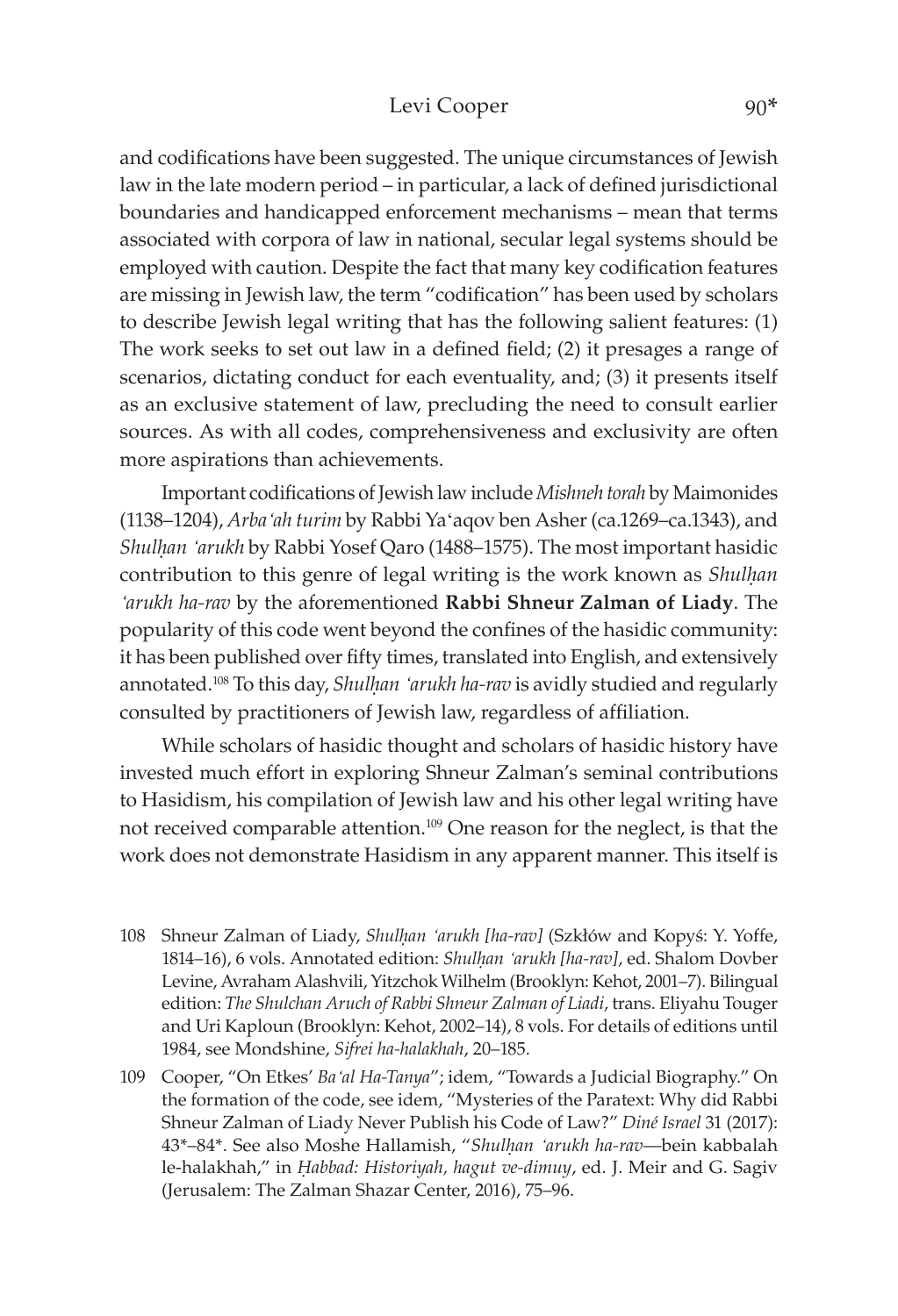a striking: A leader of the nascent movement who was twice incarcerated on account of his hasidic leadership and who produced a ground-breaking work in hasidic thought – that same hasidic persona also authored a legal tome bereft of overt hasidic influence.

Some scholars have burrowed deep behind the text in order to identify tracks of hasidic thought in Shneur Zalman's legal writings.<sup>110</sup> While I find these efforts unconvincing, they indicate that hasidic footprints – to the extent that they exist – are well hidden. This may partly explain how the work achieved such widespread popularity, even beyond hasidic circles.

Rabbi Yitshaq Eizeq Yehudah Yehiel Safrin of Komarno (1806–74) also produced a code of Jewish law, entitled *Shulêan ha-tahor*. In contrast to Shneur Zalman's code, Safrin's code is barely known and seldom cited. This was because the work remained in manuscript until 1963–65 when it was first published in Tel Aviv.111 Even once the work became available to the wider public, it has rarely been considered in legal discourse because it is chock-full of kabbalistic considerations, making it inappropriate for mass consumption.

Thus, for example, Safrin discussed the order of precedence between *selihot* and *tiqqun hatsot*; that is, between penitentiary prayers in the lead up to

- 110 Zipporah Maidanchik, "Shinuyim be-fiskei ha-rav mi-L'adi" (master's thesis, Bar-Ilan University, 1998); Joseph Sat, "Ha-hevdeilim bein mahadurah qamma le-vein mahadurah batra be-shulhan 'arukh shel ba'al ha-tanya" (master's thesis, Bar-Ilan University, 2010); Avinoam Rosenak, "Theory and Praxis in Rabbi Shneur Zalman of Liady: The *Tanya* and *Shulhan 'Arukh HaRav*," *Jewish Law Association Studies* 22 (2012): 251–82.
- 111 Yitshaq Eizeq Yehudah Yehiel Safrin, *Shulhan ha-tahor* (Tel Aviv: He-'asor, 1963–65). Regarding Shulhan ha-tahor, see Naftali Ben-Menahem, "'Shulhan ha-tahor' shel r. Yitshaq Yehudah Yehiel Safrin zatsal mi-Komarno," in *Sefer ha-besht*, ed. Y. L. Hakohen Maimon (Jerusalem: Mosad Harav Kook, 1960), 222–40; Ariel Evan Mayse, "Setting the Table Anew: Law and Spirit in a Nineteenth-Century Hasidic Code," *Journal of Jewish Thought & Philosophy* 27 (2019): 210–42. For a bio-bibliography of Safrin's works from 1831 to 1853, see Yakov Meir, "'Itsuvah shel lamdanut hasidit" (master's thesis, Hebrew University, 2012). Unfortunately, Shulhan ha-tahor was not part of Meir's discussion, though his research deals with legal material found in Safrin's earlier writings. Regarding the provenance of the manuscript, see Avraham Aba Zis, "Mavo," in Safrin, *Shulhan ha-tahor*, 3-4.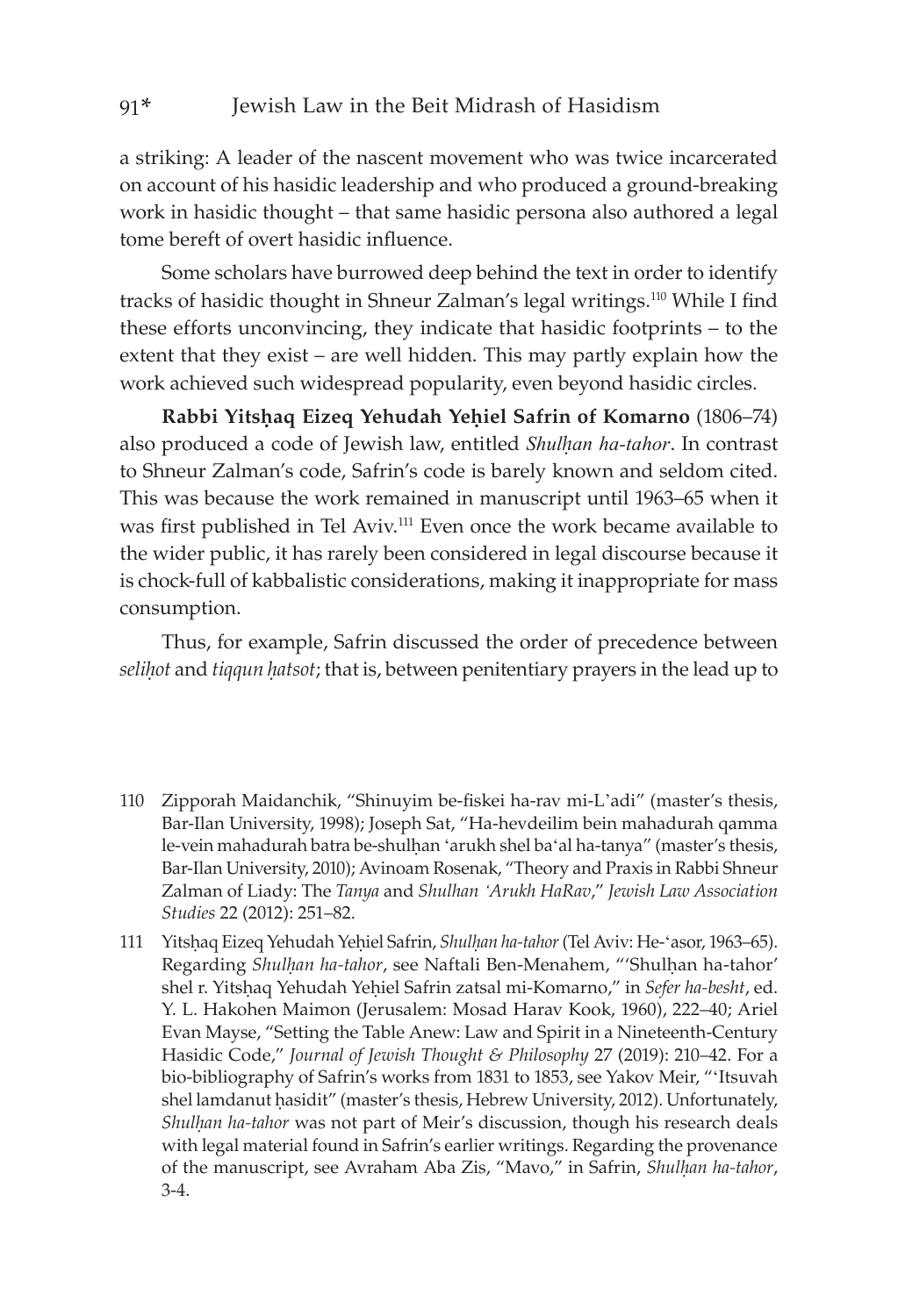#### Levi Cooper 92\*

the High Holy Days and the midnight rite of mourning for the exile.<sup>112</sup> While the question is legitimate, it is only the mystically committed who do *tiqqun êatsot* and might be faced with such a dilemma. Safrin also discussed wearing white clothes on Sabbath, a mystical practice adopted by hasidic leaders in the formative years of the movement, that survived until the twentieth-century but has since faded.113 Safrin's commitment to Kabbalah is so pronounced that dictates based on Jewish mysticism are given greater weight than classic sources of Jewish law. In this way, Safrin's volume pushes the boundaries of classic legal discourse in Jewish tradition.114 This fascinating work suggests one particular permutation of how the gnostic world of Jewish mysticism was incorporated into daily Jewish practice by hasidic masters.

*Shulhan ha-tahor* might also be read on the backdrop of kabbalistic literature that translated the mystical *kavvanot* (meditations) of Rabbi Yitshaq Luria (Ari, 1534–72) into practical instructions that could be followed by all, especially people who were not adept in Lurianic mysticism.115 This reminds us that Hasidism should be seen – at least to some extent – as a continuation or permutation of the Jewish mystical tradition, rather than an entirely new phenomenon.

- 112 Safrin, *Shulêan ha-tahor*, sec. 1:6 and zer zahav 10. This question was taken up later; see Hayyim Elazar Shapira, *Divrei torah*, vol. 1 (Bratislava: [S.Z. Neufeld and sons], 1922), sec. 76; idem, *Nimuqei orah hayyim* (Turňa nad Bodvou: Y.Y. Glantz, 1930), sec. 581:1.
- 113 Safrin, *Shulhan ha-tahor*, sec. 262:8. Safrin's position is attested in sources that predate the publication of *Shulhan ha-tahor*; see Yitshaq Eizeq Yehudah Yehiel Safrin, *Zohar hai* (Lemberg and Przemyśl: J.M. Nik; Hayyim Aharon Zupnik and Hayyim Knoller, 1875–81), 1:182b; Eliezer Tsevi Safrin, "Haqdamah," in *Zohar êai*; Shapira, *Divrei torah*, vol. 1, sec. 79; Yeêiel Mikhel Halevi Gold, *Darkhei êayyim ve-shalom* (Munkács: A. Teichman, 1940), sec. 365. For white clothes in the nascent hasidic movement, see *Degel mahaneh efrayim*, 5b, noah, s.v. va-yehi; 19b, vayyishlah, s.v. hatsileini. See also Wertheim, *Halakhot va-halikhot ba-hasidut*, 145–46; Alfasi, Bi-sedei ha-hasidut, 51.
- 114 See, for instance, regarding the recital of the blessing over wine at a wedding feast: Safrin, *Shulhan ha-tahor*, sec. 190, zer zahav 1; idem, Zohar hai, 4:86b-c; Avraham Aba Zis, *Minhagei Komarno* (Tel Aviv: Zohar, 1965), 31, sec. 125.
- 115 Regarding the link between Kabbalah and Hasidism in Safrin's work, see Avraham Segal, "'Al ha-yaḥas she-bein qabbalat ha-'ari ve-ha-ḥasidut be-mishnato shel r. Yitshaq Eizeq mi-Komarno," *Kabbalah: Journal for the Study of Jewish Mystical Texts* 15 (2007): 305–33. For a case study of translating Lurianic ideals into widespread customs, see Cooper, "Formation of Hasidic Custom."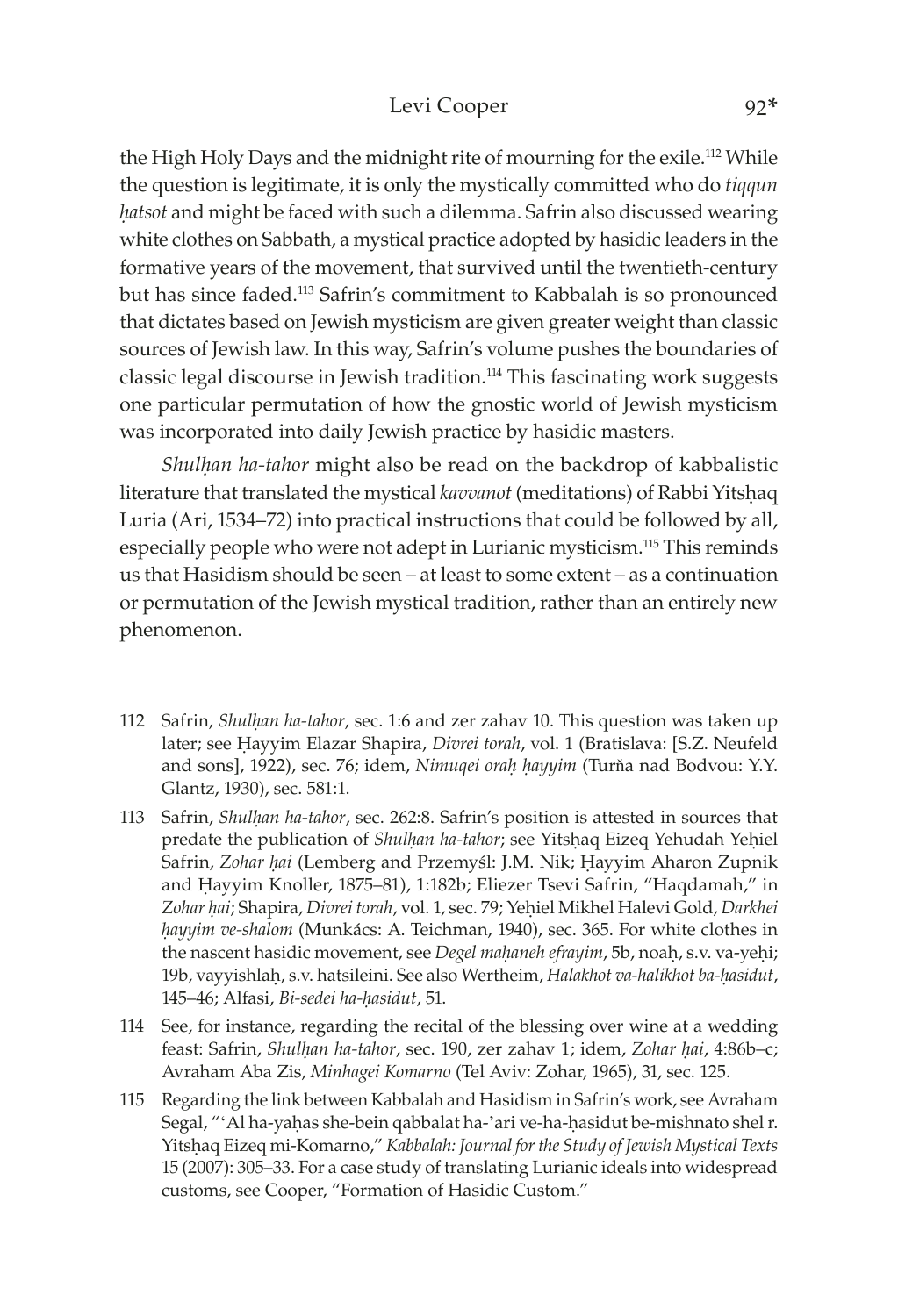## Glosses

Glosses and commentaries seek to elucidate, repudiate, or extrapolate earlier texts. Commentaries may have legal material, particularly when the base text is a legal work. This is the case, for instance, with commentaries on the Talmud. The commentator's goal is to explain the Talmud; since the Talmud includes much legal material, the commentary may be read as a legal text with normative implications. Commentaries on works of law are clearly legal works, as authors aim to rule on matters of law, using the earlier text as scaffolding. Like the manuscripts of the eleventh- and twelfth-century glossators, these works were often published as *glosa marginalis* – the base text is printed in the middle of the page and the gloss is printed in the margins. Legal glosses are a significant phenomenon in Jewish law. Writing a gloss – even when the author argued with the base text – contributed to the standing, popularity, and lasting worth of the base text. The most important legal gloss was written by Rabbi Moshe Isserles (Rema, ca.1530–72) on Qaro's *Shulêan 'arukh*. Rema's gloss – originally designed as *glosa marginalis* but quickly reprinted as *glosa interlinearis*116 – ensured that the composite work could be used by Jews from various diasporas, and resulted in a work that remains a benchmark in Jewish law to this day.

Hasidism also contributed to this genre of legal writing. I have already mentioned Rabbi Uziel Meisels and his commentary on the laws of Sabbath; let me add three further examples. **Rabbi Avraham David Wahrman of Buczacz** (1771–1840) authored a commentary on each of the four sections of *Shulêan 'arukh*. <sup>117</sup> **Rabbi Tsevi Hirsh Shapira of Munkács** (1850–1913) authored *Darkhei teshuvah* on the laws of slaughter and suitability of various foods.118 Tsevi Hirsh did not finish the work; that task fell to his only son and successor, Rabbi Hayyim Elazar Shapira of Munkács (1871-1937), who

- 116 Yosef Oaro "Hilkhot Niddah," in Moshe Isserles, Zot torat ha-hattat (Kraków: Yitshak of Prostits, 1569), 85–104.
- 117 *Eshel avraham* on oraê êayyim, three editions; *Da'at qedoshim* on yoreh de'ah; *'Ezer me-quddash* on even ha-'ezer; *Kesef ha-qedoshim* on hoshen mishpat. Regarding Wahrman's writing habits, see Hayyim Elazar Shapira, Ot hayyim ve-shalom (Berehovo: S.S. Klein, 1921), sec. 31:1; 34:6; Shalom Dovber Levine, "Mavo," *Yagdil torah* (New York) 7, no. 1 (1982): 13–22.
- 118 Tsevi Hirsh Shapira, *Darkhei teshuvah* (Vilna, Munkács, and Szolyva: Romm; Kahane et Fried; Gottleib, 1892-1912), 5 parts in 4 vols., on *Shulhan 'arukh*, yoreh de'ah, sec. 1–182.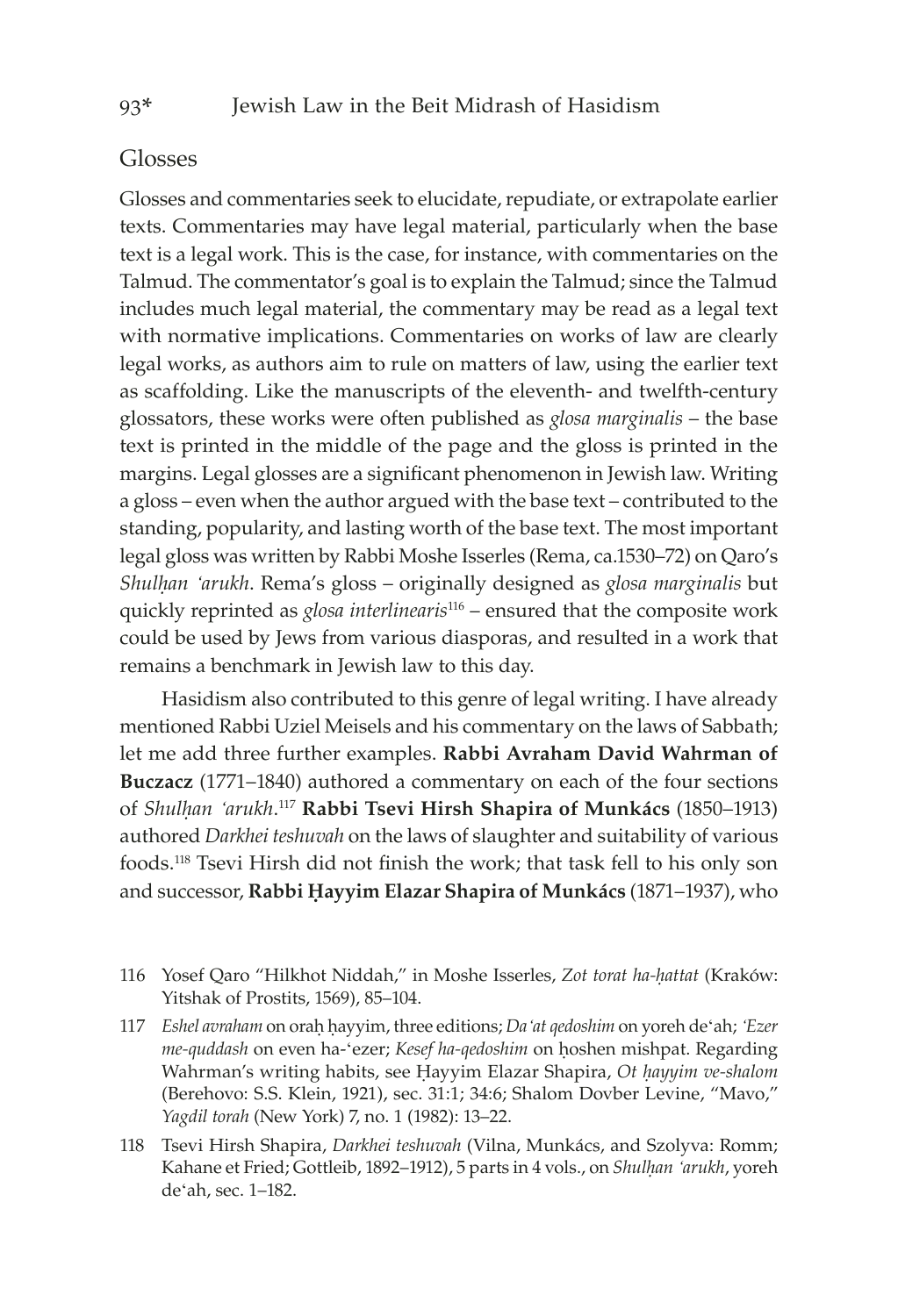#### Levi Cooper 94\*

completed the volume that his father had begun to prepare on the laws of menstruation and added a further volume to the series on the laws of *miqveh*. 119 Hayyim Elazar – in addition to completing his father's work – published his own commentary on the section of *Shulhan 'arukh* that deals with daily rituals, as well as a volume containing a commentary on the laws of *tefillin* and the laws of circumcision<sup>120</sup>

The style and impact of these three authors are dissimilar. Indeed, glosses are not all cut of one cloth, and a book's reception history is the result of various factors. Hayyim Elazar's commentaries were part of his valiant attempt to explain hasidic practice along legal lines. From the perspective of legal history of Hasidism this is an important contribution, since the work is the most comprehensive attempt by a hasidic master to record daily hasidic practice and justify its legal foundations.<sup>121</sup> Hayyim Elazar's work, however, was not designed as a practical manual of Jewish law; indeed, the commentary was published without the *Shulhan 'arukh* base text.<sup>122</sup> Thus for practical law, existing code-like works of Jewish law held sway.123 Moreover,

- 119 Tsevi Hirsh Shapira and Êayyim Elazar Shapira, *Darkhei teshuvah: Niddah* (Bratislava and Galanta: S.Z. Neufeld, 1921) on *Shulêan 'arukh*, yoreh de'ah, sec. 183–200. Êayyim Elazar Shapira, *Darkhei teshuvah: Miqva'ot* (Mukačevo: A.Y. Kalisz, 1934) on *Shulhan 'arukh*, yoreh de'ah, sec. 201-2.
- 120 Shapira, *Nimuqei oraê êayyim* on *Shulêan 'arukh*, oraê êayyim, sec. 1–697; idem, *Ot hayyim ve-shalom* on *Shulhan 'arukh*, orah hayyim, sec. 25–45; yoreh de'ah, sec. 260–66.
- 121 See Levi Cooper and Maoz Kahana, "The Legal Pluralism of an Enclave Society: The Case of Munkatch Hasidism," *The Journal of Legal Pluralism and Unofficial Law* 48 (2016): 80–85.
- 122 Following the 1930 edition, photo-offset editions appeared in Brooklyn, 1959; Bnei Brak, 1968; Brooklyn, 1972; Jerusalem, 1984; and Brooklyn, 1995. New editions (Jerusalem, 1998; Jerusalem, 2004; and Jerusalem, 2014) have included the *Shulhan* '*arukh*, but only the passages that Hayyim Elazar commented on, ensuring that these editions are still unusable as practical manuals of Jewish law.
- 123 Including: two early nineteenth century efforts the aforementioned *Shulhan 'arukh ha-rav* which was favored by Hasidism, and *Êayyei adam* and *Êokhmat adam* by Rabbi Avraham Danzig; the mid-nineteenth century popular *Kitsur shulêan 'arukh* by Rabbi Shelomoh Ganzfried; and the contemporaneous works that preceded Êayyim Elazar's efforts – *Mishnah berurah* by Rabbi Yisrael Meir Hakohen and 'Arukh ha-shulhan by Rabbi Yehiel Mikhl Halevi Epstein.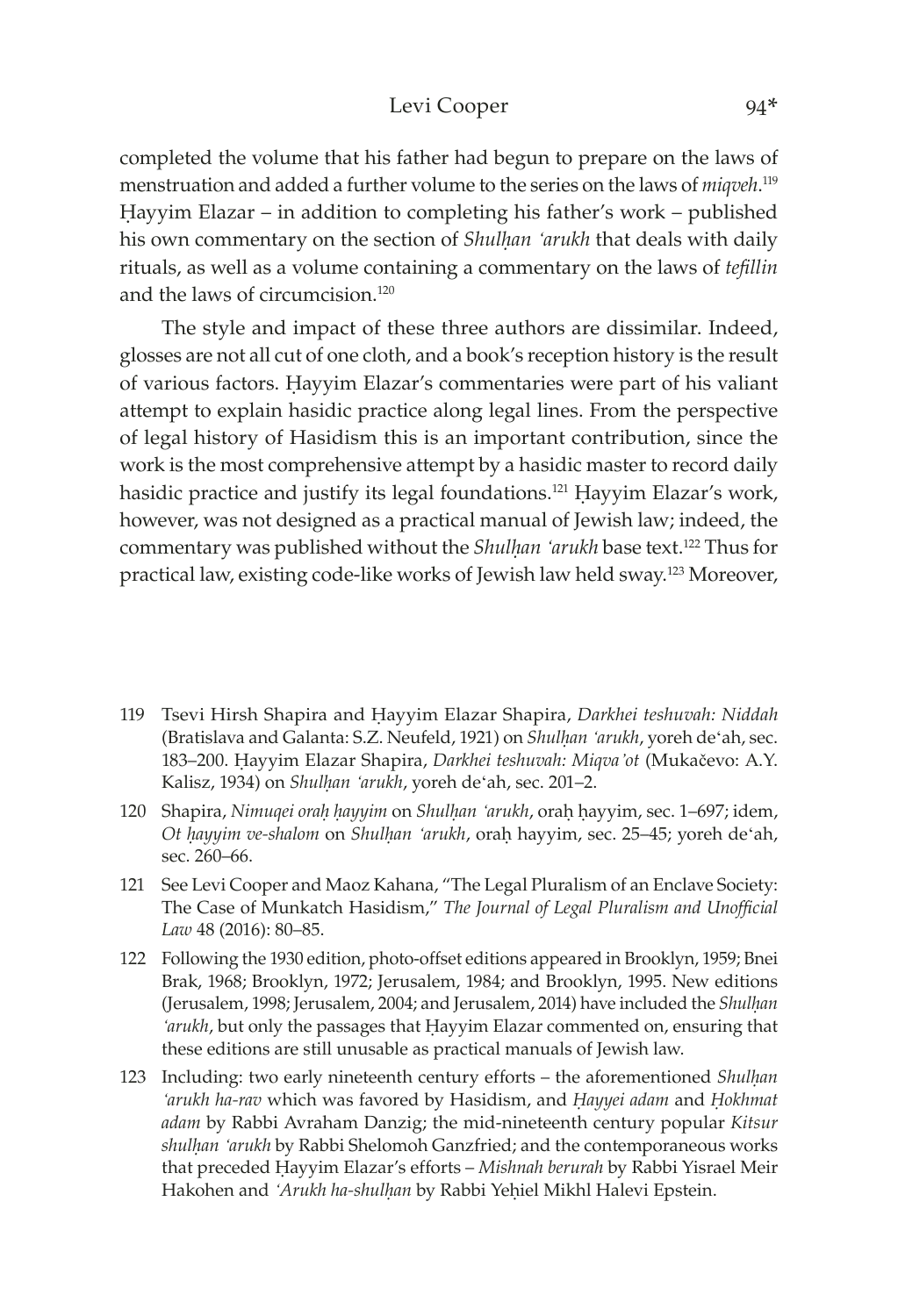#### 95\* Jewish Law in the Beit Midrash of Hasidism

Êayyim Elazar's legal writings were eclipsed – perhaps unfairly – by his own passionate political activism.124

Tsevi Hirsh's *Darkhei teshuvah* was an attempt to collate the many rulings that had appeared in the responsa literature. This was a recognized and popular genre, though Tsevi Hirsh's contribution was so widely accepted even in the non-hasidic world, that it deserves extra attention. Tsevi Hirsh solicited an approbation from the rabbi of Lemberg, Rabbi Yitshaq Aharon Ettinger (1827–91), whose family was affiliated with Hasidism.<sup>125</sup> The publishing house also obtained approbations from two scholars who were unconnected to Hasidism: Rabbi Yitshaq Elhanan Spektor of Kovno (1817–96) and Rabbi Shelomoh Hakohen of Vilna (1830–1905). All three approbations noted that Tsevi Hirsh's effort surpassed those of his predecessors.126 When parts one and two were published in Vilna in 1892, the Romm family publishing house advertised the work in the Hebrew press, proudly declaring that *Darkhei teshuvah* included "a collection of legal novellae from a few hundred responsa and various books."127 Just over a year later, the same newspaper advertised a little known work on ritual slaughter, pointing out its pedigree by saying

- 124 Levi Cooper, "Against the Flow of the Raging Waters: The Hasidic Master of Munkács Rabbi Chaim Elazar Shapira," in *The Gdoilim: Leaders Who Shaped Israeli Haredi Jewry*, ed. Benjamin Brown and Nissim Leon (Jerusalem: Magnes Press, 2017), 259–91 (Hebrew).
- 125 Tsevi Hirsh Shapira, *Darkhei teshuvah: … êeleq rishon* (Vilna: Romm, 1892), iii. Ettinger's grandfather and namesake had been a hasid of the Hozeh of Lublin. Ettinger himself responded to questions of inheritance from the hasidic masters of Sadagora. Ettinger served as rabbi of Lwów from 1888 until his death. The approbation is dated Monday, 28 Sivan [5]650 (June 16, 1890).
- 126 Hayyim Mordekhai Margaliyot, *Sha'arei teshuvah*, printed in *Shulhan 'arukh*, orah hayyim (Dubno: H.M. Margaliyot, 1819–20); Avraham Tsevi Hirsh Eisenstadt of Białystok, *Pitêei teshuvah*, printed in *Shulêan 'arukh*, yoreh de'ah (Vilna: B. Rotenberg, 1836), 2 vols; *Shulhan 'arukh*, even ha-'ezer (Johannisburg: A. Gonshorowski, 1857–[61]); *Shulhan 'arukh*, vol. 4: hoshen mishpat (Vilna: Romm, 1871–74); Ya'aqov Vilenchyk, *Daltei teshuvah* (Vilna: Y.L. Metz, 1890–95), 2 vols. The approbations written for Tsevi Hirsh's *Darkhei teshuvah* specifically mention Eisenstadt's *Pitêei teshuvah*. In 1890, two of the three writers of the approbations – Spektor and Shelomoh Hakohen – gave approbations to the first volume of *Daltei teshuvah*.
- 127 *Hazefirah*, January 8, 1893, 4; *Hameliz*, January 20, 1893, 8. Regarding volume three, see *Kol Machsike Hadas*, September 2, 1904, 7; *Machsike Hadas*, September 16, 1904, 7.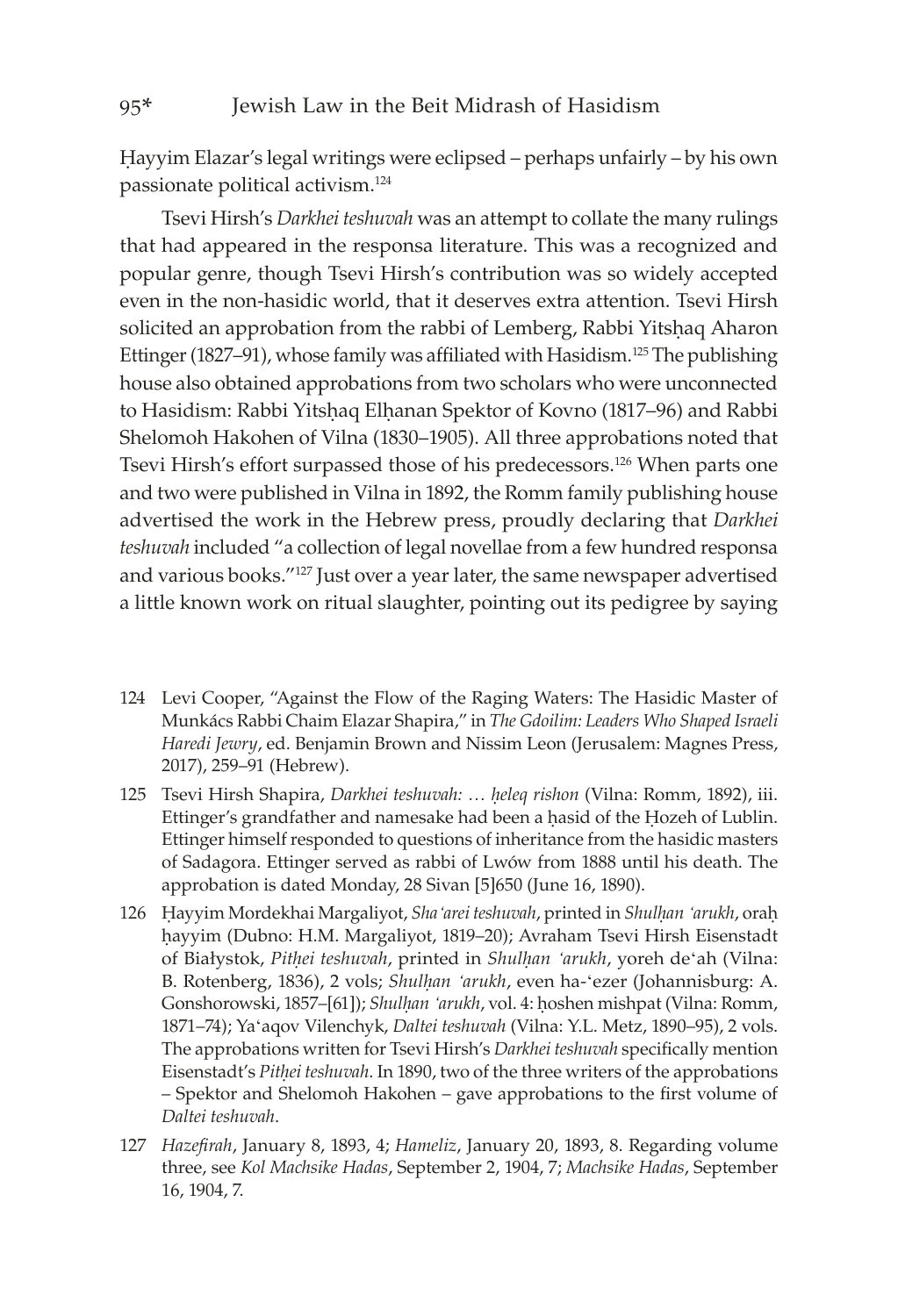that the author of *Darkhei teshuvah* mentioned this work.<sup>128</sup> Then in 1912, Rabbi Meir Simhah Hakohen (1834–1926) – the non-hasidic rabbi of Dvinsk (since the First World War: Daugavpils) – penned a responsum to a younger colleague about which lesions on the lungs of a slaughtered kosher animal render it unfit for consumption. Meir Simhah explained that he no longer wrote responsa on such matters, explaining:

Because I heard that there is a book *Darkhei teshuvah* – in it, on every detail, many uncountable responsa are cited for each position. And what can I add, to justify that I should respond, just so that another later scholar will be added? Therefore, I made a rule that I will not respond at all in these matters.<sup>129</sup>

It seems that Meir Simhah, a veteran rabbi by that time, did not own a copy of Tsevi Hirsh's recently released *Darkhei teshuvah*. Nonetheless, he was aware of the comprehensive work to the extent that he felt he had nothing to add. Meir Simhah had previously received a copy of a work that was strikingly similar in its ambitions to *Darkhei teshuvah*; apparently he did not feel the same way about that work.130 When *Darkhei teshuvah* was reprinted in the 1950s in New York, the local *Hamaor* periodical repeatedly advertised it, describing the work as being "necessary for every Torah person."131 Indeed, *Darkhei teshuvah* was a popular work that was used extensively by rabbis who were charged with overseeing local Jewish law.

Wahrman's commentaries sought to understand the base text in light of other legal material, but he also freely shared his observations, personal

- 128 *Hameliz, April 24, 1894, 4, referring to Yosef Hayyim Kera, Tevah ve-hakhein* (2nd ed., Vilna: Romm, 1894).
- 129 Meir Simêah Hakohen, *She'elot u-teshuvot or sameiaê* (Jerusalem: Machon Yerushalayim, 1981), 155b, liqqutim, no. 3, dated first day of *selihot* [5673] (September 8, 1912). The addressee was Rabbi Yehudah Leib Don-Yahya (1869–1941) – a fascinating person who grew up in a hasidic home, studied with Rabbi Hayyim of Brisk, and was an active Zionist in the Mizrahi movement. Meir Simhah's letter was penned soon after Don-Yahya was appointed to the Dryssa rabbinate.
- 130 Vilenchyk, *Daltei teshuvah*, 2:3.
- 131 Tsevi Hirsh Shapira and Êayyim Elazar Shapira, *Darkhei teshuvah* (New York: Talpiot, 1952–59), 6 vols. For the advertisements, see *Hamaor* 5, no. 8 (Oct. 1955): 34; 6, no. 2 (Mar. 1956): 24; 6, no. 3 (Apr. 1956): 2; 6, no. 7 (Aug. 1956): 36; 6, no. 8 (Oct. 1956): 32; 7, no. 2 (Mar. 1957): 56; 8, no. 6 (Jul. 1958): 44; 8, no. 7 (Aug. 1958): 31. For other relevant advertisements, see *Hamaor* 9, no. 4 (May 1959): 42; 9, no. 6 (Aug. 1959): 22.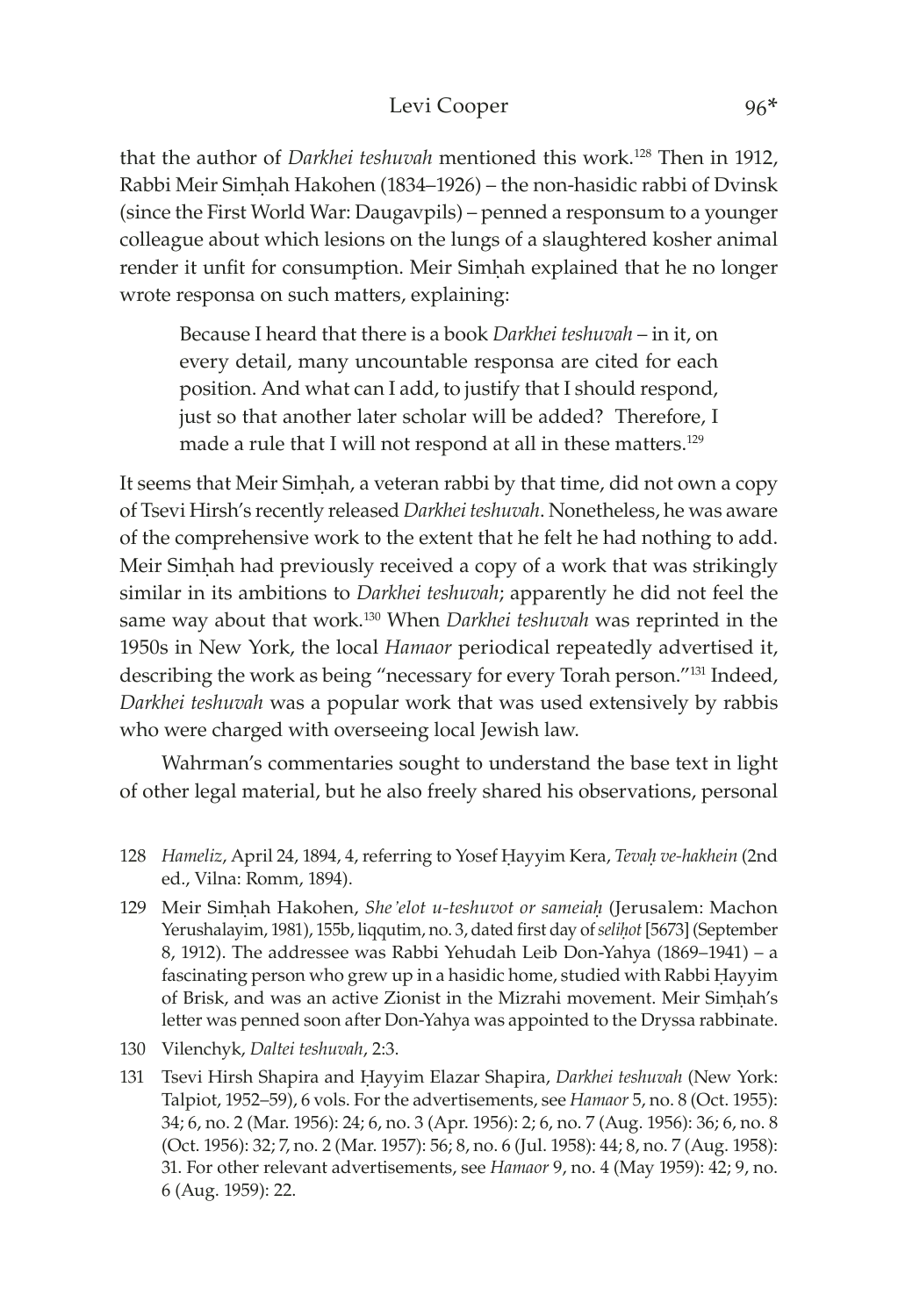experiences, and adventures. Thus his discussions are interlaced with irreplaceable gems about hasidic life. Wahrman was a disciple of the Rabbi Levi Yitshaq of Berdyczów and of Rabbi Moshe Leib of Sassów (1745–1807). From 1790, he served in the Jazłowiec rabbinate, and in 1814 he was appointed rabbi of Buczacz, where he served until his death. Wahrman's legal commentaries are printed in standard editions of the *Shulêan 'arukh*; though until recently they were not presented in user-friendly typeface.<sup>132</sup>

An example of the historical significance of Wahrman's work is apparent in his discussion of the Four Species taken on *Sukkot*: Wahrman related that he specifically sought an *etrog* from Corfu. At the time, the question of the suitability of Corfu citrons raged. Wahrman explained his choice by stating that he was following the practice of his teachers, including Levi Yitshaq of Berdyczów.<sup>133</sup> This is important testimony, given the forged letter from the Kherson Geniza in which Shneur Zalman of Liady allegedly wrote to Levi Yitshaq complaining that his colleague had not send him one of two *etrogim* that he received from the Land of Israel – as he had done in past years. $134$ 

- 132 *Da'at qedoshim* was first printed in Lwów, 1871, as a commentary to Alexander Sender Schor, *Simlah hadashah*, sec. 1-28, 35-39 (and without a base text for the other sections). The first edition of *Eshel avraham*, as well as further sections from *Da'at qedoshim* and *'Ezer me-quddash*, were published in *Shulêan 'arukh* (Lemberg: Pessel Balaban, 1886). *Kesef ha-qedoshim* was printed in *Shulêan 'arukh*: *Êoshen mishpat* (Lemberg: Pessel Balaban, 1898). The second edition of *Eshel avraham* was published in Buczacz 1906. Three booklets of Wahrman's novellae as transcribed by his grandson are held in the Library of Agudas Chassidei Chabad, New York. Only selections of these manuscripts had been printed. The Machon Yerushalayim edition includes the manuscript novellae under the title *mahadurah telita'ah*. See *Yagdil torah* (New York) 7 (1982): 23–48; Shalom Dovber Levine, *Mi-beit ha-genazim* (Brooklyn: Kehot, 2009), 236–37.
- 133 Wahrman, *Eshel avraham*, mahadurah tinyana, sec. 648:22. For a full account of where Wahrman cites Levi Yitshaq, see Cooper, "Rabbanut, halakhah, lamdanut," 86–88.
- 134 Shneur Zalman of Liady, *Iggerot qodesh*, 472. Cf. Sholom Dovber Schneersohn, *Iggerot qodesh* (Brooklyn: Kehot, 1986), 2:925–26. Regarding Corfu *etrogim*, see Wertheim, *Halakhot va-halikhot ba-hasidut*, 182-85; Dan Porat, "Ha-pulmus 'al etrogei Erets Yisra'el ba-shanim 1875–1889: Pereq be-yaḥasah shel ha-'ortodoqsiya ha-mizraḥ-'eiropa'it le-yishuv Erets Yisra'el" (master's thesis, Hebrew University of Jerusalem, 1994); Yosef Salmon, "Pulmus etrogei Corfu ve-riq'o ha-histori," *AJSR* 25 (2001–2): 1–24, Hebrew section; idem, "Ha-pulmus 'al etrogei Corfu ve-'etrogei Erets Yisra'el, 1875–1891," *Zion* 65 (2000): 75–106.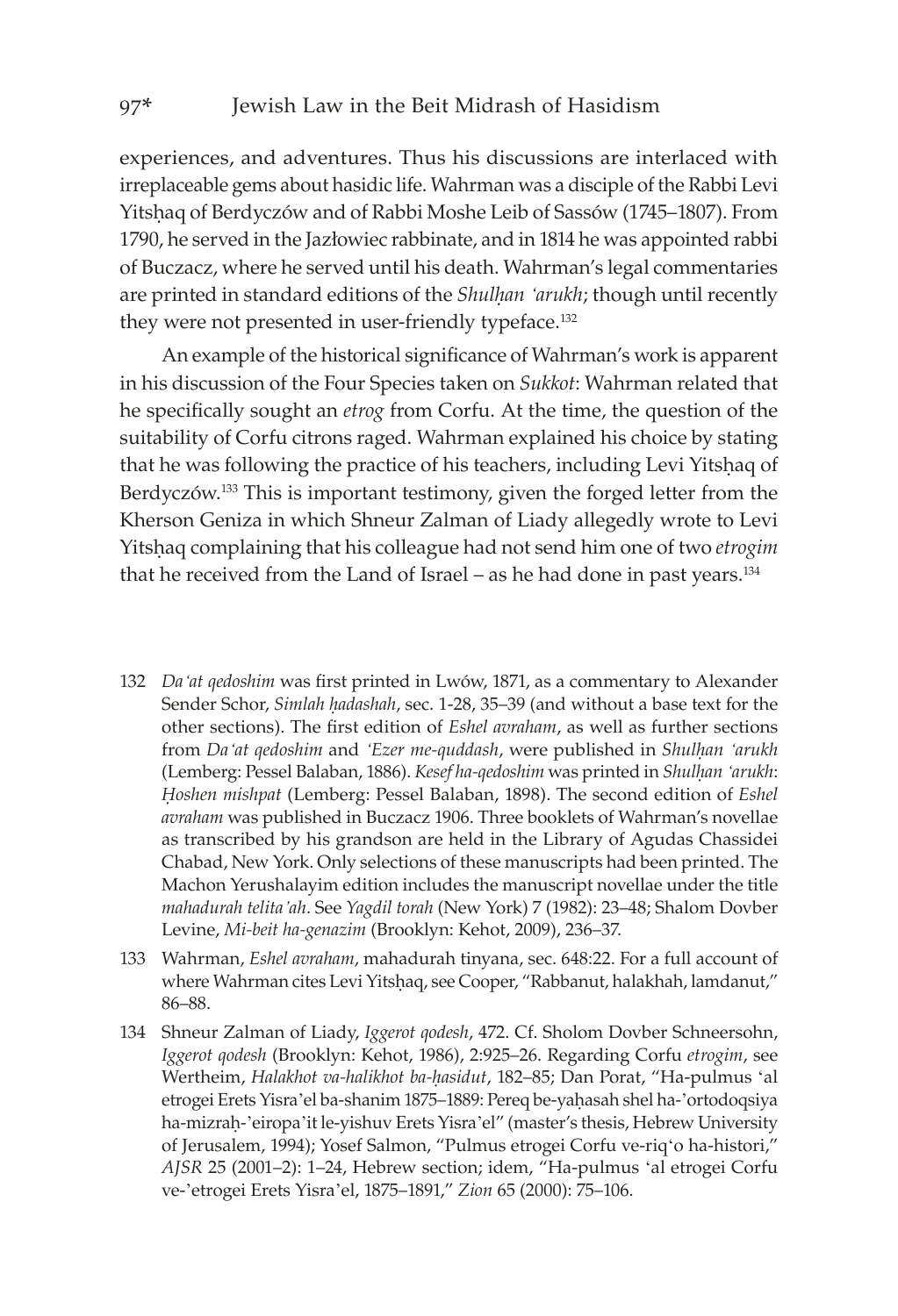#### Responsa: *She'elot u-teshuvot*

A responsum is a specific answer to a legal question posed to a jurist. It is limited in scope and application to the particular case, though it may be used as a guiding precedent in future cases. The genre dates back to seventh-century Babylonia, and continues to thrive today. Rabbis, judges, codifiers, and other legal writers take stock of relevant responsa literature when rendering decisions, authoring legal tomes, or giving instructions to their constituents. The responsa literature is the richest source of Jewish law in the late modern period.

Significant collections of responsa authored by hasidic masters, include: *Divrei yeêezqel* by the chief rabbi of Transylvania, **Rabbi Yeêezqel Panet** (1783-1845), *Tsemah tsedeq* by Rabbi Menahem Mendel Schneersohn of Lubavitch (1789–1866), Divrei hayyim by Rabbi Hayyim Halberstam of Nowy **Sacz** (1797–1876), *She'elot u-teshuvot harim* by Rabbi Yitshaq Meir Alter of **Góra Kalwaria** (1799–1866), *Avnei nezer* by **Rabbi Avraham Bornsztain of**  Sochaczew (1838–1910), Minhat el<sup>'</sup>azar by Rabbi Ḥayyim Elazar Shapira of **Munkács** (1871–1937), *Divrei yatsiv* by **Rabbi Yequtiel Yehudah Halberstam of Klausenberg** (1905–94), and many more.

The responsa of some prominent hasidic masters were preserved in collections of other rabbinic figures. Thus, for instance, two important responsa by the **Maggid of Kozienice, Rabbi Yisrael Hopsztain** (ca.1737–1814), were included by Rabbi Yitshaq Avraham Katz (d.1808) – rabbi of Stopnica and later of Pińczów – in his 1805 volume. Hopsztain had sent his legal analysis to Katz, who agreed with the ruling of his correspondent. The particular case dealt with an *agunah* from Staszów and generated passionate rabbinic correspondence.135

The nature of the genre is such that it often gives voice to realia, as respondents recapitulate detailed scenarios and the practical questions that were posed to them. This style makes the responsa literature an abundant

<sup>135</sup> Yitsêaq Avraham Katz, *She'elot u-teshuvot keter kehunah* ([Żółkiew]: Avraham Yehuda Leib, 1805), no. 76. Hopsztain's two responsa together with other responsa on the Staszów case were printed in *Agunat yisra'el* (Warsaw: N. Schriftgisser, 1880). Regarding Katz, see Yekutiel Yehudah Greenwald, *Zikhron la-rishonim: … Sziget…* (Szatmár: Zev Schwartz and Meir Klausner, 1909), 21 n. 2; Y. Yakabovitch-Ashkenazi, "Rabbanei Pinchew le-doroteihem," in *Sefer zikkaron le-qehillat Pinchew*, ed. M. Shinar (Tel Aviv: Irgun yotzei Pinchew be-Yisra'el u-va-tefutsot, 1970), 120–21.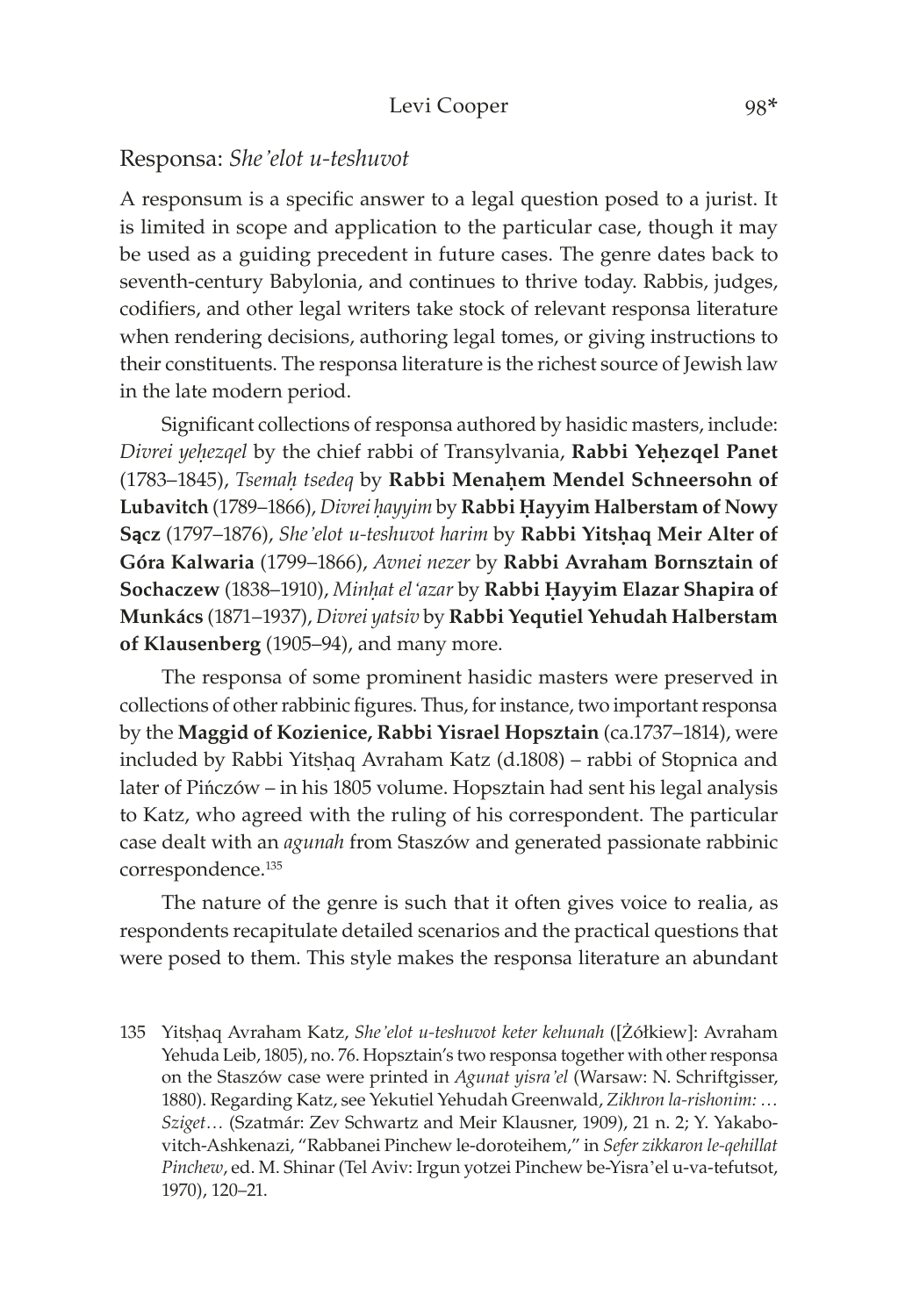#### 99\* Jewish Law in the Beit Midrash of Hasidism

and irreplaceable repository not just of law but also of history, culture, and social dynamics.

Prevailing printing mores provided for a relatively fluid approach to what might be included in a volume of responsa. As a result, some collections include material that would not fit a strict definition of legal responsa. For instance, Panet's collection of responsa includes a non-legal text of unparalleled import: a letter to the author's father describing his encounter with **Rabbi Menahem Mendel Turm of Rymanów** (1745–1815). This is a rare, first-person account of someone who did not grow up in the hasidic milieu and decided to join the ranks of Hasidism. Panet describes the emotional and religious experience of spending time under the tutelage of Menahem Mendel of Rymanów, offering eyewitness testimony.136

Panet's account is an exception: most of the invaluable historical and cultural material that is embedded in the responsa literature is intertwined with legal discussions. Thus, for example, Panet's collection preserves a legal exchange with the aforementioned **Rabbi Tsevi Elimelekh Shapira of Dynów**, who was serving at the time in the Munkács rabbinate. The correspondence concerned a bill of divorce executed in Alba Iulia for a Munkács couple. The specifics of the case are not necessary for the present context, though the case points to the involvement of hasidic masters in the communal administration of Jewish law. Panet's responsum also includes words of sympathy for his beleaguered colleague who was encountering local opposition.137 This incidental remark – in legal parlance an *obiter dictum* – may help us understand why Tsevi Elimelekh left his Munkács rabbinate after only four years in the post. He then returned to Galicia where he achieved fame as a hasidic master.

- 136 Yehezqel Panet, She'elot u-teshuvot mar'eh yehezqel (M. Sziget: Beit hadefus ha-meshutefet, 1875), no. 104. Regarding this responsum, see Immanuel Etkes, "Iggeret mei'eit r. Yehezqel Panet bi-devar ma'alat ha-tsaddiqim," in *Yosef da'at*, ed. Yossi Goldstein (Beer Sheva: Ben-Gurion University of the Negev, 2010), 203-14; Yosef Salmon, "Iggeret ha-qodesh be-mar'eh yehezqel, teshuvah 104," *Daat* 68–69 (2010): 277–97; Gellman, *Emergence of Hasidism*, 140–43. Panet's collection of responsa includes another letter of historical import regarding the rabbinate of Linsk; see Panet, *Mar'eh yeêezqel*, 121–25.
- 137 Panet, *Mar'eh yeêezqel*, 44c–45a, no. 79. For an analysis of this responsum, see Levi Cooper, "Polish Hasidism and Hungarian Orthodoxy in a Borderland: The Munkács Rabbinate," *Polin: Studies in Polish Jewry* 31 (2019): 210–11.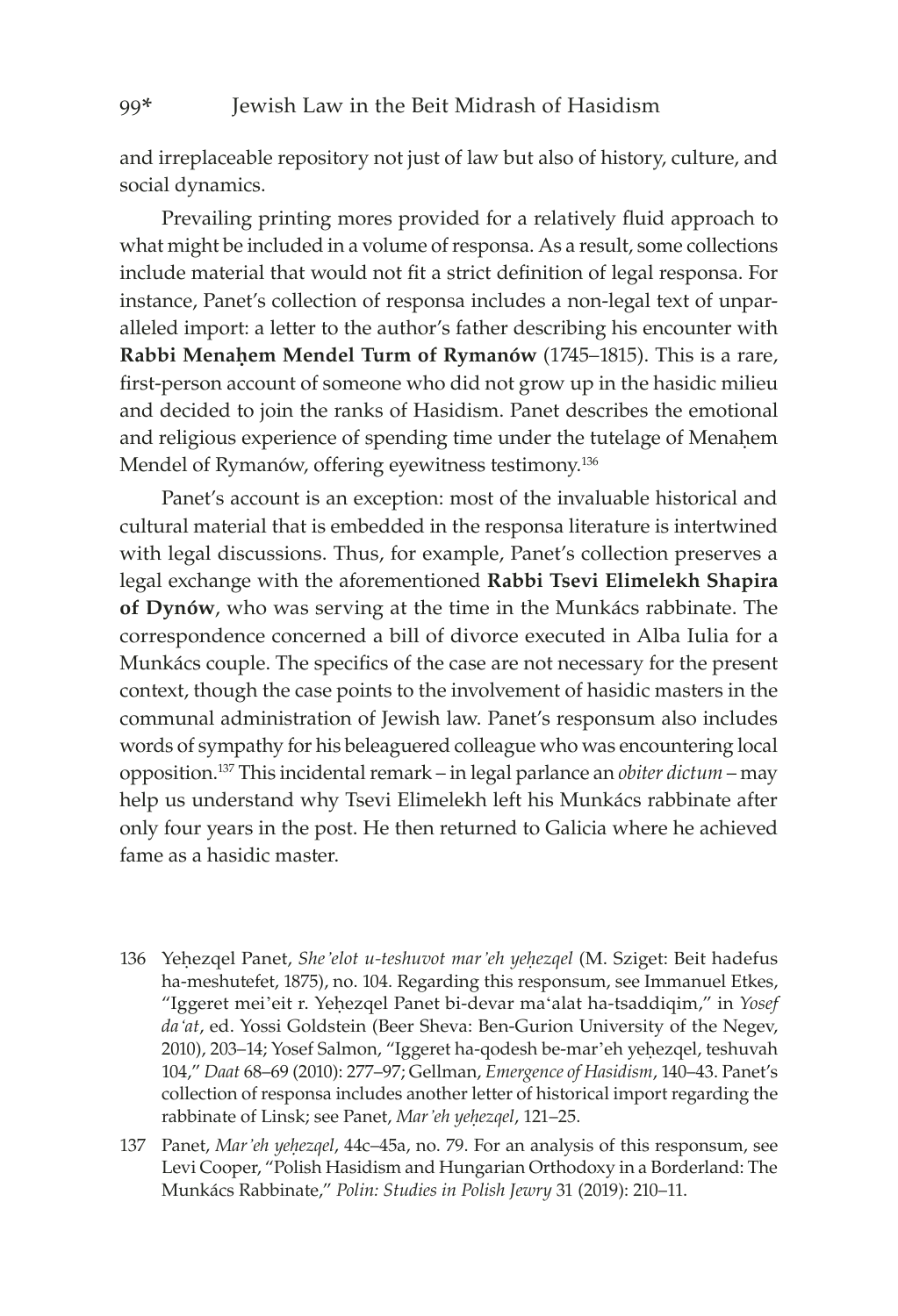#### Levi Cooper 100\*

It is not just *obiter dicta* that provide valuable historical titbits; some cases are themselves of interest to scholars of Hasidism. Thus, for instance, from Hayyim Halberstam's responsa we refine our understanding of the development of dynastic succession in Hasidism. Halberstam was asked whether hasidic leadership – like rabbinic leadership – may be bequeathed to heirs. The question is significant on a number of fronts. First, it indicates that well into the nineteenth century, dynastic leadership was not a fait accompli in Hasidism. Second, the dispute was seen as a matter of law that was to be forwarded to a legal authority. Third, Halberstam was chosen as the addressee, presumably because he was a legal authority who would be sensitive to the spiritual-hasidic angle of the question.

Halberstam opined that hasidic leadership was qualitatively different from rabbinic leadership in that it required divinely conferred grace, not just legal proficiency. Halberstam therefore ruled that norms governing inheriting positions of power did not apply to hasidic leadership.<sup>138</sup> Despite Halberstam's ruling, many of his own descendants headed hasidic communities, and dynastic succession became a key feature of Hasidism through to present times.<sup>139</sup>

Despite the wealth and promise of the responsa literature, only a few such collections produced by hasidic masters have been subject to scholarly

- 138 Êayyim Halberstam, *She'elot u-teshuvot divrei êayyim* (Lwów: A.Y. Menkish, 1875), vol. 2, hoshen mishpat, no. 32. For analysis of Halberstam's responsum, see Iris Brown (Hoizman), "Rabbi Hayyim Halberstam of Sanz: His Halakhic Ruling in View of his Intellectual World and the Challenges of his Time" (Ph.D. diss., Bar-Ilan University, 2004), 191-98 (Hebrew). See also Hayyim Elazar Shapira, *Divrei torah*, vol. 2 (Mukačevo: Grafia, 1929), sec. 108.
- 139 For a justification of dynastic succession on mystical grounds but rooted in the laws of levirate marriage, see Shapira, *Agra de-kala*, pinhas, s.v. elokei. Regarding dynastic succession in Hasidism, see Mendel Piekarz, *Êasidut Polin* (Jerusalem: Bialik Institute, 1990), 193–95; David Assaf, *The Regal Way: The Life and Times of R. Israel of Ruzhin* (Jerusalem: The Zalman Shazar Center for Jewish History, 1997), 100–17 (Hebrew). On the role of women in the development of dynastic succession in Hasidism, see Nehemia Polen, "Rebbetzins, Wonder-Children, and the Emergence of the Dynastic Principle in Hasidism," in *The Shtetl: New Evaluations*, ed. Steven T. Katz (New York: New York University Press, 2007), 53–84. Regarding the importance of dynastic succession to the survival of Hasidism, see Joseph Dan, "Hasidism: The Third Century," in *Hasidism Reappraised*, 415–26; reprinted in Joseph Dan, *Jewish Mysticism* (Northvale: J. Aronson, 1998–99), 3:67–85.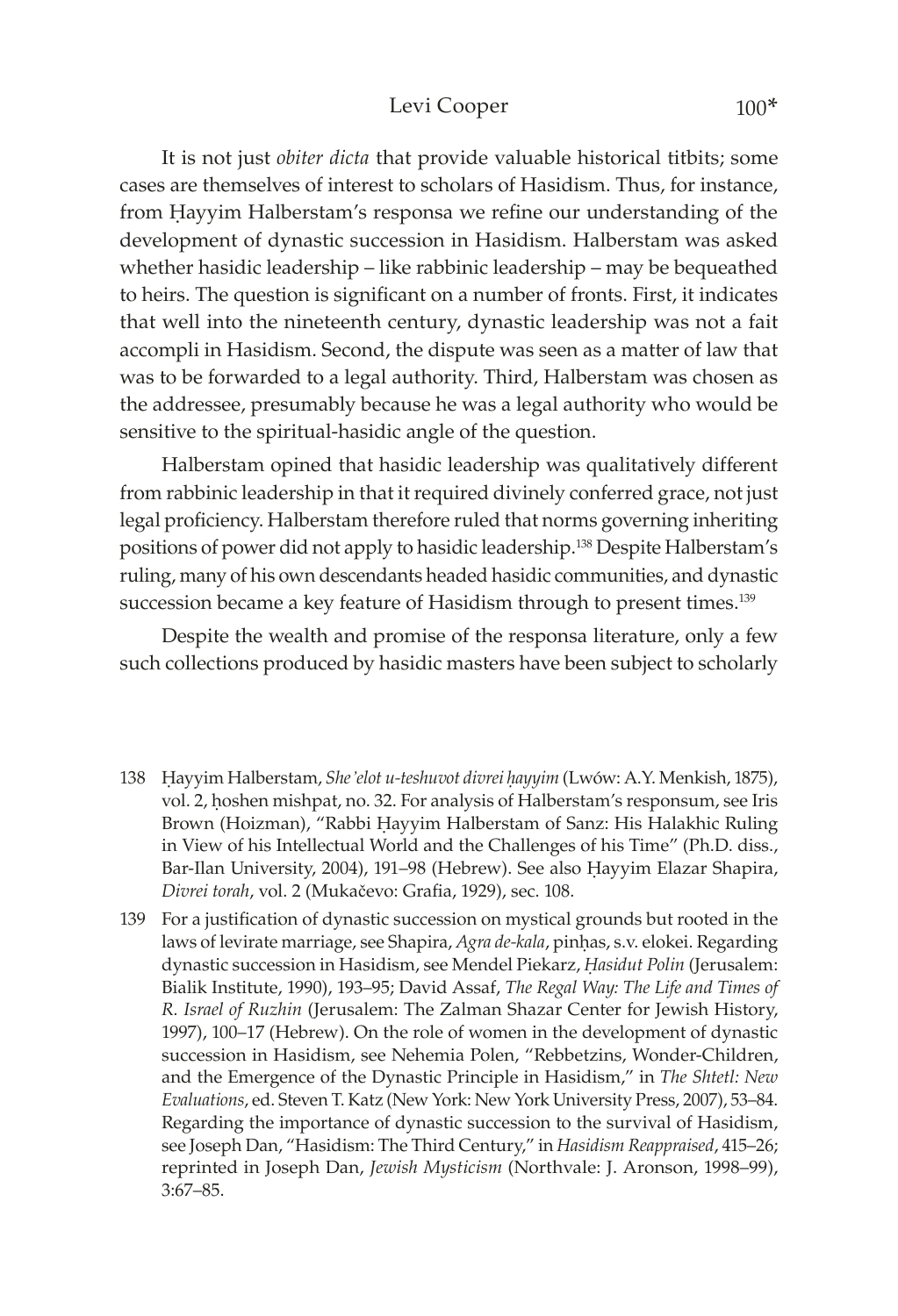## 101\* Jewish Law in the Beit Midrash of Hasidism

analysis.140 Even a rudimentary catalogue of responsa penned by hasidic masters would contribute to our understanding of the extent of the phenomenon.<sup>141</sup>

## Legislation: *Taqqanot* and *Gezeirot*

Legal systems require procedures for abrogating or amending law. Such mechanisms are a necessity in order to accommodate change, transition, development, and evolution. In most legal systems, legislation is one of the prime tools for dealing with the vicissitudes of communal life and contemporary reality. In the Jewish legal system, legislation – *taqqanot* and *gezeirot*  – essentially disappeared as an effective legal instrument. Notwithstanding this sharp decline, hasidic masters have made contributions to this field of legal writing.

Some legislation by hasidic masters addressed the hasidic community, and are reflective of spiritual leadership, rather than legal authority. For example, *Taqqanot de-Lozni* issued by **Rabbi Shneur Zalman of Liady** around the 1790s in a bid to regulate visits by hasidim.<sup>142</sup> Or rules instituted for Ger hasidim in the second half of the twentieth-century, such as the unwritten guidelines – colloquially known as *Taqqunes* – of **Rabbi Yisrael Alter** (1895–1977) and his successors regarding sexual conduct.<sup>143</sup> Similarly, the posthumously published compendium of directives issued by Rabbi Menahem Mendel

- 140 Brown, "Hayyim Halberstam of Sanz"; Tamir Granot, "The Revival of Hassidism in the Land of Israel after the Holocaust: The Ideological, Halachic and Social Doctrine of the Admor Rabbi Yequtiel Yehudah Halberstam of Sanz-Klausenburg" (Ph.D. diss., Bar-Ilan University, 2008) (Hebrew); Cooper, "*Admor* of Munkács."
- 141 See Biale, *Hasidism*, 301 where *Tsemaê tsedeq* is surprisingly described as "a novelty in the Hasidic world, as it is a legal text that includes both novellae (legal innovations) and responsa (rulings on specific cases)." Without taking away from the significance of the work, it should hardly be considered a novelty. Makhon siftei tsaddiqim, which operates under the auspices of the hasidic master of Kopyczyńce in Jerusalem, is currently preparing an annotated compilation of legal responsa from early hasidic leaders. The volume, set to be entitled *She'elot u-teshuvot siftei tsaddiqim*, will include published responsa as well as responsa that have been preserved in manuscript.
- 142 Shneur Zalman of Liady, *Iggerot qodesh*, 35–39, 40; Etkes, *Ba'al Ha-Tanya*, 70–80.
- 143 Amnon Levi, *Ha-hareidim* (Jerusalem: Keter, 1988), 126–27; Benjamin Brown, "*Kedushah*: The Sexual Abstinence of Married Men in Gur, Slonim, and Toledot Aharon," *Jewish History* 27 (2013): 477–79, 484–88, 498–512; Nava Wasserman, *Mi-yamai lo qarati le-'ishti: Zugiyut ba-êasidut Gur* (Sedei Boker: Ben-Gurion University of the Negev, 2015).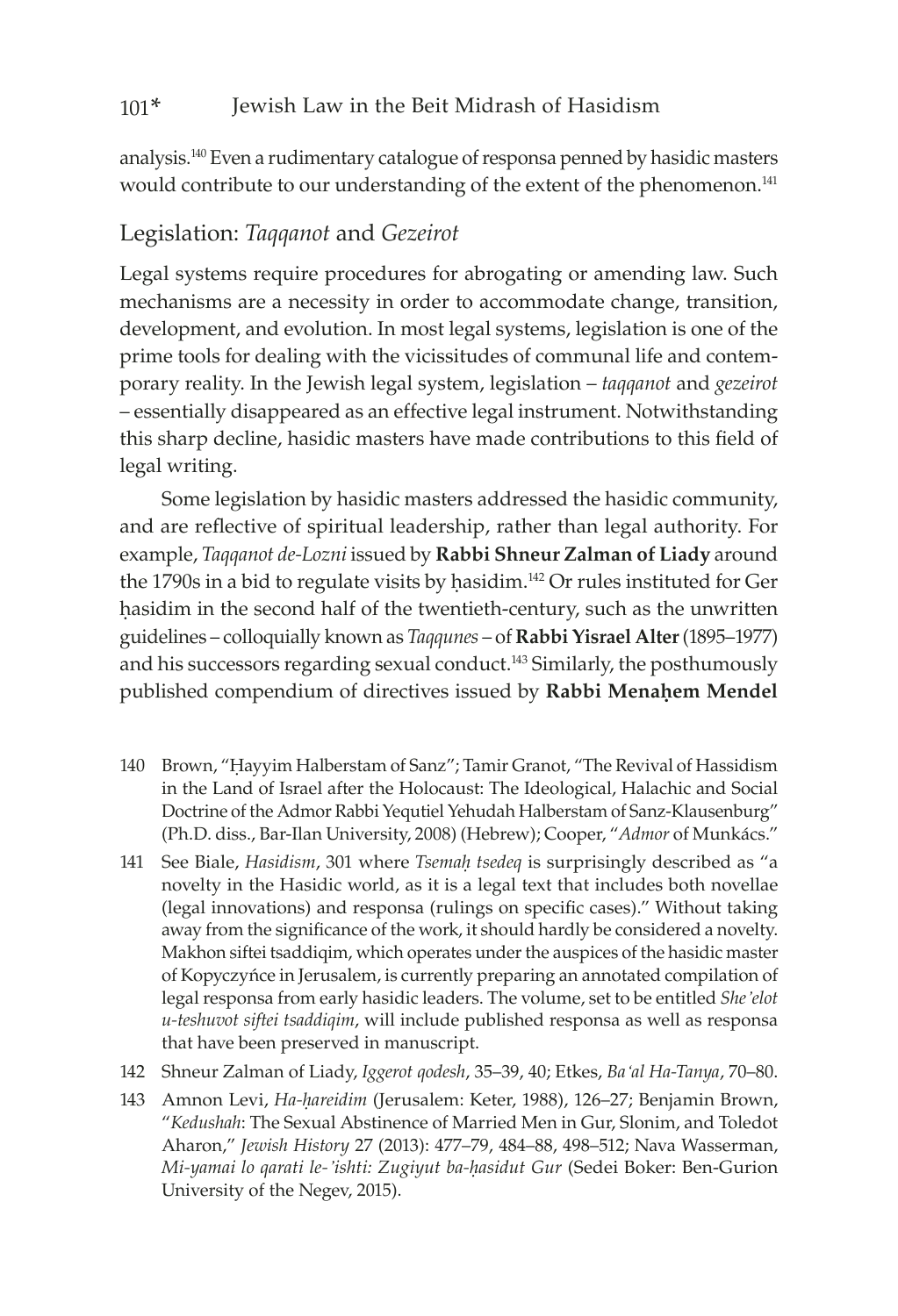#### Levi Cooper 102\*

**Schneerson of Lubavitch** (1902–94) to his adherents which appeared in 2012 under the title *Taqqanot ha-rebbi*. 144 In the introduction to the volume, the author argues that the directives are not just *hora'ot* (instructions) aimed as specific people, *mivtsa'im* (campaigns) aimed at the masses, or matters concerning *minhagim* (customs); rather, these *taqqanot* have special legal standing.<sup>145</sup> Most of the Lubavitch legislation demanded additional conduct; for example: the 1952 directive requiring young men to complete rabbinic ordination before marriage, or the 1986 directive requiring each individual to appoint a personal rabbinic mentor.146 One regulation was termed *gezeirat*  ha-mashqeh, the drinking edict, and it placed limitations on imbibing alcohol.<sup>147</sup>

Some rules were adopted by groups of hasidim as part of their quest for spiritual life; on occasion these rules may have been inspired or ratified by a hasidic master. Thus, for example, **Rabbi Mordekhai Shelomoh Friedman of Boyan-New York** (1890–1971) visited Israel in the winter of 1957/58, and his visit motivated a small group of hasidim in Jerusalem to accept upon themselves particular rules of conduct and study.<sup>148</sup>

From a legal perspective, regulations whose impact goes beyond the circle of hasidic adherents is more significant. Hasidic masters who served in official rabbinic positions, had the opportunity to exercise legal authority for the entire community under their jurisdiction. For example, in 1809, soon after taking up the post of rabbi of Iaşi, **Rabbi Avraham Yehoshua Heshel** 

- 144 Elyashiv Kaploun, ed., *Taqqanot ha-rebbi: Hora'ot ve-taqqanot ha-rebbi le-dor ha-shevi'i*  (Kfar Chabad: Ledorot Publishing House, 2012); Bilingual edition: Elyashiv Kaploun, ed., *The Rebbe's Directives*, trans. Moshe Mizrahi, ed. Yehudah Altein (Kfar Chabad: Ledorot Publishing House, 2019).
- 145 Kaploun, *Taqqanot ha-rebbi*, 4–5. As the author indicates, the distinction between the categories is not always clear cut. The confusion is more pronounced in the edited and abbreviated introduction to the bilingual edition, which excises the legislative emphasis; see Kaploun, *The Rebbe's Directives*, 7.
- 146 Kaploun, *Taqqanot ha-rebbi*, 15–18, 45–50; Kaploun, *The Rebbe's Directives*, 26–33, 90–101.
- 147 Kaploun, *Taqqanot ha-rebbi*, 22–23; Kaploun, *The Rebbe's Directives*, 40–43. Regarding Lubavitch 'Prohibition' laws, see Levi Cooper, "Not too many *'l'haims*'!" *Jerusalem Post*, August 23, 2019, magazine, p. 43, also available at https://www.jpost.com/ israel-news/not-too-many-lhaims-599318.
- 148 Dov Ber Rabinowitz, ed., *Ba-qodesh hazitikha* (Jerusalem: Mishkenot ha-ro'im, 2016), 3:356–57.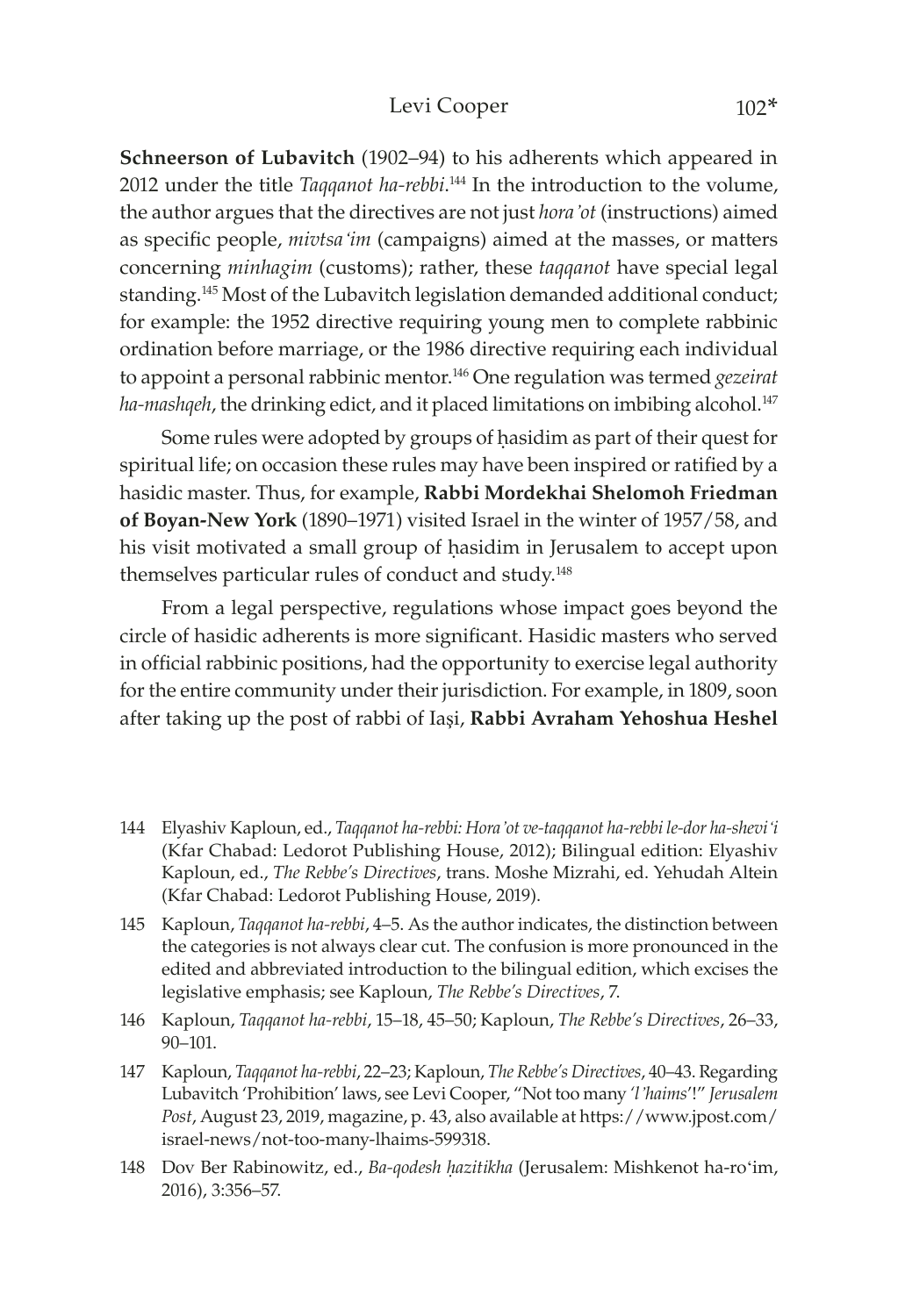## 103\* Jewish Law in the Beit Midrash of Hasidism

ratified the existing regulations of the local cobblers' association. A few years later he did the same for the local tailors' association.<sup>149</sup>

Similarly, **Rabbi Tsevi Elimelekh of Dynów** enacted *Taqqanot tamkhin de-'orayta* in 1827 or 1828 during his brief stint in the Munkács rabbinate. This legislative act was designed to provide religious education for all Jewish Munkács males. To this end the legislation established a Society responsible for the implementation of the regulations and an elaborate taxation system that was to be applied to members of the Society in order to guarantee funding for the programme. The regulations also distinctly sought to socialize both students and teachers. The issues emphasized in the ordinances – such as wearing *tsitsit* – provide a window into the socio-religious challenges and priorities that occupied Tsevi Elimelekh in the 1820s. The commandment to tie *tsitsit* to a four-cornered garment appears in the Bible and the rabbinic corpus of Jewish law, so "enacting" such a requirement is strange. Tsevi Elimelekh was well-aware that readers would find it absurd that he was "legislating" existing laws. He explained his predicament:

But what can I do? About this my heart is faint, for nowadays there are many people in this country who wantonly transgress in these matters. And it is not in our power to protest, for it has become for them like something that is permissible.<sup>150</sup>

Thus *Taqqanot tamkhin de-'orayta* provides a perspective into religious observance in Munkács, Hungary in the 1820s.<sup>151</sup>

## Enumerations of the Commandments

In the third century, Rabbi Simlai – a Babylonian sage who immigrated to the Land of Israel – offered a homily where he stated that there are 613

- 149 M. Schwarzfeld, "Despre mersul ştiinţific al Societăţii in 1888 (Momente din Istoria Evreilor in Romănia de la inceput pănă la mijlocul acestui veac)," in *Analele Societatii Istorice Iuliu Barasch* (Bucureşti: Societatea Tip. E. Wiegand, 1888-1889), 3:132-34, translated into Hebrew in Eliyahu Feldman, "Ziqatan shel hevrot ba'alei-melakhah be-Moldaviya le-qehillah u-le-rabbanut," *Sinai* 86 (1979–80): 80–81.
- 150 Tsevi Elimelekh Shapira, *Taqqanot tamkhin de-'orayta* (Munkács: Blayer & Kohn, 1895), 7b–8a, no. 13.
- 151 For an analysis of the legislation, see Levi Cooper, "Legislation for Education: Rabbi Tsevi Elimelekh of Dynów's Regulations for the Support of Torah in Munkács," *Polin: Studies in Polish Jewry* 30 (2018): 43–72.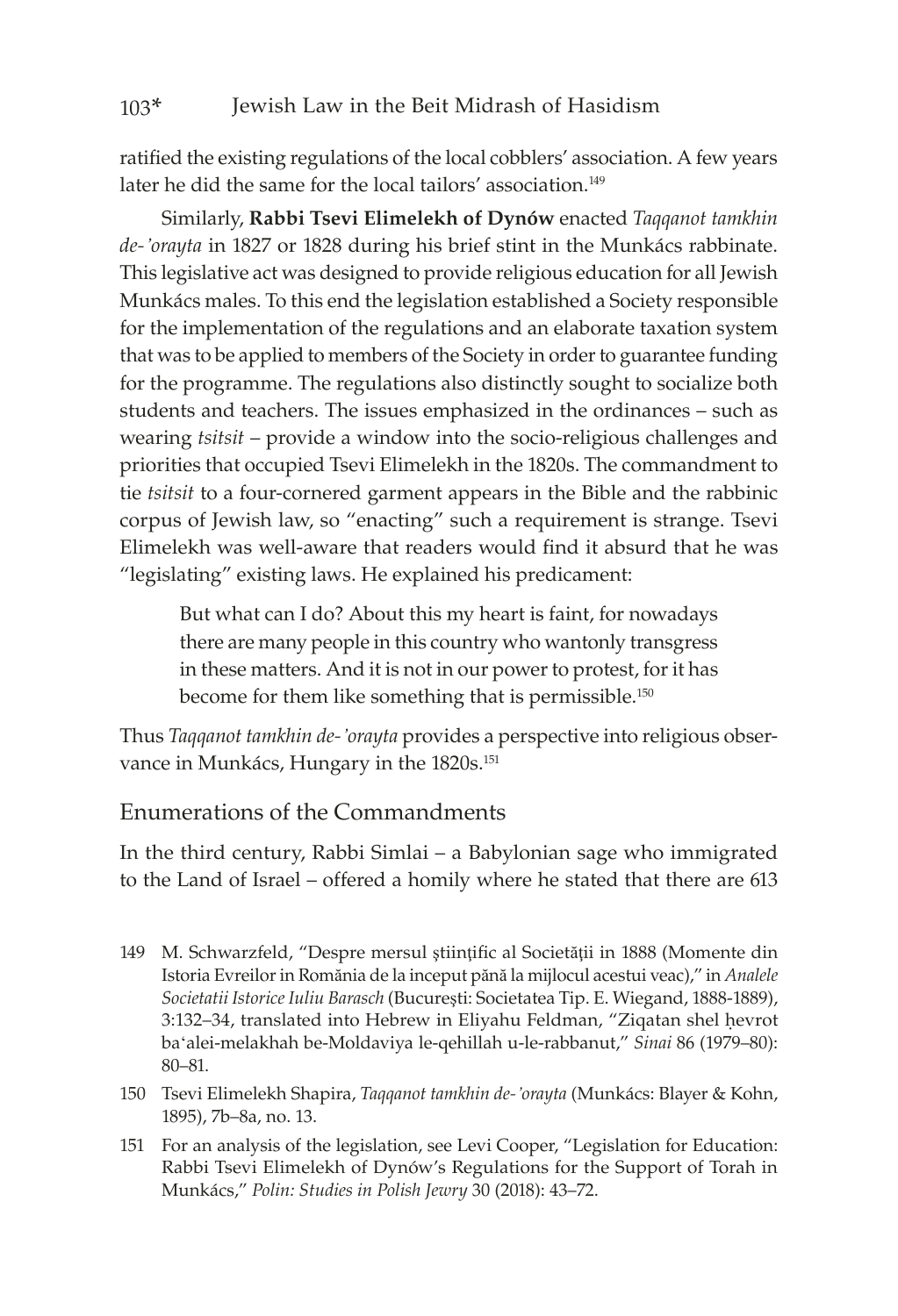#### Levi Cooper 104\*

commandments. Jewish tradition assimilated "613" as a typological number; indeed, countless homilies after Rabbi Simlai refer to 613. It would take some five hundred years before Rabbi Simlai's homily would result in the creation of a unique literary genre: enumerations of the 613 commandments.

Enumerators had different purposes. For some, listing the commandments was part of a larger project, for others it was a polemic response to Karaite challenges, still others embarked upon the quest as part of an educational program, while creative writers penned poems structured around the idea of 613 commandments. For example: Maimonides (1138–1204) wrote his *Sefer ha-mitsvot* as scaffolding for his legal magnum opus *Mishneh torah*. The anonymous thirteenth-century Spanish author of *Sefer ha-êinnukh* explained that his enumeration was designed as a pedagogical tool to keep his son interested in Torah study. Rabbi Shabbetai Ha-Kohen (1621–1662) wrote his pithy *Po'el tsedeq* (Jessnitz, 1720) as an *aide-mémoire*. 152 The various goals gave rise to different forms and styles. Notwithstanding the disparities, enumerators needed to identify and classify the source of each law. The resultant works are seldom considered in judicial decisions, yet the enumerations may still be considered literary sources of Jewish law.

Hasidic personalities also made a modest – and at times incomplete – contribution to this genre of legal writing. This contribution has thus far gone unnoticed by scholars of Jewish law and by scholars who have discussed the enumeration genre.<sup>153</sup>

<sup>152</sup> Regarding the aims of *Sefer ha-êinnukh* and of *Po'el tsedeq*, see Levi Cooper, "Innovative Methodologies for Disinterested Students," *Jewish Educational Leadership* 1 (2003): 62–63; idem, "Learning the Laws by Rote," *Jewish Educational Leadership* 3 (2004): 56–61.

<sup>153</sup> Michael Guttman, *Behinat ha-mitsvot* (Breslau: Th. Schatzky, 1928); Simon Greenberg, "The Multiplication of the Mitzvot," in *Mordecai M. Kaplan Jubilee Volume*, ed. Moshe Davis (New York: Jewish Theological Seminary of America, 1952), English section, 381–97; Abraham Hirsch Rabinowitz, *Taryag: A Study of the Origin and Historical Development From the Earliest Times to the Present Day, of the Tradition that the Written Torah Contains Six Hundred and Thirteen Mitzvoth* (Jerusalem: Boys Town, 1967); Ephraim E. Urbach, *The Sages; Their Concepts and Beliefs*, trans. Israel Abrahams (Jerusalem: Magnes Press, 1975), 342–65; Elon, *Jewish Law*, 3:1259–67; Roth, *Halakhic Process*, 13–24.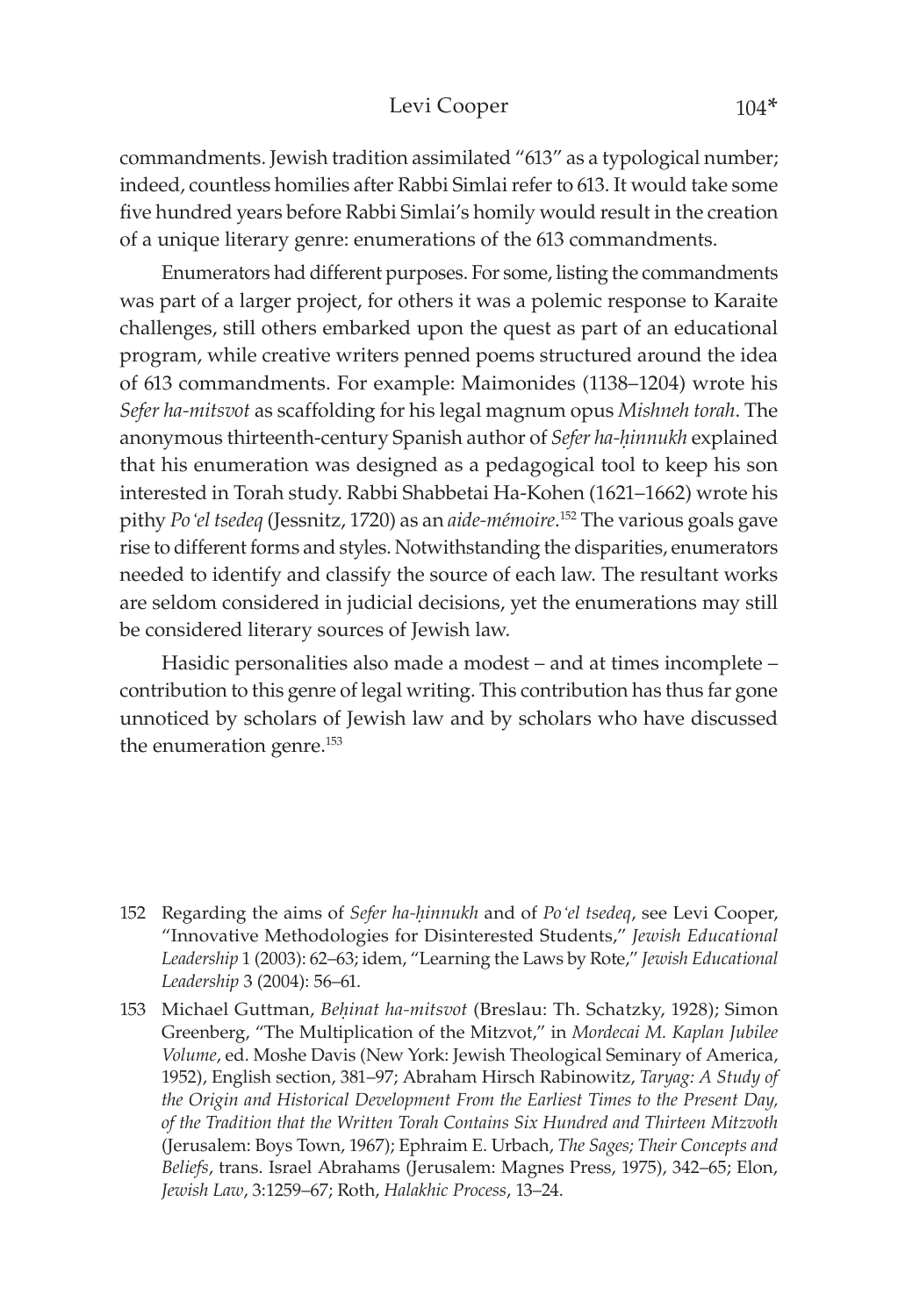#### 105\* Jewish Law in the Beit Midrash of Hasidism

**Rabbi Meir Margoliot** (ca.1700–90) wrote a rhyming poem enumerating the 613 commandments.<sup>154</sup> While we can establish a connection between Margoliot and the Besht, it is difficult to identify Margoliot as a member of a movement that had yet to coalesce.155 The poem might still be considered to be associated with Hasidism because it was first published in Berdyczów in 1816 – a time, city, and printing house when other hasidic works were being produced. Moreover, the poem was published with the names of a number of hasidic masters who has affixed signatures of approval on Margoliot's collection of responsa and talmudic novellae.156

Three hasidic masters that I have already mentioned also contributed to the enumeration genre: Tsevi Elimelekh Shapira of Dynów, Menahem **Mendel Schneersohn of Lubavitch**, and Yitshaq Eizeq Yehudah Yehiel Safrin **of Komarno**. 157 The three authors aimed at elucidating the commandments from a hasidic and kabbalistic perspective.

Tsevi Elimelekh treated only fifty-eight commandments and his work was published a decade after his death. In his lengthy introduction, Tsevi

- 154 Meir Margoliot, *Kotnot 'or Or torah* (Berdyczów: Shmuel ben Yisakhar Ber, 1816). While the poem was only published in 1816, it was mentioned on the title page of Margoliot's earlier work: *Or 'olam* (Ostróg: n.p., 1794).
- 155 On the connection between Margoliot and the Besht, see Heschel, "Unknown Documents," 115; Moshe Rosman, *Founder of Hasidism: A Quest for the Historical Ba'al Shem Tov* (Berkeley: University of California Press, 1996; reprint, with new introduction, Oxford: Littman Library of Jewish Civilization, 2013), 135–36, 155–58, 178.
- 156 Meir Margoliot, *Me'ir netivim* (Połonne: Shmuel ben Yisakhar Ber, 1791–92), vol. 1; approbations from Levi Yitshaq of Berdyczów, Meshulam Zusha of Annopol, Avraham Yehoshua Heshel of Opatów, and others.
- 157 Tsevi Elimelekh Shapira, *Derekh piqqudekha* (Lemberg: Franz Galinski, 1851). Yitshaq Eizeq Yehudah Yehiel Safrin, Otsar ha-hayyim: Heleq rishon bereishit – introduction, list of 613 commandments, and first three commandments; printed in idem, *Netiv mitsvotekha* (Lemberg: Michael F. Poremba, 1858), second pagination. The complete work was printed in idem, *Heikhal ha-berakhah* (Lemberg: Pessel Balaban; A.J. Menkes, 1864–74), 5 vols. – Pentateuch that also includes classic biblical commentators and Safrin's commentary on the Masorah. Menahem Mendel Schneersohn, *Derekh mitsvotekha: …Ta'amei ha-mitsvot* (Poltava: Eliyahu Akiva Rabinowitz, 1911). Select chapters have been translated into English and published in a bilingual edition: *Derech Mitzvosecha: A Mystical Perspective on the Commandments*, trans. Eliyahu Touger (Brooklyn: Sichos in English, 2004–7), 2 vols. There is also a translation into Russian: Дерех мицвотеха: [путь заповедей твоих], trans. Uri Kamishov (Moscow: Книжники, 2015–16), 3 vols.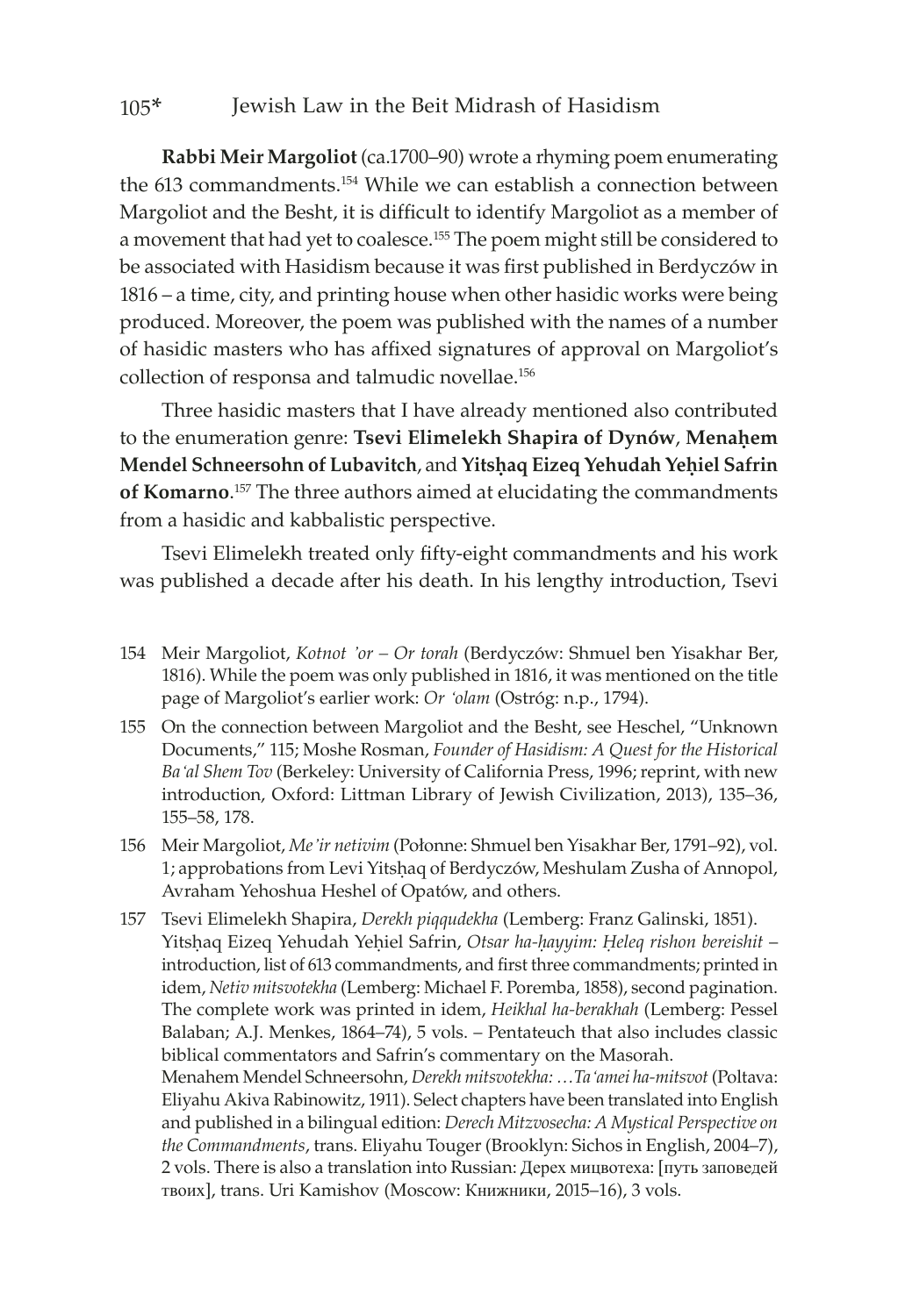#### Levi Cooper 106\*

Elimelekh explained that the goal of his enumeration was to let people know where they had sinned so that they could repent. This was also a personal journey:

And that which I will see that my actions do not tally with my words – I will demand of my soul to return to God and accept a true undertaking with heart and soul to fulfil everything that is written in the book.<sup>158</sup>

Schneersohn's volume, which is also incomplete, was first published by the Kopyś branch of Chabad Hasidism – an interesting snippet of hasidic history in itself – almost half a century after the author's demise. Of the three authors, only Safrin covered all 613 commandments and published his enumeration. Safrin also wrote a lengthy introduction where he discussed the classification of certain commandments, explaining where he departed from his predecessors. Indeed, Safrin's entire enumeration project was a monumental effort that was central to his mystical outlook, life work, and self-perception.<sup>159</sup>

Despite the drawbacks – that is, the non-legal aims of the authors and the fact that two of them did not complete the undertaking – all three works are valuable sources. For instance, in a parenthetical statement Tsevi Elimelekh discussed the legal basis for the custom not to use designated witnesses at a betrothal ceremony – a practice that is unknown in contemporary Jewish law.160 Elsewhere in this work, Tsevi Elimelekh opened a section with the words "I was asked" and proceeded to tackle legal questions regarding the circumcision of converts.161 Moreover, Tsevi Elimelekh aimed at elucidating how each commandment could be filled in deed, speech, and thought. The author openly acknowledged that not every commandment lent itself to tripartite fulfilment. Thus he recast the notion of fulfilling by speech as a learning objective where the goal was legal novellae.

Safrin's enumeration includes a responsum of historical import, embedded in his discussion of the prohibition against creating artistic human forms. The addressee was Rabbi Shmuel Heller (ca.1803–84) – a hasidic adherent and Ashkenazi rabbi of Safed – and the responsum was written during the

- 159 Meir, "'Itsuvah shel lamdanut hasidit," 5, 22, 25–26, 43–44, 54, 65.
- 160 Shapira, *Derekh piqqudekha*, 1c–d.
- 161 Ibid., 25c-d, no. 2, heleq ha-dibbur, sec. 29-30.

<sup>158</sup> Shapira, *Derekh piqqudekha*, 3a–b.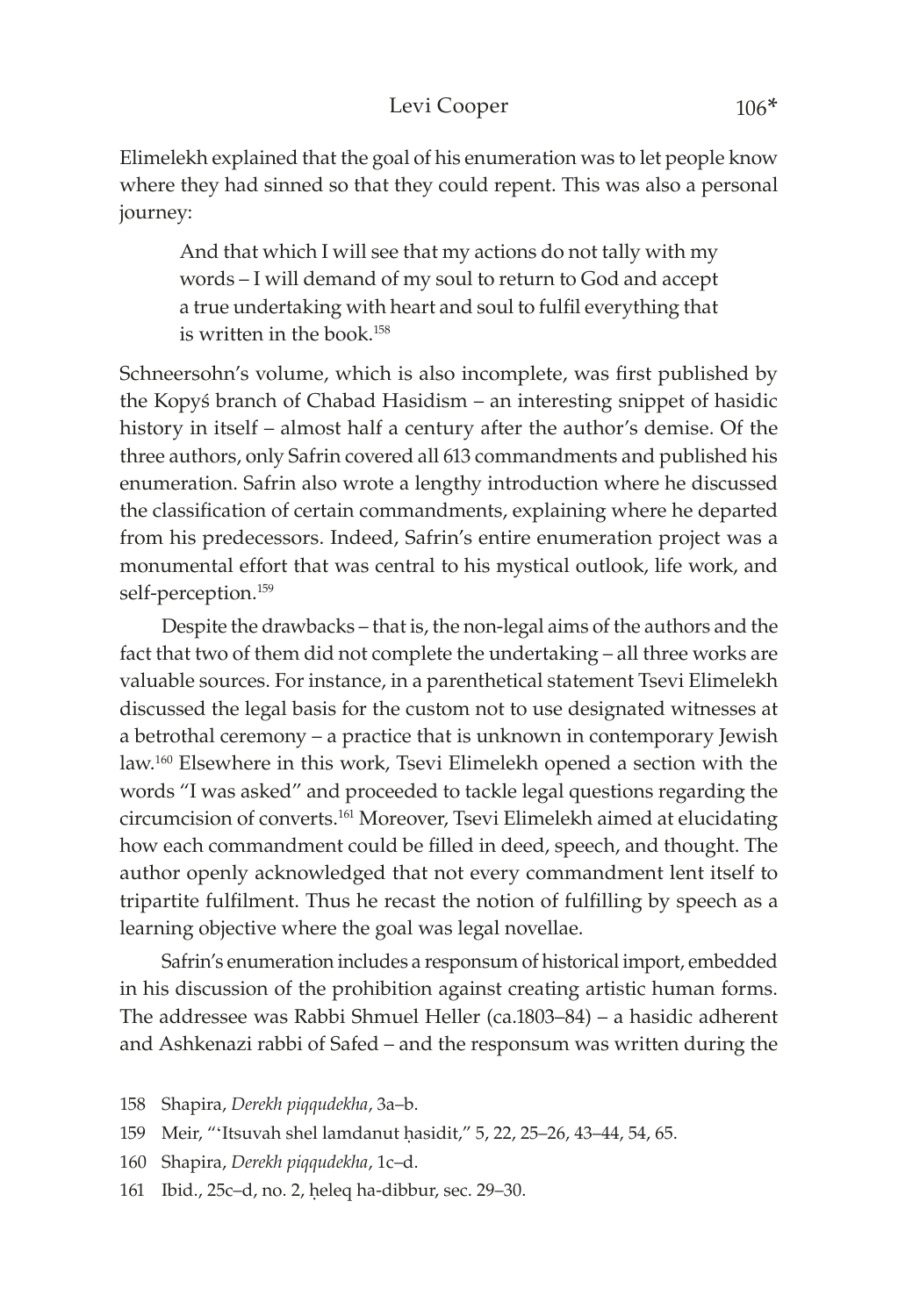repair of the Ashkenazi Ari synagogue in Safed following the devastating 1837 earthquake. As part of the renovations, an unnamed artist had crafted a new wooden ark, decorating the ark with carvings of animals. In his responsum to Heller, Safrin described his daily routine and the project he was working on at the time. Regarding the legal matter at hand, Safrin rallied against the animal reliefs that adorned the new ark.162 Heller's great-grandson would later recall that he remembered seeing pieces of the synagogue's ark adorned with animal forms in a back room of the synagogue. Today, the ark in the synagogue is decorated with just such animal reliefs.<sup>163</sup> Passages like these preserve important legal, historical, and cultural information.

## 6. A Scholarly Frontier

The academic study of Jewish law has focused on certain texts, in particular the Talmud and Codes. Thanks to the indefatigable efforts of Menachem Elon, the responsa literature – particularly from Jewish communities with varying degrees of autonomy – has also been brought into focus.164 Beginning

162 Safrin, *Otsar ha-êayyim*, no. 39, in *Heikhal ha-berakhah: Shemot*, 132a–133d. Regrettably, this responsum was not included in the most recent, annotated edition of Safrin's enumeration: see Otsar ha-hayyim: 'Im be'er eliyahu (Rehovot: Or li-shmu'el, 2011–14), 1:427–31 (4 vols., covering 145 of the 613 commandments, have been published).

Heller also wrote against the animal reliefs; see Shmuel Heller, *Taharat ha-qodesh* (Safed: Dovber Kara, 1864); reprinted in idem, *She'elot u-teshuvot shem mi-shmu'el* (Jerusalem: A.Z. Heller, 1979), 14–28, sec. 3. Cf. Shalom Sabar, "Le-behinat hashoni be-yaḥas shel ha-sefaradim ve-shel ha-'ashkenazim le-'omanut ḥazutit be-'E[rets] Y[isra'el] be-shilhei ha-tekufah ha-'othmanit," *Pe'amim: Studies in Oriental Jewry* 56 (1993): 78–80, 89–91. The Rishon Le-tsion, Rabbi Êayyim David Êazan (1790–1869), supported Heller's conclusion, as did Galician rabbis; see Kahana, *Meêqarim be-sifrut ha-teshuvot*, 364–67.

- 163 Avraham Zeida Heller, *Sefer ha-rav, ha-manhig, ve-ha-rofe* (Tel Aviv: Mahashevet, 1989), 180–93; Rivka Embon, "From Conservative Community to an Ultra-Orthodox Community" (master's thesis, Haifa University, 2004), 40, 110 (Hebrew); Meir, "'Itsuvah shel lamdanut hasidit," 17.
- 164 Elon's focus on communities with a measure of autonomy was largely due to his efforts to highlight Jewish public and administrative law as possible sources for Israeli law. This programmatic decision meant that the corpus focused on responsa from Europe until the second half of the eighteenth century when the Council of Four Lands was disbanded in 1764, and responsa from Sephardi communities. In the years 1965–73, Elon orchestrated the indexing of three significant collections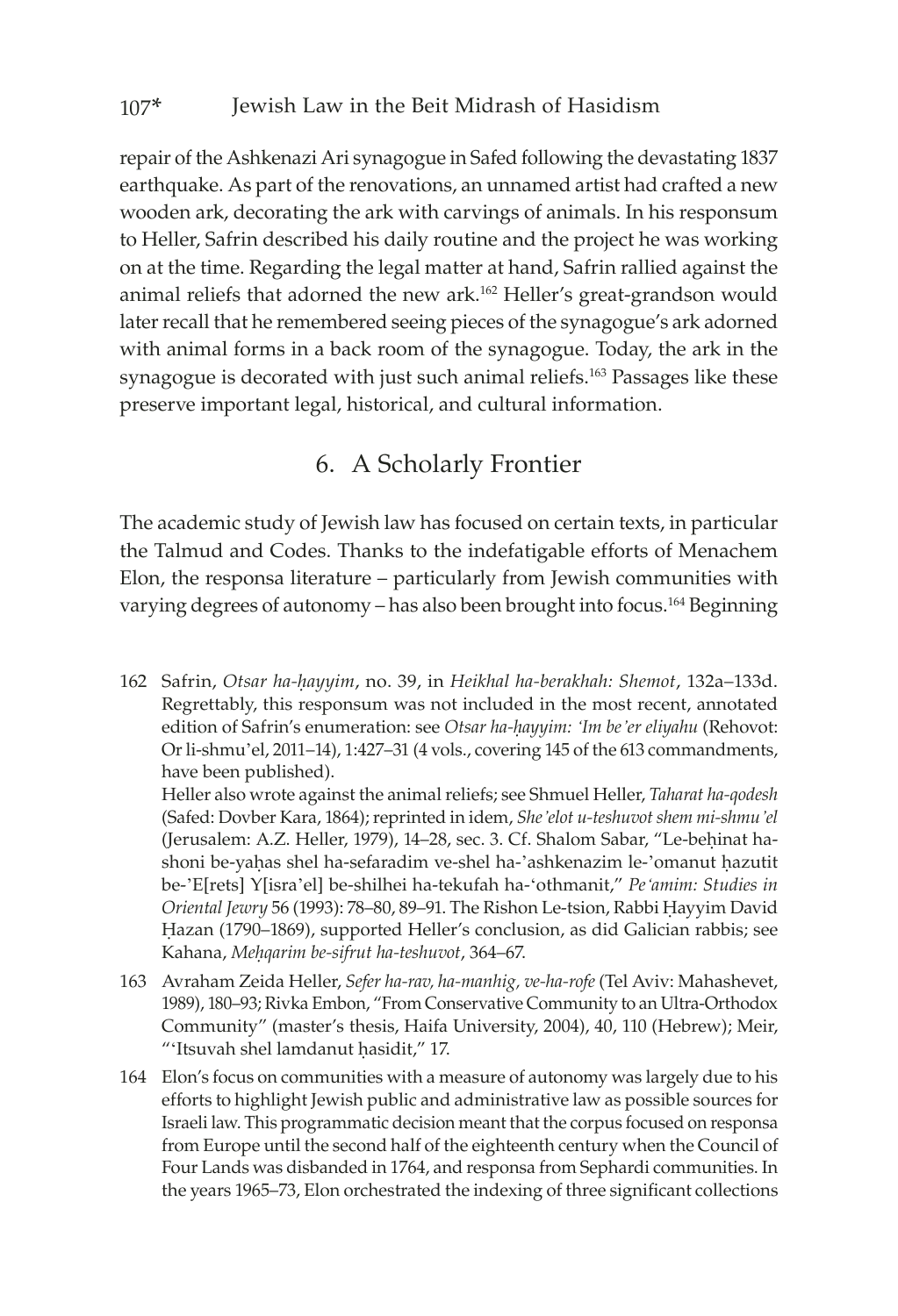### Levi Cooper 108\*

in the 1960s and continuing to this day, this vast and rich corpus has become accessible due to the development of pioneering data retrieval systems.<sup>165</sup> These databases continue to grow at dizzying speeds, redefining the corpus of Jewish law.166 In recent years, scholars have also begun to mine *pinqasim* – communal records of decisions handed down by Jewish courts.167

Given this wealth, we would be hard-pressed to identify a community, much less a movement, that has been so neglected by scholars of Jewish law. Yet legal writing from the *beit midrash* of Hasidism has hitherto not commanded widespread interest. Despite the potential of legal texts as primary sources

of medieval responsa. Then in the years 1981–86, he produced a five-volume index of responsa literature from Spain and North Africa. Responsa from the hasidic milieu were, perforce, not of interest. Regarding the indexing project, see Elon, *Jewish Law*, 3:1523-28; idem, "Mafteihot ha-she'elot ve-ha-teshuvot u-meêqarei ha-makhon le-êeqer ha-mishpat ha-'ivri," *Divrei ha-qongress ha-'olami ha-êamishi le-mada'ei ha-yahadut* [1969], vol. 5 (Jerusalem: World Congress of Jewish Studies, 1973), 69–77.

- 165 Aviezri Fraenkel, "Ha-mahshev ve-'ihzur meida memukhan ke-makhshirei 'ezer be-heger ha-mishpat ha-'ivri," Divrei ha-gongress ha-'olami ha-hamishi le*mada'ei ha-yahadut* [1969], vol. 5 (Jerusalem: World Congress of Jewish Studies, 1973), 79–98; idem, "Proyeqt hashut: 'avar, hoveh – ve-gam 'atid?" *Diné Israel* 19 (1997–98): 253–70; idem, "Hirhurim me-'atim 'al proyeqt hashut," *Hatzofe*, March 30, 2007, 11, 14; Yaacov Choueka, "Against all Odds: The Amazing but Most True Story of Aviezri Fraenkel and his Special Favorite: The Responsa Project, or The Multi-Faceted Contributions of Aviezri Fraenkel to Information Retrieval and the Related Areas," *The Electronic Journal of Combinatorics* 8, no. 2 (2001), #14.
- 166 With the launch of hebrewbooks.org in February 2001, sixty books were made available for download in pdf format. Currently, the collection includes over 58,000 books, with additional volumes added each month. The largest database is Otzar HaHochma, with with 107,233 titles (version 18, summer 2020) and the promise of adding 5,000 titles each year.
- 167 For example: Edward Fram, "A Rabbinic Precedent Not Worthy of its Name," in *Gerald Blidstein Festschrift*, ed. Uri Ehrlich et al. (Beer Sheva: Ben-Gurion University of the Negev, 2008), 401–12 (Hebrew); idem, *A Window on Their World: The Court Diary of Rabbi Hayyim Gundersheim, Frankfurt 1773-1794* (Cincinnati: Hebrew Union College Press, 2012); idem, "The Use of Codified Law in the Rabbinic Courts of Frankfurt am Main on the Eve of the Enlightenment," *Jewish History* 31 (2017): 129–47; Jay R. Berkovitz, *Protocols of Justice: The Pinkas of the Metz Rabbinic Court, 1771-1789*, 2 vols. (Leiden: Brill, 2014).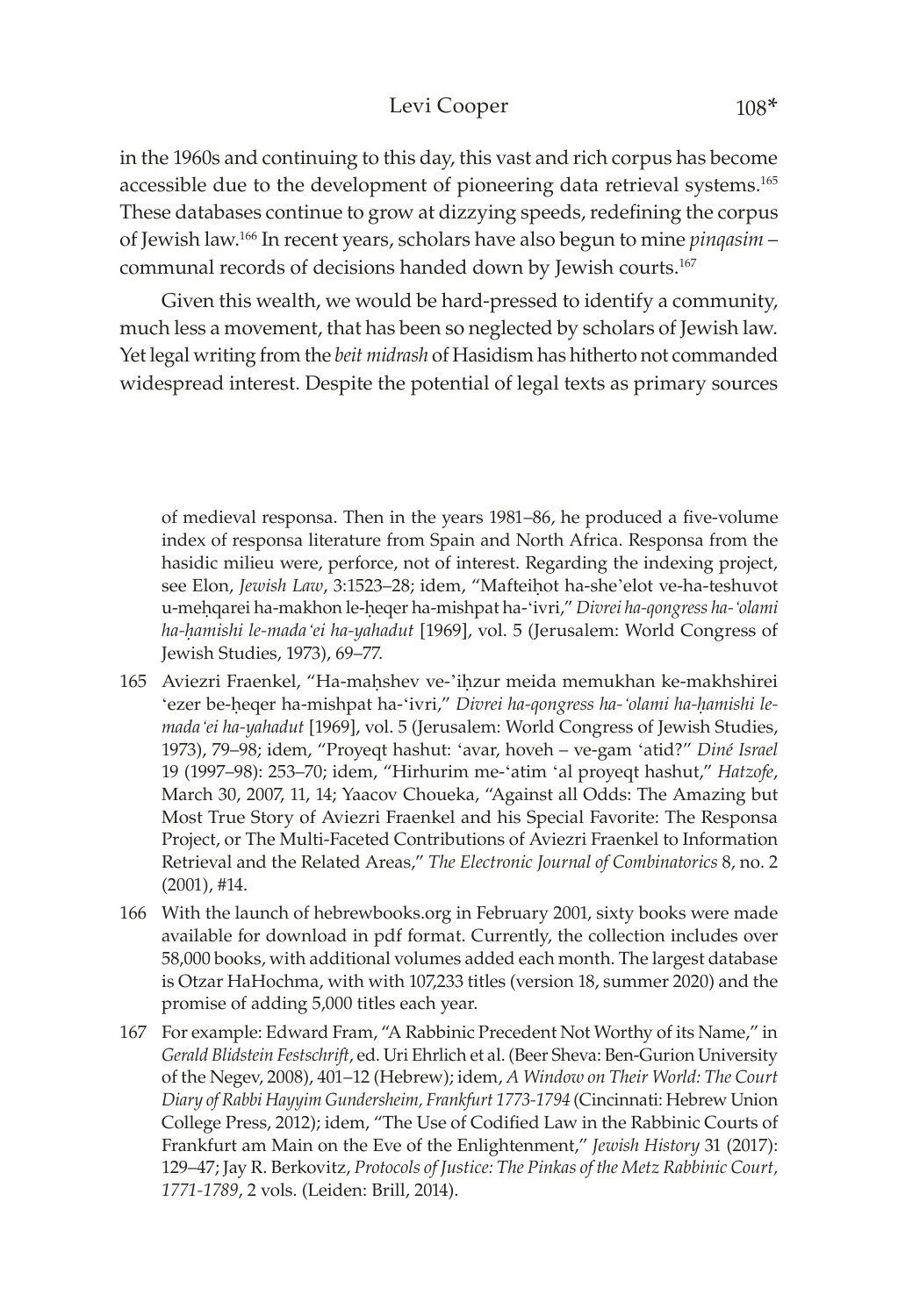#### 109\* Jewish Law in the Beit Midrash of Hasidism

for theology, culture, and history, scholars of Hasidism have yet to seriously probe and analyze these writings.<sup>168</sup>

Contemporary interest in the interdisciplinary study of Law and Religion makes Hasidism an attractive scholarly landscape. This is all the more true as scholars move beyond the quest of reconciling the disciplines, and engaging in what has been termed a "legal turn in the study of religions."<sup>169</sup>

The belief has been that hasidic personalities were not players in the field of Jewish law. The evidence I have accumulated here, together with the scholarly work that has been done to date, belies this notion. Thus, revisiting some of the assumptions that underpin scholarly understandings of the sources of Jewish law and of hasidic history, culture, and thought would open up new vistas for research in both fields: Jewish law and Hasidism. This promising treasure trove awaits discovery.

With the map I have drawn in hand, we might start this expedition by sketching ways that legal writings from this virtual *beit midrash* differ from other contemporaneous legal literature. For instance, to what extent – if any – is hasidic thought manifest in the judicial decisions of hasidic masters? This would shed further light on contemporary discourse regarding the role of judges' beliefs and political leanings in the decision-making process. If – for argument's sake – hasidic masters were able to set aside their hasidic allegiances when ruling, could this indicate the possibility that contemporary judges might do the same? If – again for argument's sake – hasidic jurists made no attempt to hide their hasidic fealty when ruling, might this suggest an approach that casts doubt on the ideal of a disengaged jurist?

Another angle would be to examine how the new communal structures of hasidic life – such as the role of the hasidic master – impacted Jewish

- 168 A number of examples are surveyed in Louis Jacobs, *Theology in the Responsa* (London: Routledge & Kegan Paul, 1975), 177–78, 188–89, 214–15, 221–22, 236–42, 268–69, 281–82, 287, 288–92, 302, 304–5, 312, 313, 319, 323–26.
- 169 On Law and Religion, see Harold J. Berman, *The Interaction of Law and Religion* (London: S. C. M. Press, 1974); Howard J. Vogel, "A Survey and Commentary on the New Literature in Law and Religion," *Journal of Law and Religion* 1 (1983): 79–169; John Witte, "The Study of Law and Religion in the United States: An Interim Report," *Ecclesiastical Law Journal* 14 (2012): 327–54; Marie A. Failinger, "Twenty-Five Years of Law and Religion Scholarship: Some Reflections," *Touro Law Review* 30 (2014): 9–25. Regarding the turn, see Joseph E. David, "Review Essay: Divinity, Law, and the Legal Turn in the Study of Religions," *Journal of Law and Religion* 32 (2017): 172–84.